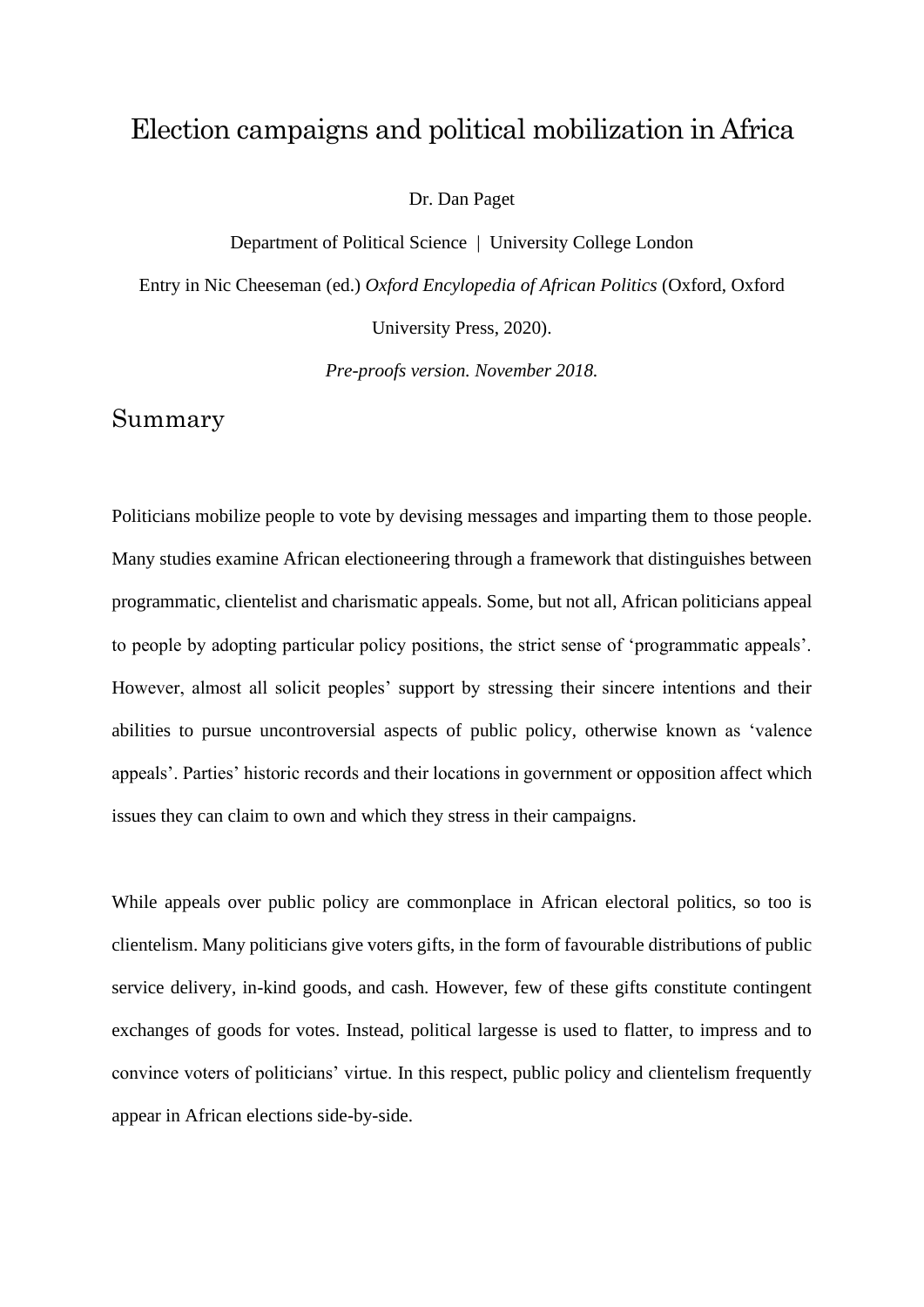'Political appeals' is employed by many as an organising concept which orders the study of political messages. It sheds light on how electoral politics affects public policy. However, it also obscures. A separate canon of work studies political discourses in sub-Saharan Africa. One of the most-studied subjects in this strain of the literature is populism. African populisms have been conceived of by some as discourses that unite disparate groups against an elite, and as an electoral strategy that draws together particular constituencies by others. Whichever definition one takes, African populists are rare. Only a handful have been identified.

Nationalists are much more common in sub-Saharan Africa. Politicians and parties have constructed national missions that act as master discourses, which subsume and order all manner of political issues. Some politicians that employ nationalist discourses stress their liberation credentials as qualifications to govern and delegitimize opponents that did not participate in the struggle. National revolutions or liberations are portrayed as on-going projects with indefinite points of completion which give nationalism its regenerative qualities. Other nationalisms stress threats from rival groups, whether strangers within the nation's borders, or nefarious forces abroad.

Likewise, ethnic discourses are commonplace in sub-Saharan Africa, but their rhetorical contents differ. Some valorise an ethnic people. Other express an ethnic group's victimhood, or grievances, or fear of rival group threats. Equally, the goals that they espouse differ. Some propose compensation, others reconciliation, others still the capture of the central state, the devolution of state power, or the creation of a separate state of their own. Equally, they are contested and used by a variety of actors. Ethnicities are created from both above and below. They are used not only to mobilize people for mass actions to but make normative claims on politicians.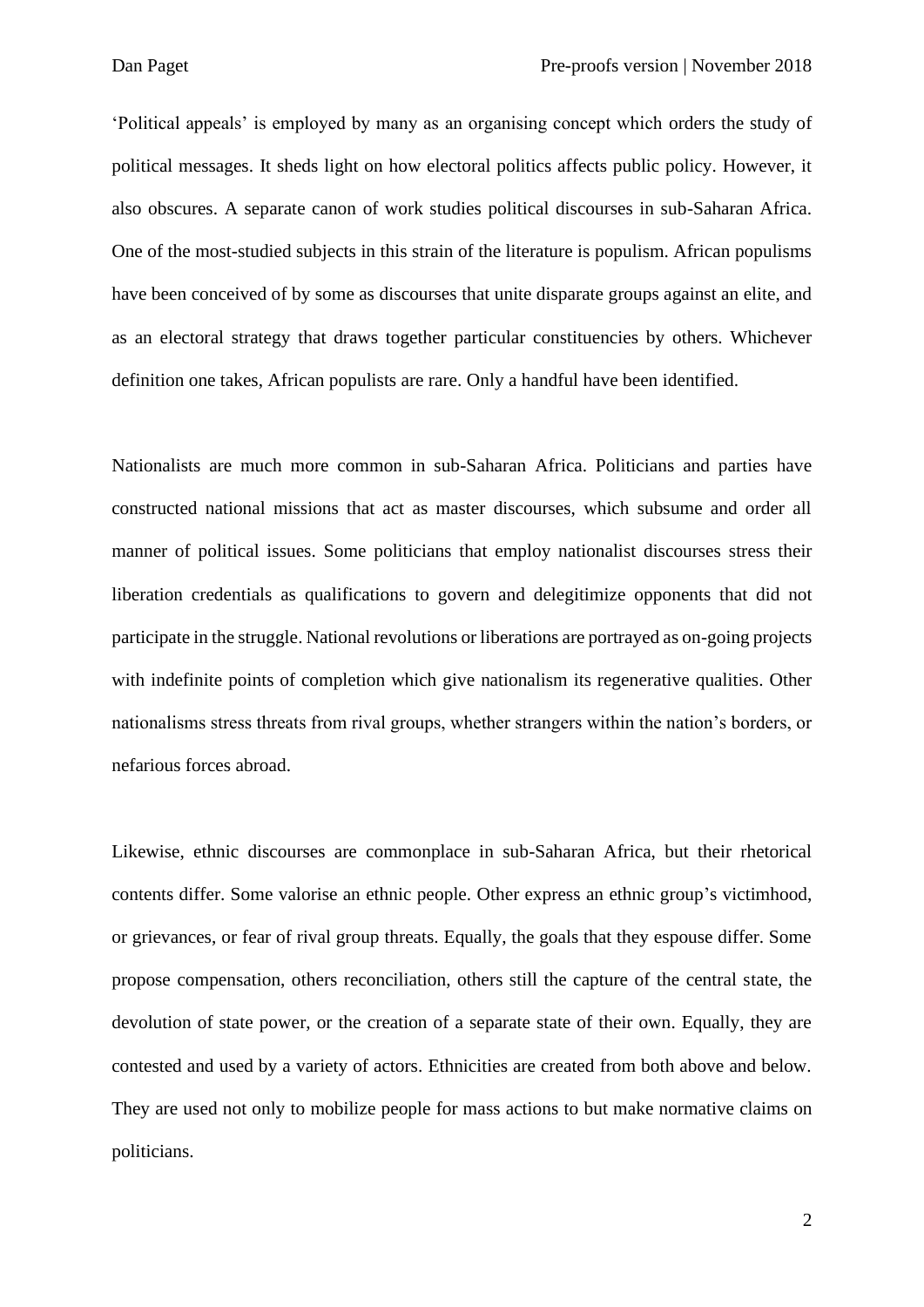More broadly, politicians strive to develop conceptions of political morality. They present themselves as moral leaders and re-characterize various political issues as questions of morality or moral character. Putting these common discursive frames aside, African politicians employ any number of esoteric discursive frames which are not found elsewhere. Grand discourses aside, African politicians employ numerous rhetorical and symbolic techniques to suggest, reframe, perform and charm.

While messages win peoples' support, those messages must be imparted, through mass media or face-to-face contact. Political parties mobilize enormous resources to expose people to their messages on the ground. The ground campaign has received little attention to date, but a scattering of studies show that parties strive to gain local presence. Some establish branches and others recruit local actors. They rely on these local actors to organize their ground campaigns and employ a variety of targeting strategies.

### Key words

Africa, electioneering, campaigning, clientelism, ethnicity, populism, nationalism, public policy, discourse.

## Introduction

Political mobilization is the act of motivating others to undertake political action. This entry concentrates on political mobilization in the electoral domain. In other words, it concentrates on the act of motivating people to turn out to vote in elections and to cast their ballots for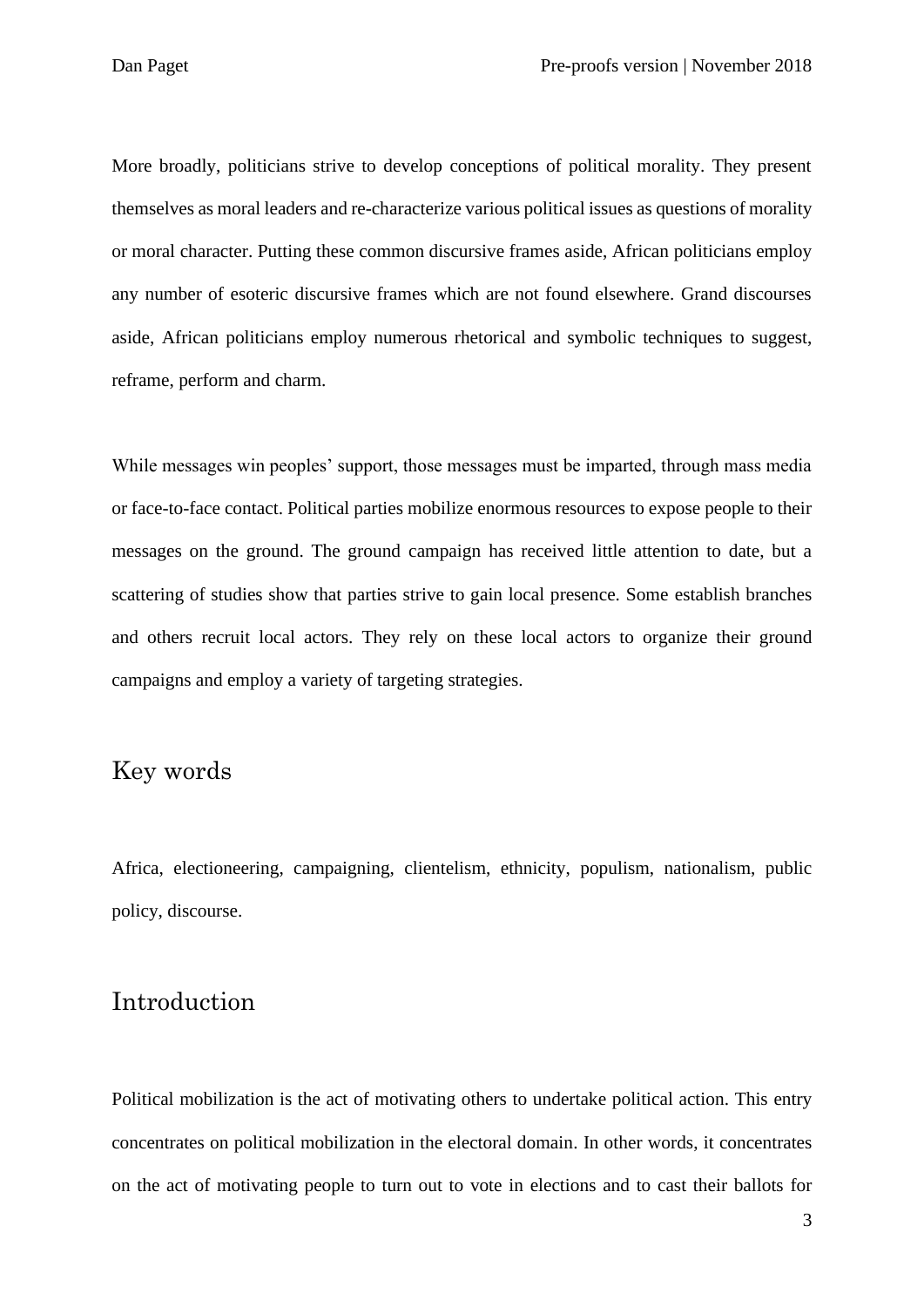particular political parties or candidates. On this stage, politicians and political parties are the primary actors. Most political mobilization is undertaken by them, or on their behalves. However, activists, opinion makers and civil associations resurface recurrently in the discussion that follows. Citizens, as potential voters, also loom large in the study of political mobilization. Their receptiveness to messages ultimately determines to what extent various methods of electioneering work. Citizens are active participants in mobilization, interpreting politicians' messages, reading signs that they construe and making inferences about what they are like and how they will behave. As such, political actors of all stripes script their messages in anticipation of how they will resonate with citizens.

Political mobilization takes place across the electoral cycle in anticipation of future electoral contests. From the moment that an election result is announced, political actors are already preparing for the next in what sometimes constitutes a 'permanent campaign' (Blumenthal, 1980). However, in most of sub-Saharan Africa, political mobilization is concentrated in the weeks and months preceding each election. As such, much of the discussion in this entry and much of the research it summarizes concerns electioneering.

Studies of political mobilization in sub-Saharan Africa have focussed primarily on the messages that parties impart to voters. Some examine political mobilization through a framework which distinguishes between programmatic, clientelist and charismatic appeals. These studies reveal that clientelism is common-place in sub-Saharan Africa, but that it rarely constitutes vote-buying in the strict, transactional sense. Only in a minority of cases do politicians know whether the recipients of their gifts voted for them. Instead, most 'clientelism' is voluntary gift-giving intended to win voters' support in other ways. Clientelist politics are discussed in the next section.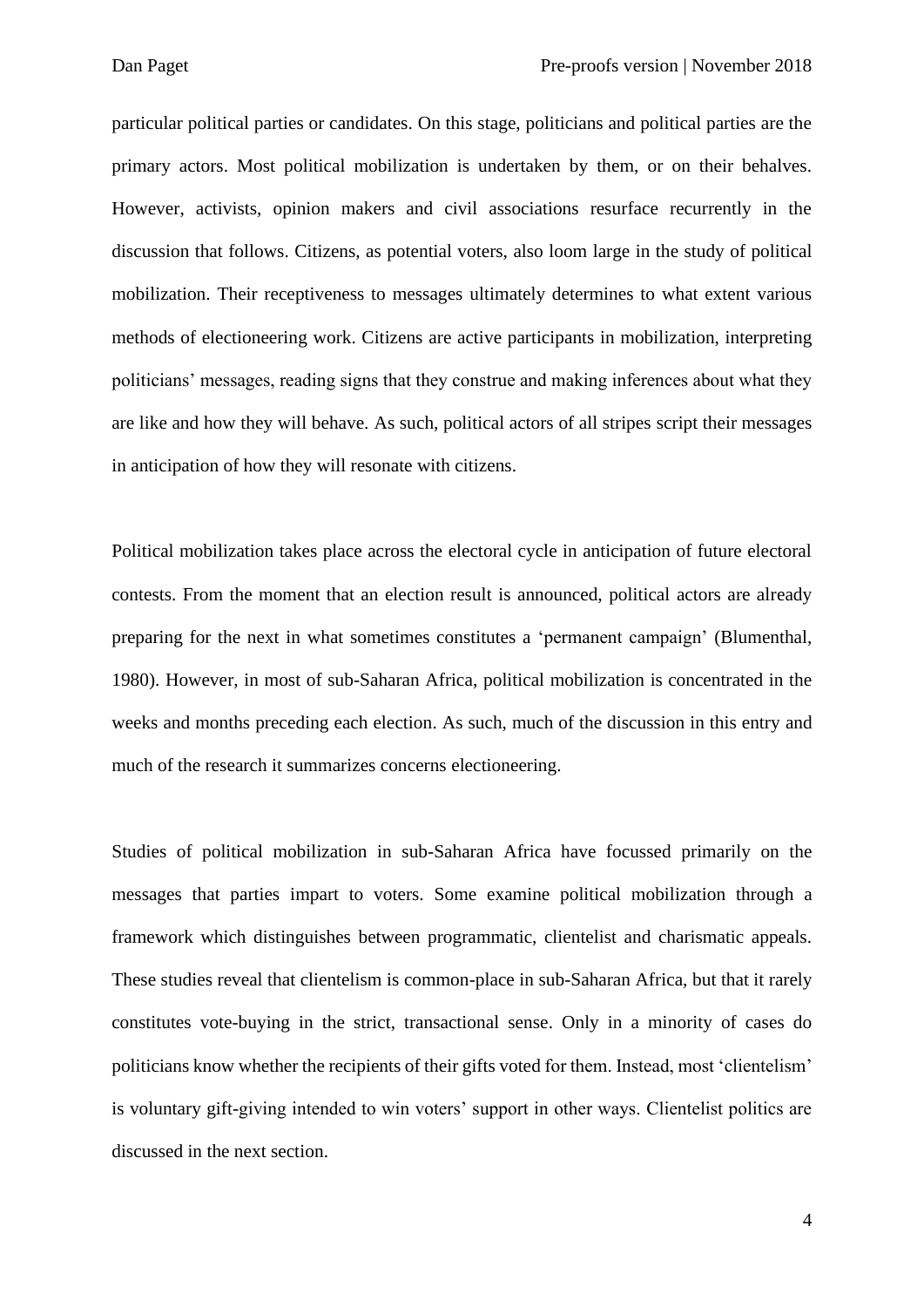While clientelist and programmatic appeals were once framed as exclusive ways of mobilizing support, the evidence suggest that they are typically used in tandem in sub-Saharan Africa. However, rarely do parties compete for voters' support by taking different policy positions. Instead, they concentrate on convincing voters that they can be trusted to deliver widely desired public policies. Programmatic politics is discussed in the second section.

Other studies of electioneering in sub-Saharan Africa hail from a different intellectual tradition and take interpretive approaches. These studies examine politicians' messages discursively and how voters understand them. One of the most-studied political messages in this canon is populism. The precise character of populism in sub-Saharan Africa has been the subject of much debate. Some characterize it purely in discursive terms. Others understand it as both a discourse and an accompanying political strategy. No matter which conception one adopts, populism remains relatively uncommon. Only a handful of cases have been documented. In part, this is because the feasibility of populism hinges on particular circumstances. Populism is discussed in the third section.

Nationalism has proved more prevalent than populism, especially in countries where liberation wars were fought. While nationalism is widely understood in terms of nation-building, nationalist discourses are also used to mobilize electoral support. However, there is great variety in the domain of nationalism. These discourses, variously, stress liberation myths, articulate with developmental discourses, emphasise foreign antagonisms, and express exclusive and ethnic conceptions of citizenship. Relatedly there is a range of ethnic discourses. Some valorise, some articulate grievances. Some call for restitution, others for protection,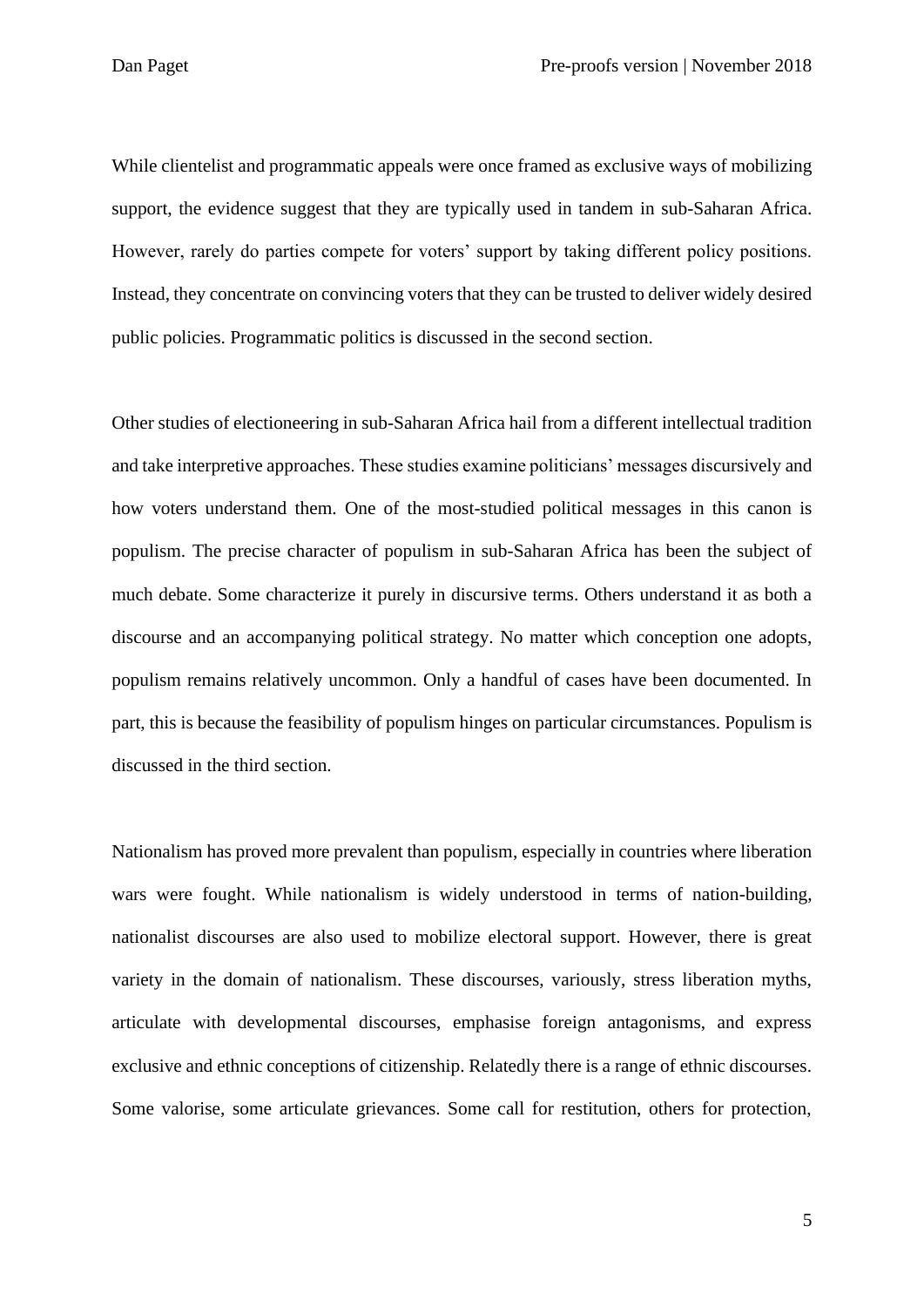others for separation. These families of nationalist and ethnic discourses are discussed in the fourth section.

While some parties' messages have clustered around these two '-isms' and ethnic discourses, an abundance of messages take more idiosyncratic forms. Studies of other political messages agree that politicians' ability and trustworthiness to deliver public policies is central to their messages. However, they also stress that performance, rhetoric and symbols are central to how they convey this to voters. Equally, politicians do not speak to policy 'issues' individually. Instead, they weave discursive frameworks that bind them together. Further electoral discourses are discussed in the fifth section.

While the lion's share of research on political mobilization in sub-Saharan Africa has studied the selection and delivery of political messages, messages must be imparted as well as devised. A small, but growing area of study considers by which means messages are conveyed. Political messages are carried across a range of old and new mass media in sub-Saharan Africa. However, given the limited reach of mass media, considerable political mobilization happens face-to-face. Parties employ a variety of strategies which govern which sorts of voters to target. The efforts that parties undertake to expose voters to their messages is discussed in the sixth and final section.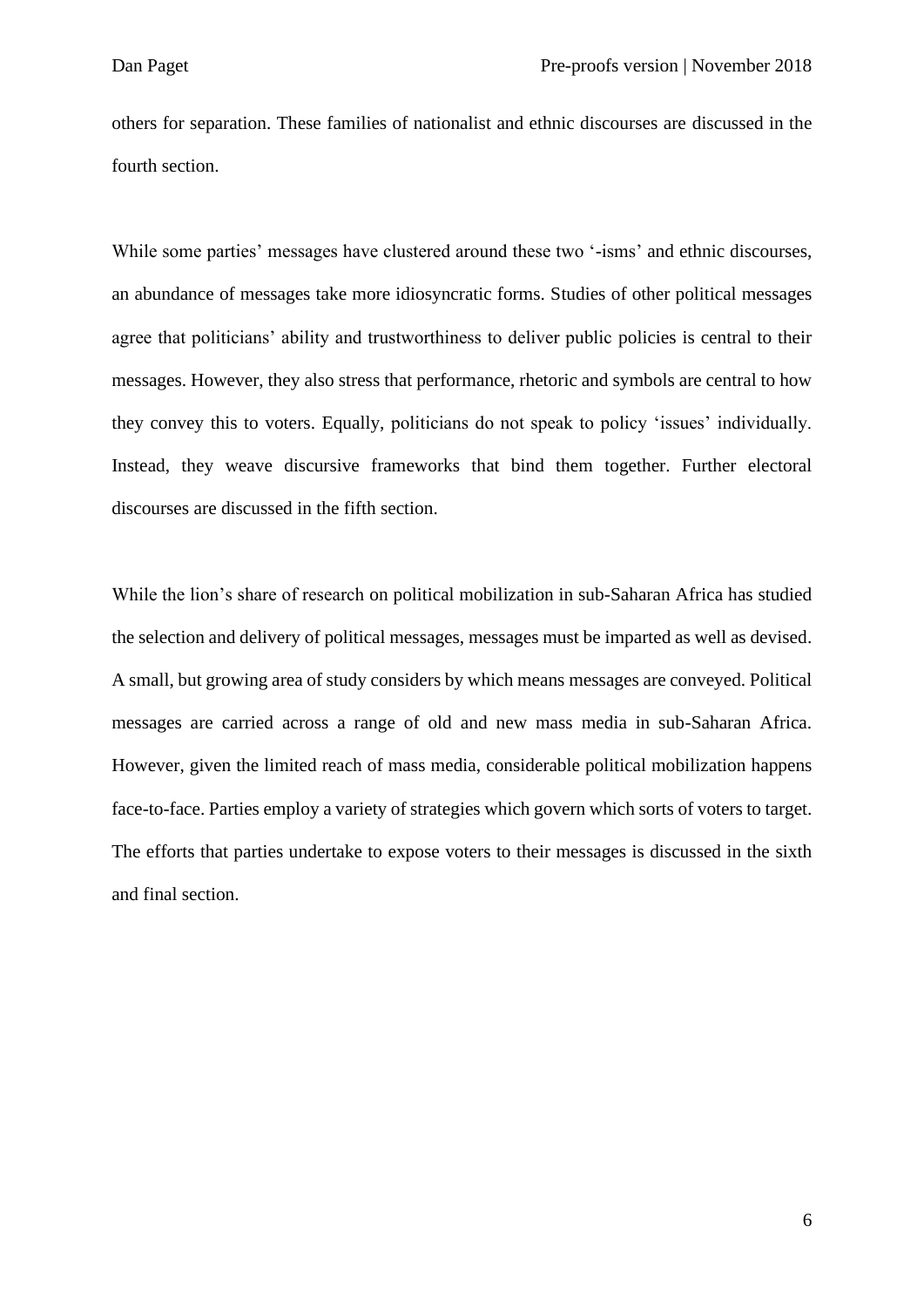### Clientelism and ethnicity as electoral appeals

Much research categorizes political messages into types of appeals, the means by which parties attract citizens' support. Drawing explicitly or implicitly on Herbert Kitschelt's framework, these studies have classified appeals as clientelist, charismatic or programmatic (Kitschelt, 2000). For Kitschelt and Steven Wilkinson, clientelism involves contingent exchanges of goods from politicians for turnout or votes by citizens which politicians can monitor (Kitschelt & Wilkinson, 2007). The contingency of these exchanges is crucial, because only then does the gift become part of an exchange for a vote, a gift which can be withheld or withdrawn if the vote is not cast accordingly. Some accounts of electioneering, primarily within the first decade of return to multipartyism, saw this politician-to-voter clientelism as uncommon. Instead, they thought that most exchanges of money took place between politicians and a variety of intermediaries (van de Walle, 2003). In these 'neo-patrimonial' accounts, intermediaries that received gifts in turn transformed this financial capital into social capital, which they used to sway voters (Daloz, 2003). For example, in Ghana, pentecostalist preachers' use money to enhance their charismatic claims to form a bridge with the divine (Mccauley, 2013). In Mauritania, the very performance of chiefs receiving gifts from the president at rallies added to their prestige (Jourde, 2005). However, since then, it has become increasingly wellestablished that voters receive gifts too. Ghanaian party 'foot-soldiers' frequently hand out gifts on the doorstep (Bob-Milliar, 2014). Indeed, multiparty competition encouraged these exchanges (Lindberg, 2003) and has driven rising expectations about how much politicians will or ought to give.

Many understand clientelist appeals as intertwined with ethnicity (Berman, 1998). By this conception, ethnic identities structure clientelist exchanges. Boundaries between ethnic groups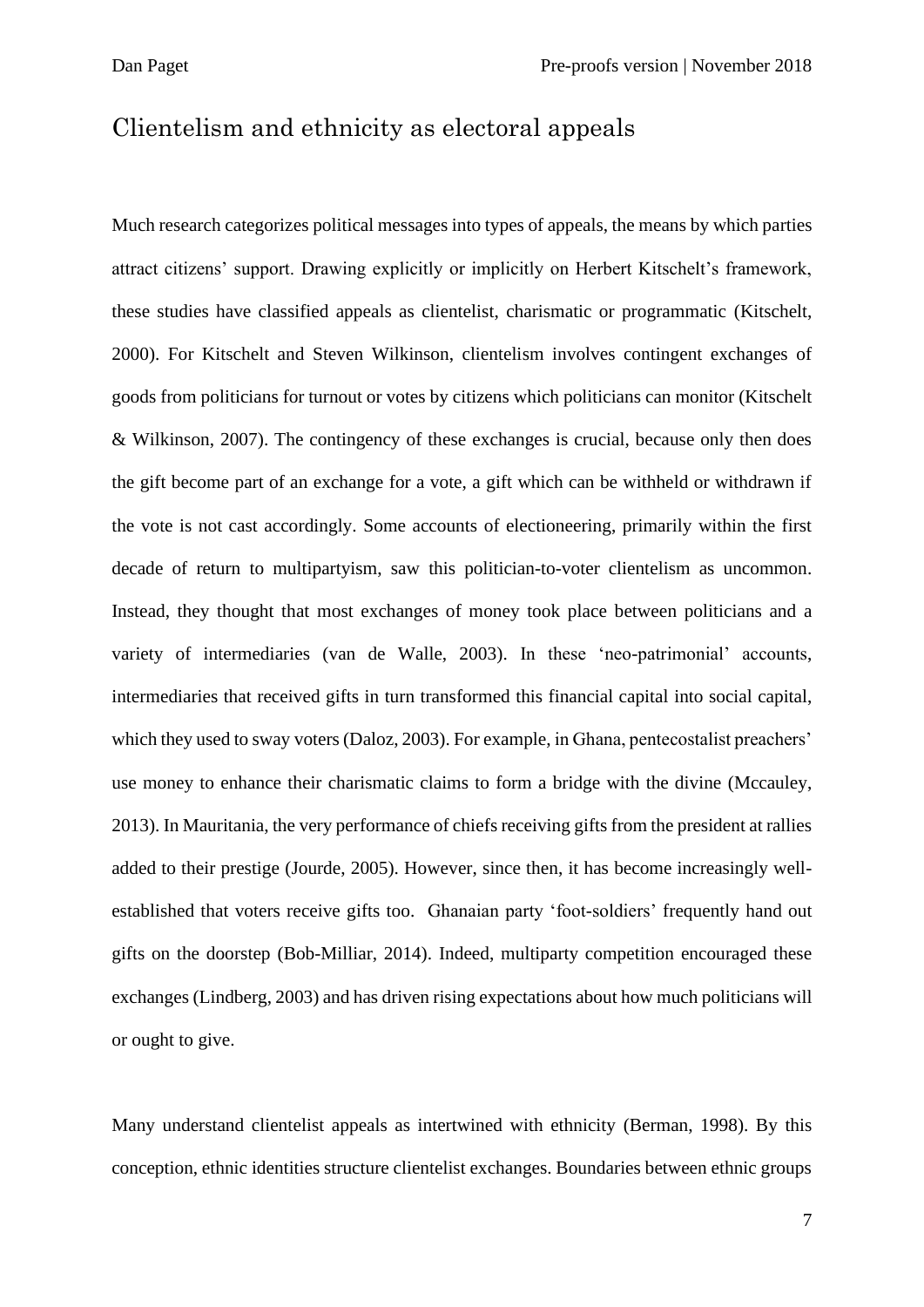delineate whom to include and exclude in clientelist networks. For instance, in Kenya, much gift-giving has been from chiefs, big-men and politicians to their co-ethnics (Kramon, 2017). Ethnic affinities and the moral duties tied to them become the legitimating bases of clientelist exchanges, or 'moral ethnicity' (John Lonsdale, 2014). Correspondingly, ethnic identities structure political competition for spoils between rival ethnic groups, otherwise known as 'political tribalism' (John Lonsdale, 2014). Relatedly, Kikuyu, Kalenjin, Luo and other groups in Kenya have come to perceive rivalry between them (Bratton & Kimenyi, 2008). In other words, many clientelist appeals are made to ethnically defined constituencies, and these clientelist appeals are couched in ethnic terms.

Ethnic or not, gift-giving is commonplace in African electoral mobilization, and it takes many forms. Some gifts take the form of gifts in kind given to individuals or small groups, such as the gifts of food and clothing which have become commonplace in Tanzania (Babeiya, 2011). Others still are delivered as cash such as largesse displayed by the ruling party in Uganda's 2011 and 2016 elections (Abrahamsen & Bareebe, 2016; Conroy-Krutz & Logan, 2012). Equally, gift-giving takes many temporal forms. Some are given between election cycles, well in advance of any vote, such as the long-term relationships between marabouts and disciples in Senegal (Villalón, 1995). Others are given in the immediacy of the campaign, typical, for example, of Kenya's expensive electioneering (Kramon, 2017), while others still are promised in the future.

However, it is not evident that these gifts constitute the contingent exchanges of which Kitschelt and Wilkinson conceive (Kitschelt & Wilkinson, 2007), nor that they are thought of in this transactional sense by either politicians or voters. No matter how people promise to behave, in the privacy of the polling station, they can vote for whomever they please. Therefore,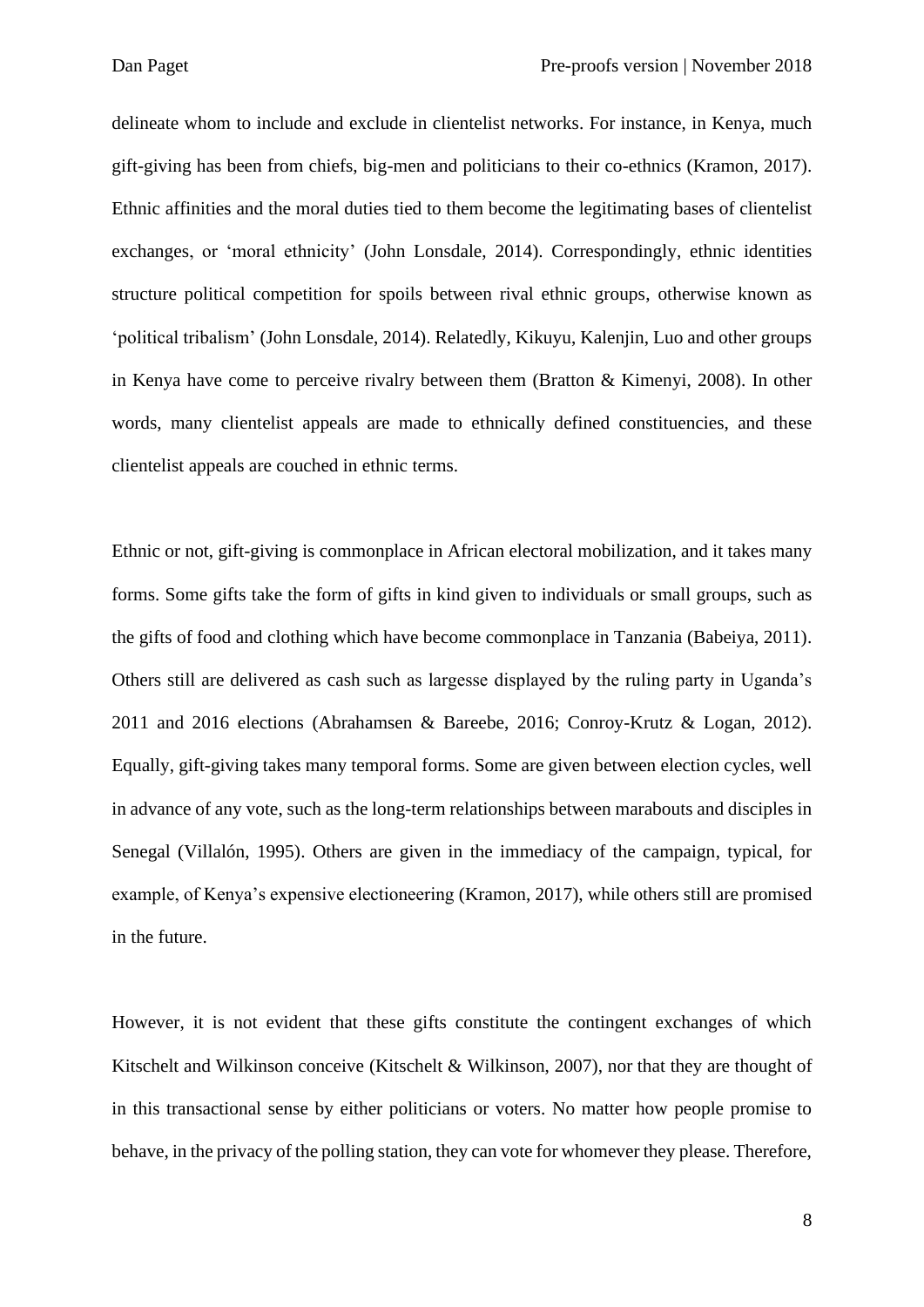where the secrecy of the ballot is preserved, vote-buying is unmonitorable. Evidence suggests that most 'clientelist exchanges' are unconditional gifts (Kramon, 2017), such as the food, clothing and even bank notes which are frequently distributed as *pakalast* in Ugandan elections, for example (Wilkins, 2016). Admittedly, while ballot secrecy prevents verification of whom people vote for, it does not prevent verification of whether people go to vote. Therefore, it prevents strict vote-buying, but not turnout- or abstention-buying. Equally, on some occasions, municipalities are monitored and rewarded or punished for their voting behaviour collectively over time. In Tanzania, electoral districts which do not support a ruling party in one electoral cycle are punished afterwards in differential provision of public goods, for example (Weinstein, 2011).

Once one relaxes this 'conditionality' criterion, the range of gifts that one might characterise as clientelist expands. For example, one might characterise pork-barrel as clientelism, the delivery of public sector goods such as roads or electricity infrastructure, in uneven amounts to specific areas. One study found that Ghana's ruling National Democratic Congress (NDC) extended electrification to districts which had voted for its candidates more (Briggs, 2012). Equally, one might characterise the forms of public service delivery provided privately by politicians or parties as clientelist. As so much politics is distributive, this broaches grander questions about how to distinguish between programmatic politics and clientelism altogether. Susan Stokes, Thad Dunning, Marcelo Nazareno and Valeria Brusco's answer to this conceptual issue is that distribution through programmatic appeals is expressed through public rules. They reserve the strict use of the term clientelism for contingent exchanges as Kitschelt and Wilkinson intend, and characterise distributive politics which is not in accordance with public rules as particularist (Stokes, Dunning, Nazareno, & Brusco, 2013). This definition is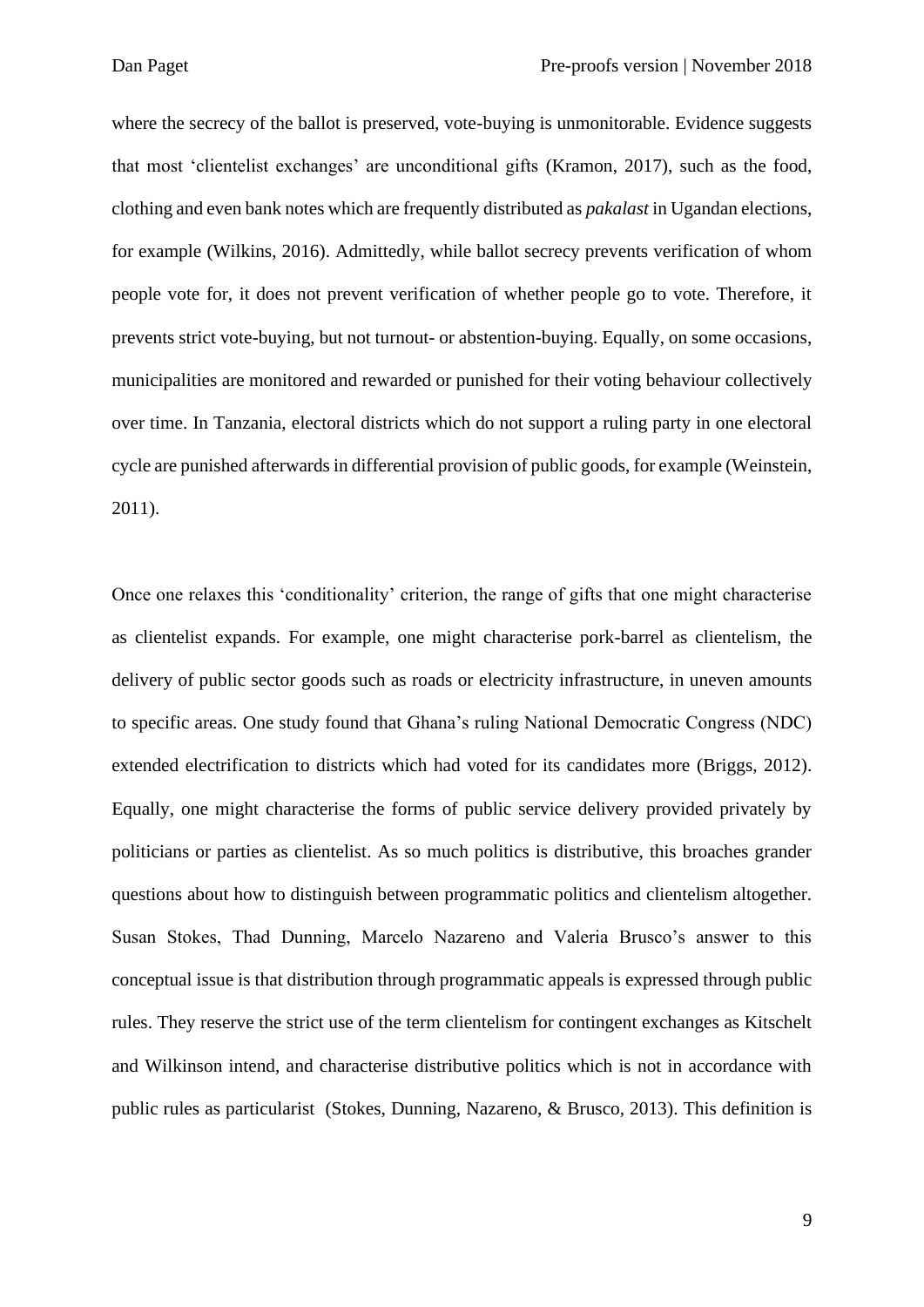vulnerable to counter-examples of otherwise clientelist behaviour that follow publicly known rules, and this matter is far from satisfactorily settled.

This unconditionality of electoral gifts has led many to question the virtue of clientelism, and whether it is construed as a brokered exchange at all. Voters might 'have their cake and eat it' as Staffan Lindberg puts it, by accepting political gifts but deciding whom to vote for irrespective of the gifts they have received (Lindberg, 2013). One campaign song for Zambia's Patriotic Front in 2011 campaign was entitled 'Donchi Kubeba' or 'don't tell them', and expressed this sentiment (Paget, 2014). In fact, some studies of voters have queried how responsive voters are to gift-giving and whether it is less effective than other, more persuasive means (Fujiwara & Wantchekon, 2013). Nonetheless, other evidence suggests that gift-giving often works (Kramon, 2017). There is some experimental evidence that clientelist gift-giving alters voter behaviour (Wantchekon, 2003). However, monitored exchanges is infrequently the mechanism by which gifts translate into votes.

Instead, gift-giving serves other, more subtle purposes. Some consider the rational dynamics of clientelist exchanges between voters and politicians. People may doubt politicians' promises to deliver them resources in the future because they are untrustworthy, incompetent, or simply because they think that they are unlikely to win. By giving gifts in the present, politicians try convince voters that their promises about the future are genuine (Kramon, 2016). More broadly, electoral clientelism is laden with normative terms. What might be conceived of as exchanges are embedded in moral economies. They draw on common logics of negotiation, bargaining and gift-giving (de Sardan, 1999) which provide norms of practice as well as symbolic meanings to gift-giving in electoral contexts. In these social contexts, politicians give gifts in observance with social mores rather than in negotiated trades for votes. The East African and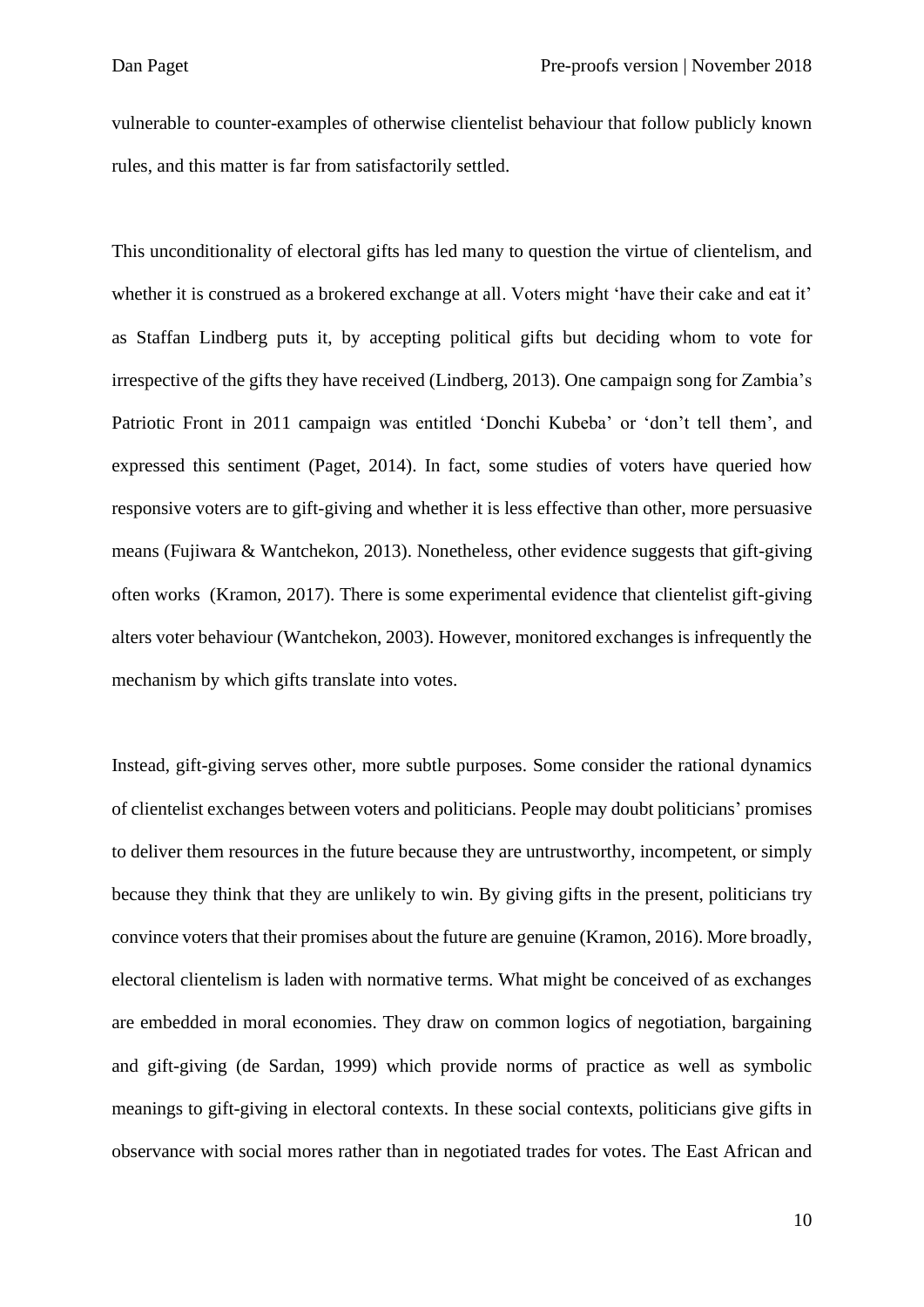particularly Kenyan culture of *harambee* – a form of community fundraising - is a case in point. Politicians give gifts in recognition of moral duties and in response moral claims made upon them by their communities (John Lonsdale, 2014). They give gifts to valorise or flatter their recipients (Gadjanova, 2017). Gift-giving is tied up with performances of virtue, contributing to displays of generosity (Wilkins, 2016), or wealth (Daloz, 2003).

## Programmatic politics and issue ownership

While clientelism, broadly defined, is commonplace in sub-Saharan Africa, an enduring interest of scholarship has been the possibility of programmatic appeals. Politicians appeal to voters programmatically when they adopt particular public policies which contrast with other, alternative public policies. These policies might be defined in contrast to those proposed by rival politicians, or simply to the status quo. Programmatic appeals, thus conceived, are positional. The attractiveness of a policy programme is a product of its proximity to the policies that people prefer. In other words, the policies that politicians advocate appeal to people insofar as they approximate the policies that they like best. Scholarly interest in programmatic appeals is normatively as well as analytically informed. Programmatic politics is often seen as a salve to many problems that afflict African electoral politics, and many such problems are understood in terms of the deviance of electoral linkages from programmatic politics. At times, programmatic politics has assumed a modernist and teleological position in academic imaginations of African futures, some end-point upon which African democracies will eventually converge.

Despite the persistent interest in programmatic politics in Africa, few instances of it have been recorded in scholarship. The shift in mining tax policy in Zambia 2008 stands out as an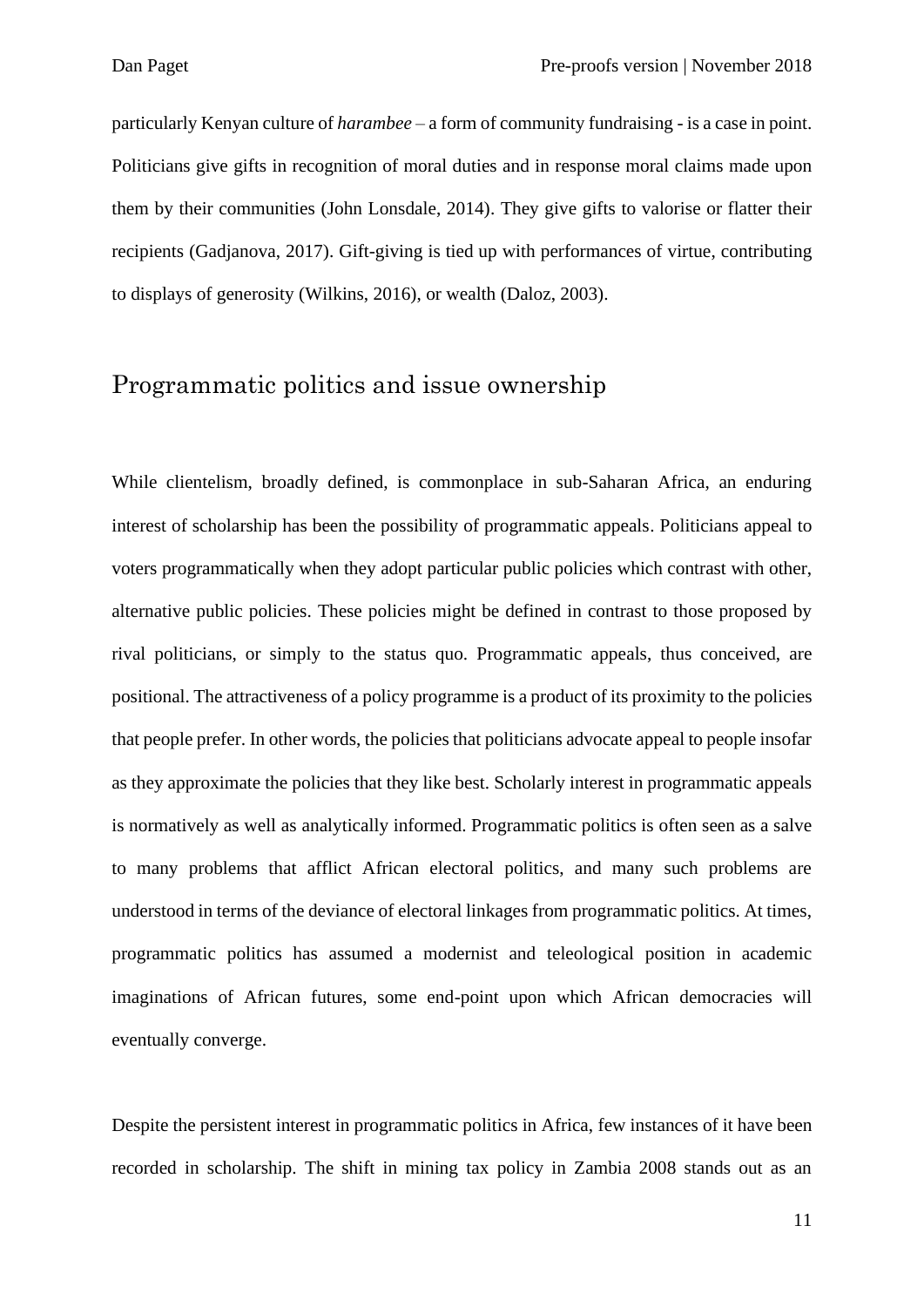example, when the Movement for Multiparty Democracy sought to close down issue space opened up by the Patriotic Front (Cheeseman & Hinfelaar, 2009). *Majimboism* or regionalism stood out as a point of programmatic difference in Kenya (Anderson, 2010). In part, this is a product of how strictly the term has been treated. If one examines contrasting discourses rather than policy programmes, a variety of differences emerge. Putting this aside, the absence of competition over rival policy programmes is not a sign that public policy is absent from electoral politics in sub-Saharan Africa. On the contrary, a large body of evidence reveals that they are ubiquitous. Numerous studies show that voters cast their ballots for ruling parties in accordance with their perceived management of the economy (Bratton, Bhavnani, & Chen, 2012). At the constituency level, citizens change their votes in accordance with how they evaluate incumbent MPs' past performances (Weghorst & Lindberg, 2013). At the national level, people vote for parties that provide roads (Harding, 2015) and abolish school fees (Travaglianti, 2017) while in office. Some suggest that this behaviour is not static, but changing. African voters, some suggest, are becoming more critical and demanding with each decade of democratic experience (Cheeseman, Lynch, & Willis, 2017). The 'No Lights No Votes' signs visible in Ghana's 2016 election are a vivid example of this critical citizen behaviour.

Accordingly, African parties strive to convince voters that they will deliver public policies better than their rivals would or have (Bleck & van de Walle, 2013). When politicians agree on the desirability of policies but contest who can handle them best, these became valence policies. 'Valence appeals' are based on the delivery of public policies which are widely, or even universally, desired, and upon which parties agree upon the desirability of. The ubiquity of promises of 'development' (Bleck & van de Walle, 2013), the abolition of local taxes in Uganda and Tanzania (Kjær & Therkildsen, 2013) and the roll-out of universal free primary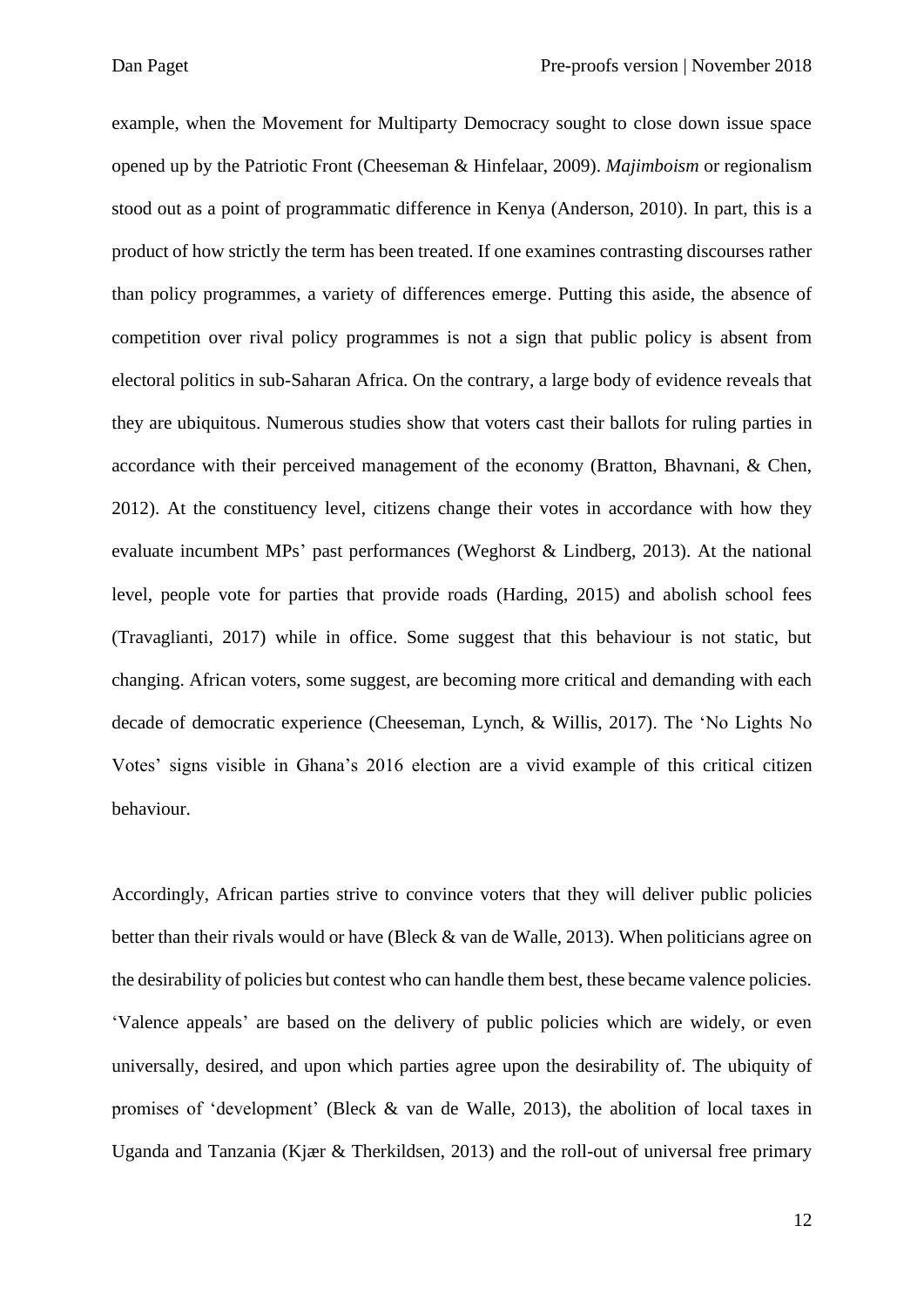education in Burundi (Travaglianti, 2017) are typical of the valence issues that emerge in African electoral politics. Potentially controversial issues often, perhaps almost always, lurk behind valence issues (D. Stokes, 1963). For example, in Ghana's 2012 election, free secondary education became a prominent point of disagreement over which parties took up rival positions (Brierley & Ofosu, 2012). The opposition National Patriotic Party (NPP) made the expansion of secondary education a major plank in their platform, while the ruling NDC disparaged it; they described it as an unrealistic and poor use of scarce funds. This stands in contrast to the commonplace treatment of free education as a universally desirable and popular issue in Tanzania and Uganda (Kjær & Therkildsen, 2013). The treatment of policies as valence rather than positional issues arises from how they are portrayed and perceived. Therefore, public policy assumes a prominent role in African electoral politics, but often not in the form of parties' rival policy positions.

To appeal to voters using valence issues, politicians must convince voters not only that they will deliver such policies, but that they can be trusted more than their rivals to do so. As these rivals have every reason to make the equivalent claims themselves, valence appeals are widely contested. Accordingly, parties and candidates alike dedicate substantial effort to lay claim to issues over their rivals. These patterns of issue ownership split in part between ruling and opposition parties (Bleck & van de Walle, 2011). Corruption, executive abuses of power and infringements on the rights of minorities are commonplace ruling party infractions. Opposition parties turn such transgressions to their advantage by portraying them as instances of ruling party failure or even untrustworthiness. As such, they are commonplace issues which opposition parties 'own' or 'lease' while they are in opposition (Bleck & van de Walle, 2011). Equally, development, resource ownership and national sovereignty are issues on which ruling parties can display action. They can claim credibility on these issues by using their powers of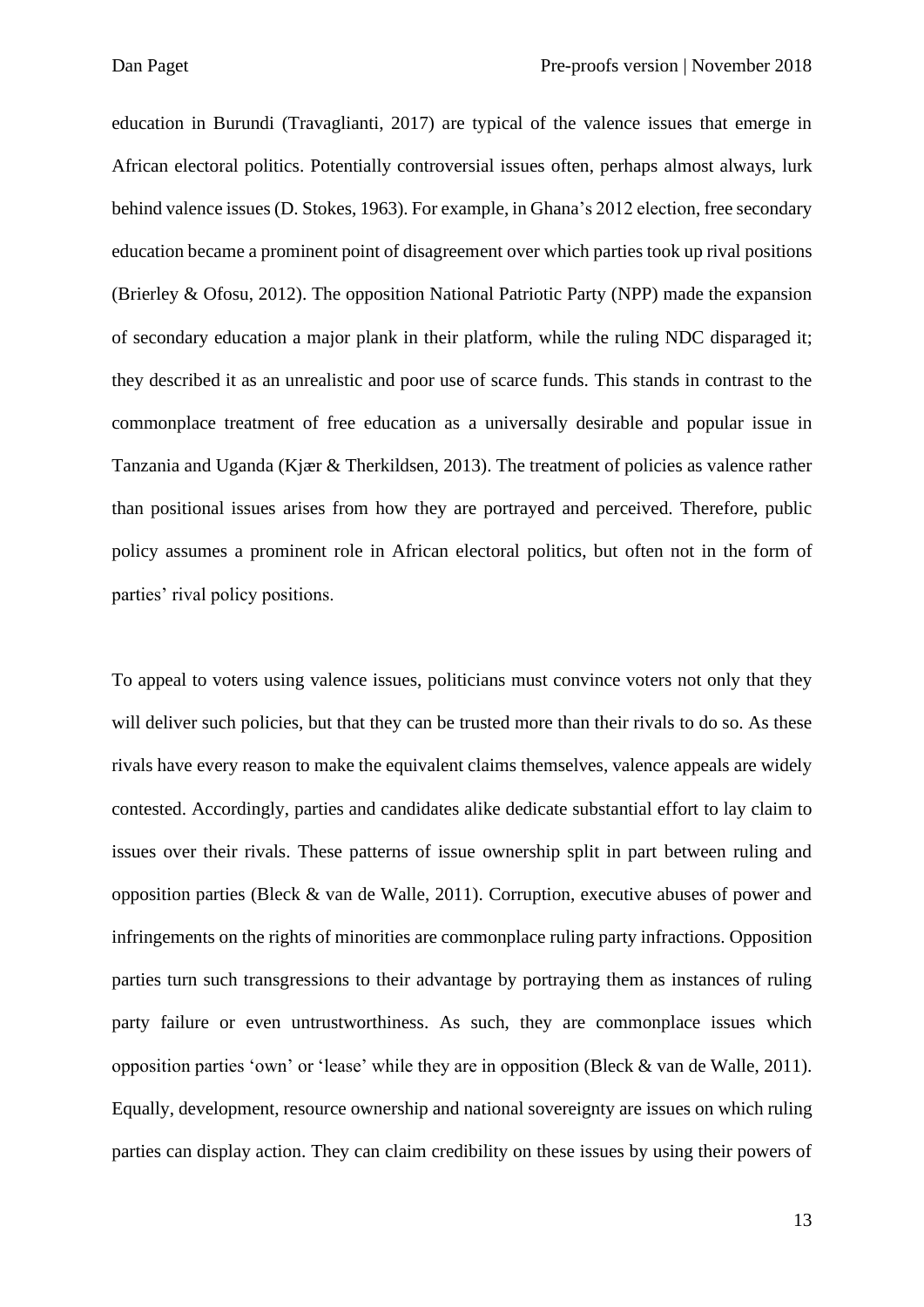state. They can deliver on these policy areas in all sincerity and make those records the basis of their appeals. Therefore, they are issues which ruling parties frequently 'own' (Bleck & van de Walle, 2011).

Therefore, while clientelism is commonplace in sub-Saharan African political mobilization, it is not common to the exclusion of other appeals. Herbert Kitschelt conceived of clientelist, charismatic and programmatic appeals as mutually exclusive (Kitschelt, 2000). A politician, in his view, could employ one, but not the others. Subsequent research has found that politicians employ clientelist appeals alongside other electoral appeals. The evidence suggests that politicians can be found invoking both clientelist and valence appeals across almost all countries in sub-Saharan Africa. Some have hypothesized that just like in parts of Latin America, party appeals might be segmented (Luna, 2014), one appeal used to mobilize some group of voters, and some other appeal used to mobilize some other group. Some argue that in sub-Saharan Africa, this segmentation occurs across class, with programmatic or public policyregarding appeals used to mobilize middle-class voters and clientelist appeals used to mobilize working class voters (Nathan, 2016). There are other bases for this. Poorer voters are more responsive to clientelist appeals (Weghorst & Lindberg, 2013). However, others argue that politicians bundle these appeals and use them to appeal to voters together (Gadjanova, 2017; Lindberg, 2013), unifying them rather than segmenting them. Some evidence that this is the case can be found in analyses of voter behaviour, which show that even poor voters change their vote in response to both clientelist and valence appeals (Weghorst & Lindberg, 2013).

There are signs that parties may employ different mixtures of appeals. Primarily, these observations have concerned party systems in which ruling party dominance in entrenched. At the root, these arguments spring from dominant parties' advantages. Dominant parties have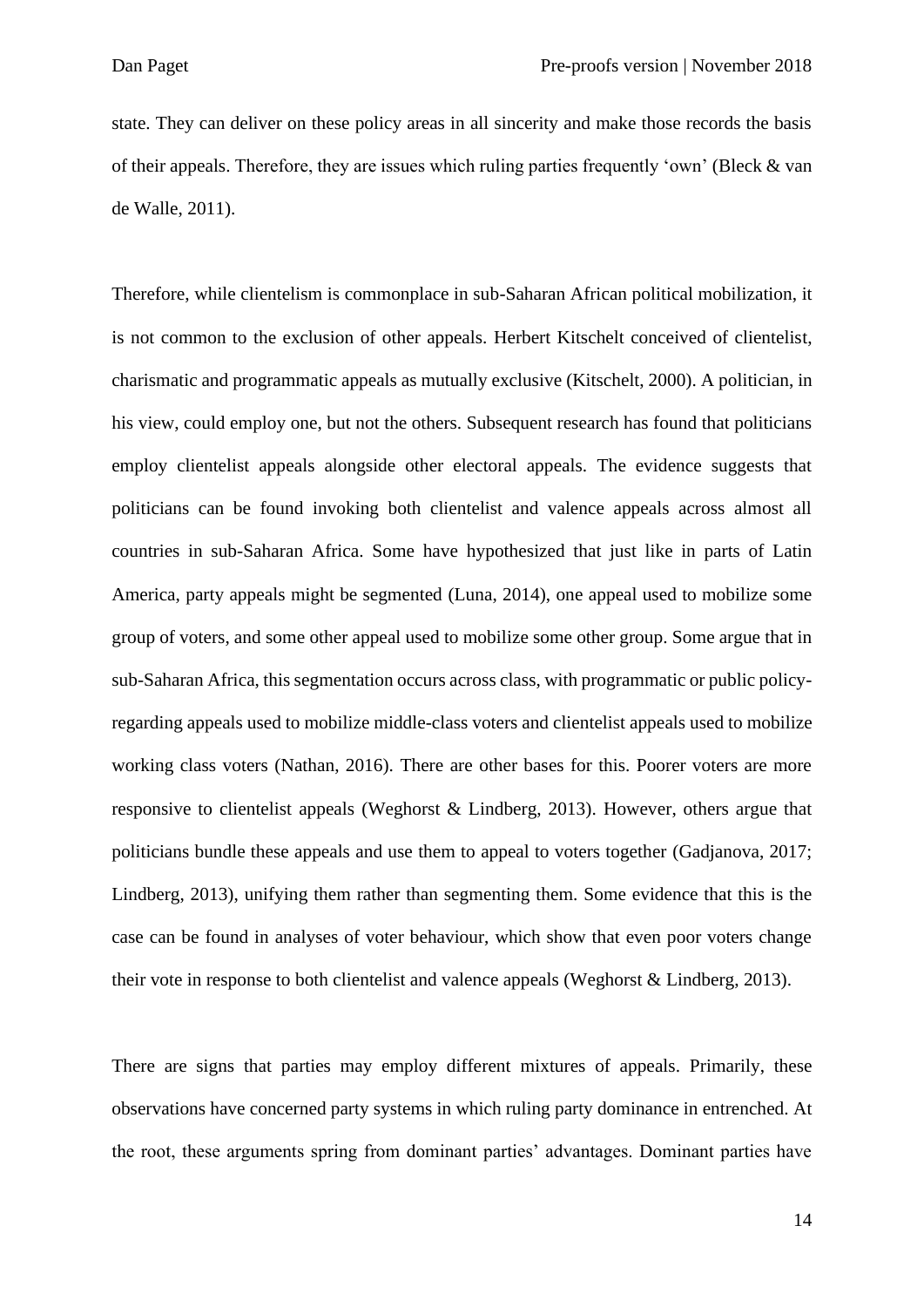avenues of action that allow them to claim valence issues in ways with which opposition parties often cannot compete (Bleck  $\&$  van de Walle, 2013). Equally, they often enjoy enormous advantages in resources, especially financial resources (Dorenspleet & Nijzink, 2014). These common truths leave opposition parties at a disadvantage. Incumbent parties in general, and dominant incumbent parties in particular, typically lavish voters with more gifts, and more lavish gifts, than opposition parties do (Rakner & van de Walle, 2009). Equally, they emphasize valence issues more than their opponents (Bleck & van de Walle, 2011). For these reasons, among others, opposition parties are often weak (Rakner & van de Walle, 2009). Opposition parties are more likely than ruling parties to draw their supporters from one ethnic group alone (Cheeseman & Ford, 2007). Equally, they are more likely to privilege programmatic platforms (Bleck & van de Walle, 2011). Further still, opposition parties are more likely to focus their messages on a charismatic leader (Rakner & van de Walle, 2009). Opposition parties, in other words, faced with ruling parties' advantages, often look for alternative bases of electoral strength. However, these observed patterns are matters of degree. These claims are about how much particular parties use some type of appeal relative to other types of appeals, not whether they use some appeal to the exclusion of others altogether. The most typical situation is one in which all parties employ mixtures of electoral appeals, a complete inversion of what Kitschelt imagined.

The discussion so far makes clear that much electoral politics has been understood through the framework of electoral appeals. Kitschelt's schema of clientelist, charismatic and programmatic appeals have structured a generation of research on political mobilization in sub-Saharan Africa. The emphasis on appeals has a clear normative impetus. Insofar as particularist appeals prevail, democratic accountability is interrupted (Ake, 2000). Relatedly, the prevalence of clientelist appeals or programmatic ones has immediate ramifications for public service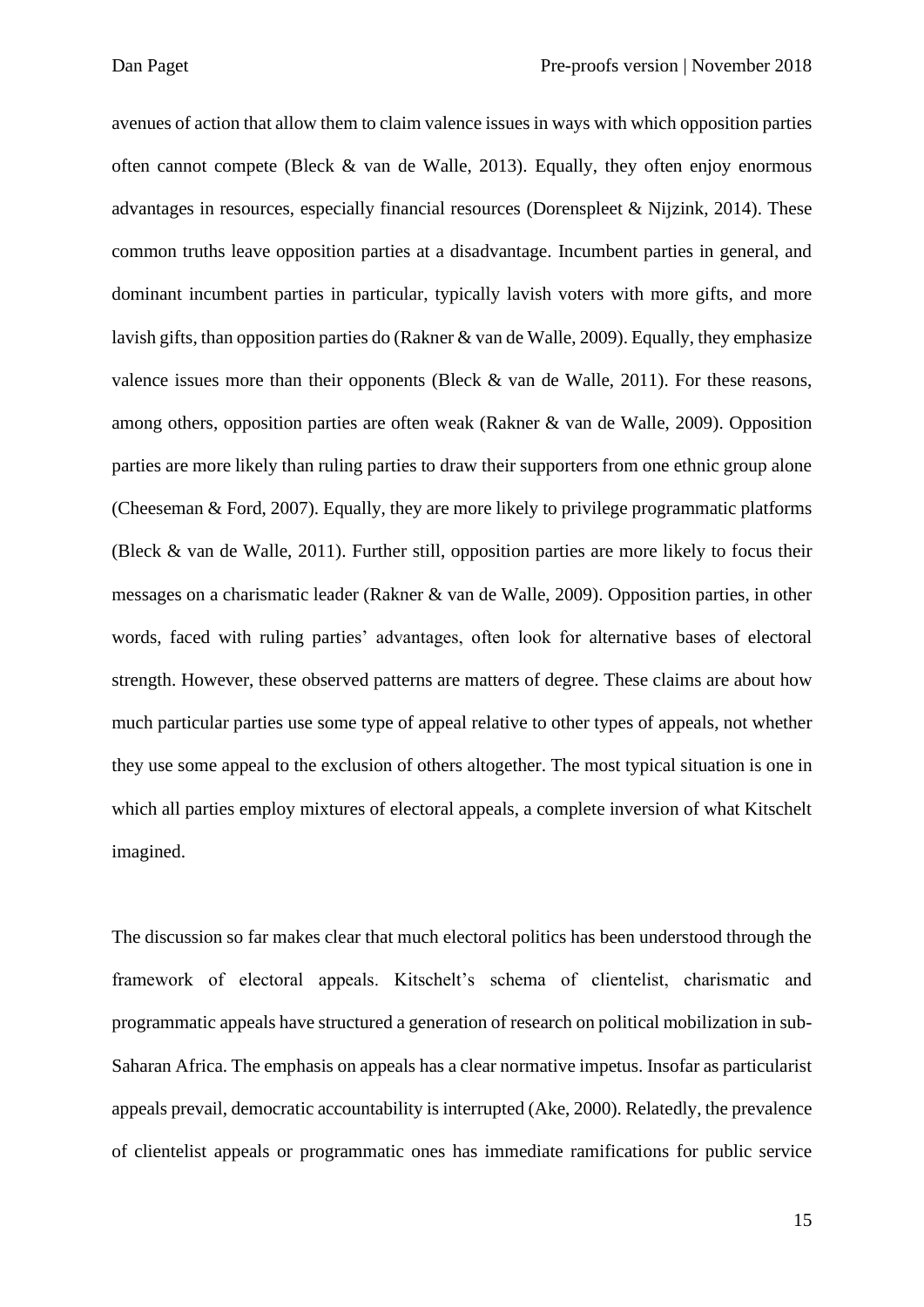delivery. Electoral clientelism, it is often argued, is funded by the embezzlement, misdirection or otherwise misappropriation of state resources. Therefore, clientelist appeals are made at the expense of the delivery of public services. Accordingly, it is often contended, valence and programmatic appeals drive better public service delivery. Put simply, in multiparty democracies, parties win peoples' support by giving them what they want. Insofar as they want public services, democracy produces developmental outcomes. Barely a single article on party appeal passes up the opportunity to remark on these potential ramifications of democracy for development. Of course, even if people want public services, this electoral incentive is crude in effects. Further still, the delivery of public services is often uneven and can transform public goods into pork (Abdulai & Hickey, 2016). Equally, some research suggests that problems of attribution give politicians few electoral incentives to provide public services that they will not enjoy the credit for (Harding & Stasavage, 2014).

## Populism

While the normative implications of different sorts of appeals are compelling, political mobilization can be understood without these terms, and some aspects of political mobilization are obscured by them. Another strain of research has eschewed these Kitscheltian categories. These studies examine the discursive content of parties' message and the meanings with which voters imbue them.

Studies of mobilization and discourse in sub-Saharan Africa have paid particular attention to populism. The conceptualization of populism has been controversial the world over, and it has been controversial in sub-Saharan Africa too. The object on which these conceptualizations have turned is the populism of Michael Sata and his party, the Patriotic Front (PF), in Zambia.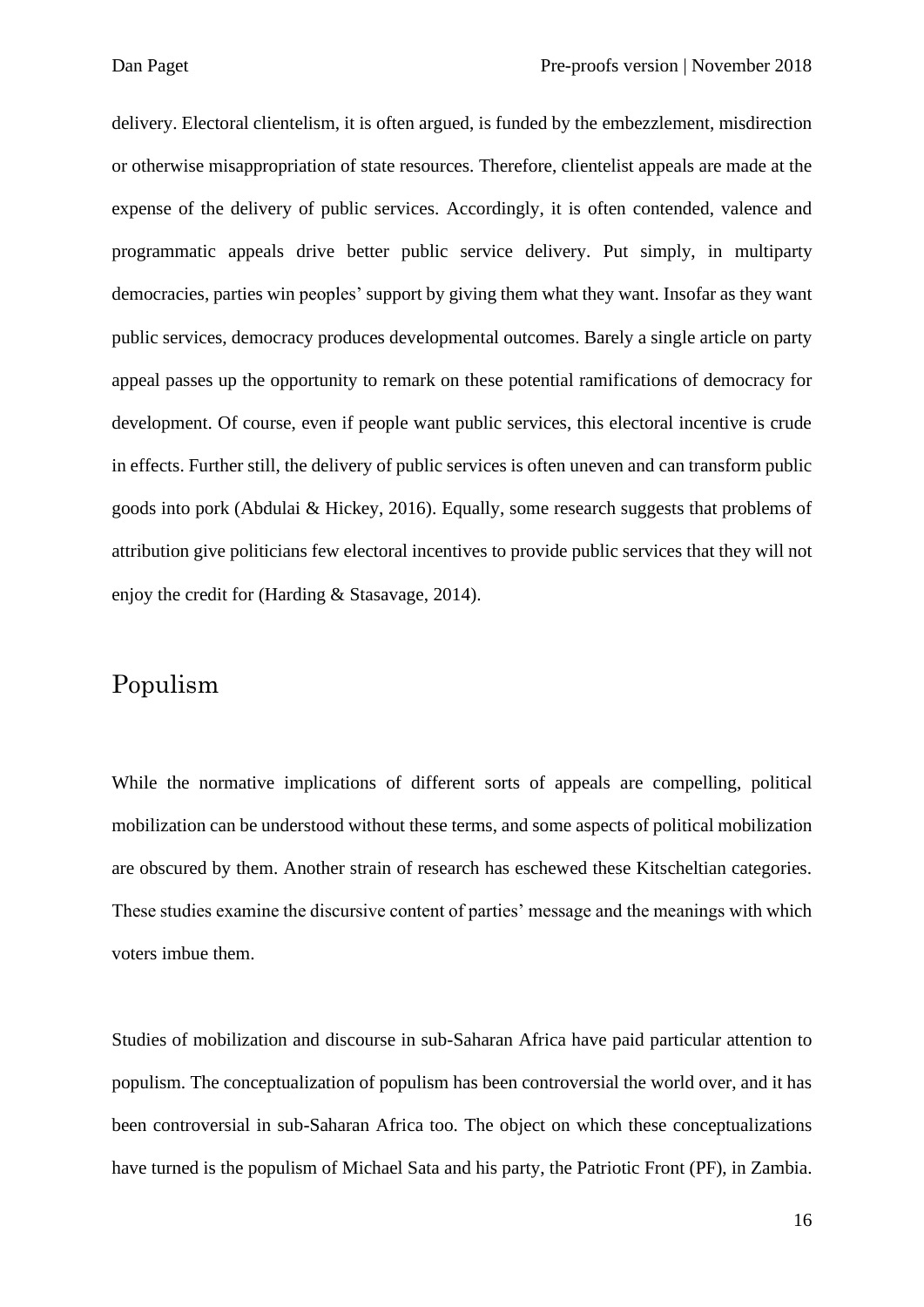The PF was founded in 2001. The party rapidly gained ground in elections in a general election in 2006 and was propelled to power in the next general election in 2011. Sata died in office in 2014.

The differences between these conceptions are subtle and partial. In part, they mirror disagreements in the comparative conception of populism which stress the primacy of discourse or thin ideology (Stanley, 2008) and strategy (Weyland, 2001). The first to identify a populist dimension to Michael Sata and the PF were Miles Larmer and Alastair Fraser (Larmer & Fraser, 2007). They borrow from Ernesto Laclau (Laclau, 2005) and define Sata's populism discursively. What is crucial, they argue, is the structure that the discourse takes. Populism, as they define it, draws together demands of some constituency or constituencies in a 'chain of equivalence'. It construes their grievances and their demands upon others as though linked by some common thread. It presents the groups that articulate these demands as 'the people', where 'the people' is a rhetorical construction. For example, Zambian urban market vendors, urban youths, the rural poor and copper mine workers are distinct groups with different interests, but Sata sought to rhetorically united their disparate sets of grievances as the demands of 'ordinary Zambians'.

Populists, claims Laclau, express such integrated sets of demands as an antagonism between 'the people' and 'the elite', where 'the elite' is also discursively constructed. Sata characterised the ruling party, the MMD, as corrupt. He suggested that it collaborated with exploitative companies. Ultimately, he portrayed it as the source of common Zambians' grievances. Therefore, for these authors, it is not the policy prescriptions, nor its place upon a left-to-right ideological spectrum that defines populism, but its discursive framework. The grievances drawn together are in some important sense unrelated and the equivalence made between them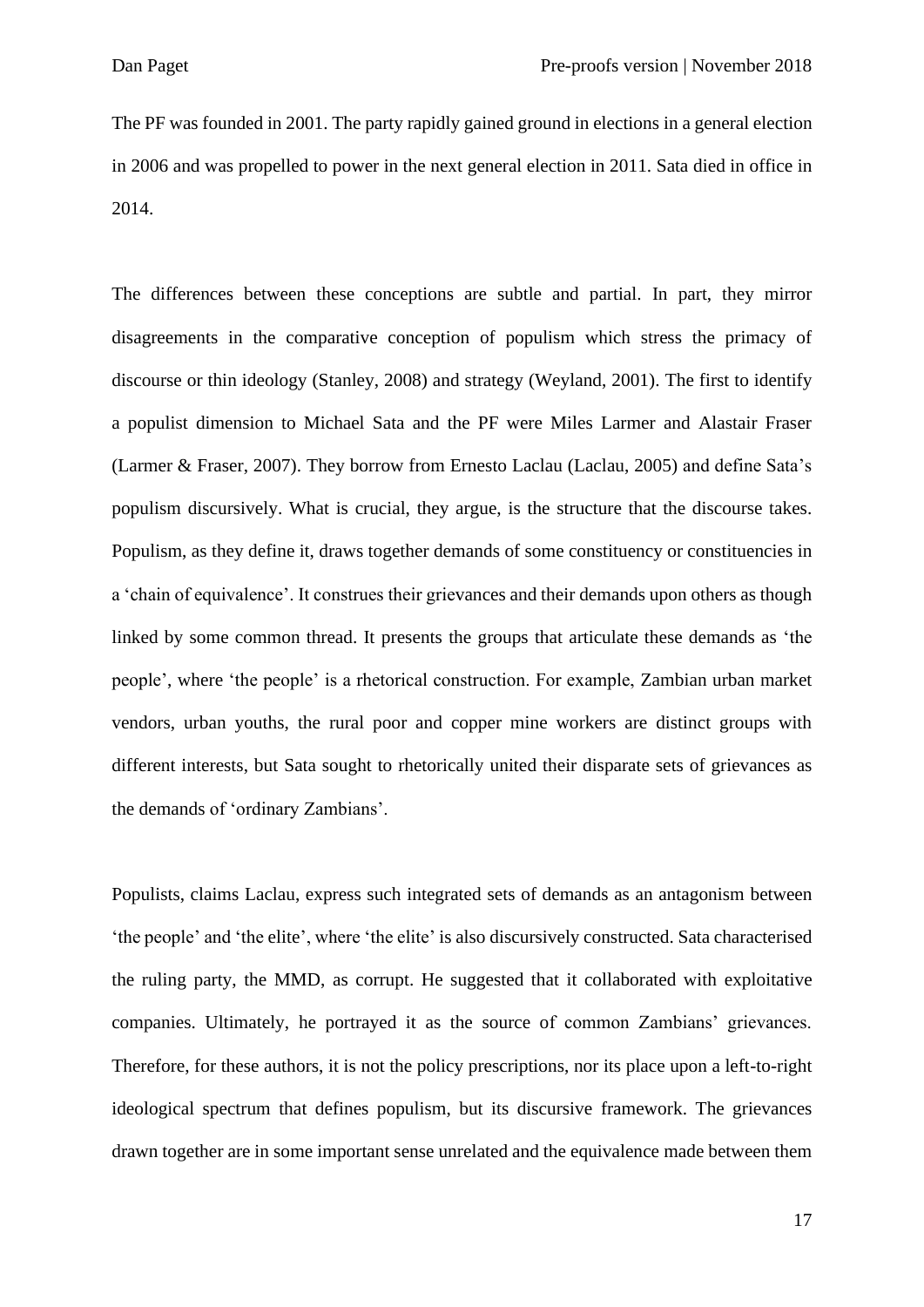is fictitious. Managing these tensions requires ingenuity. Rhetoric, theatrical rudeness, and symbols are employed that can contain these contradictions. This emphasis on symbols and theatre is the primary contributions to this conception of populism in Zambia advanced by Fraser (Fraser, 2017), who draws on Benjamin Moffit and Simon Tormey to do so (Moffitt & Tormey, 2014).

Danielle Resnick returns to Kitschelt's schema of appeals (Resnick, 2013). Populism as she conceives of it involves an anti-elite discourse, but for her, this discourse weaves together a bundle of charismatic, programmatic and clientelist appeals. These programmatic appeals include policy appeals to a particular segment of society, namely poor urban residents, and particularly the urban youth. These programmatic appeals are explicitly taken as constitutive of populist 'strategies', and on these grounds, her conception is in clear disagreement with Fraser and Larmer. While Resnick presents evidence that the PF employs clientelist appeals, it is unclear why these are constitutive of the PF's populism. In part, this is because Resnick's discussion of defining populism is brief.

Like Resnick, Cheeseman and Larmer emphasize the strategic dimension of populism. They describe Sata and the PF as not populist, but *ethno*-populist (Cheeseman & Larmer, 2015). They are not the first to stress the ethnic dimension of the PF's support. Cheeseman and Hinfelaar do too (Cheeseman & Hinfelaar, 2009). However, they are the first to see it as constitutive of the party's populism. For them, the grievances that the PF integrates into a set of equivalent grievances includes both those of the urban poor and a distinct ethnic constituency. A 'narrative of shared exclusion' is fundamental to their conception of ethnopopulism, and so like Fraser and Larmer, discourse is central to their conception of populism. However, like Resnick, they stress the strategic dimensions of populism as well. For them,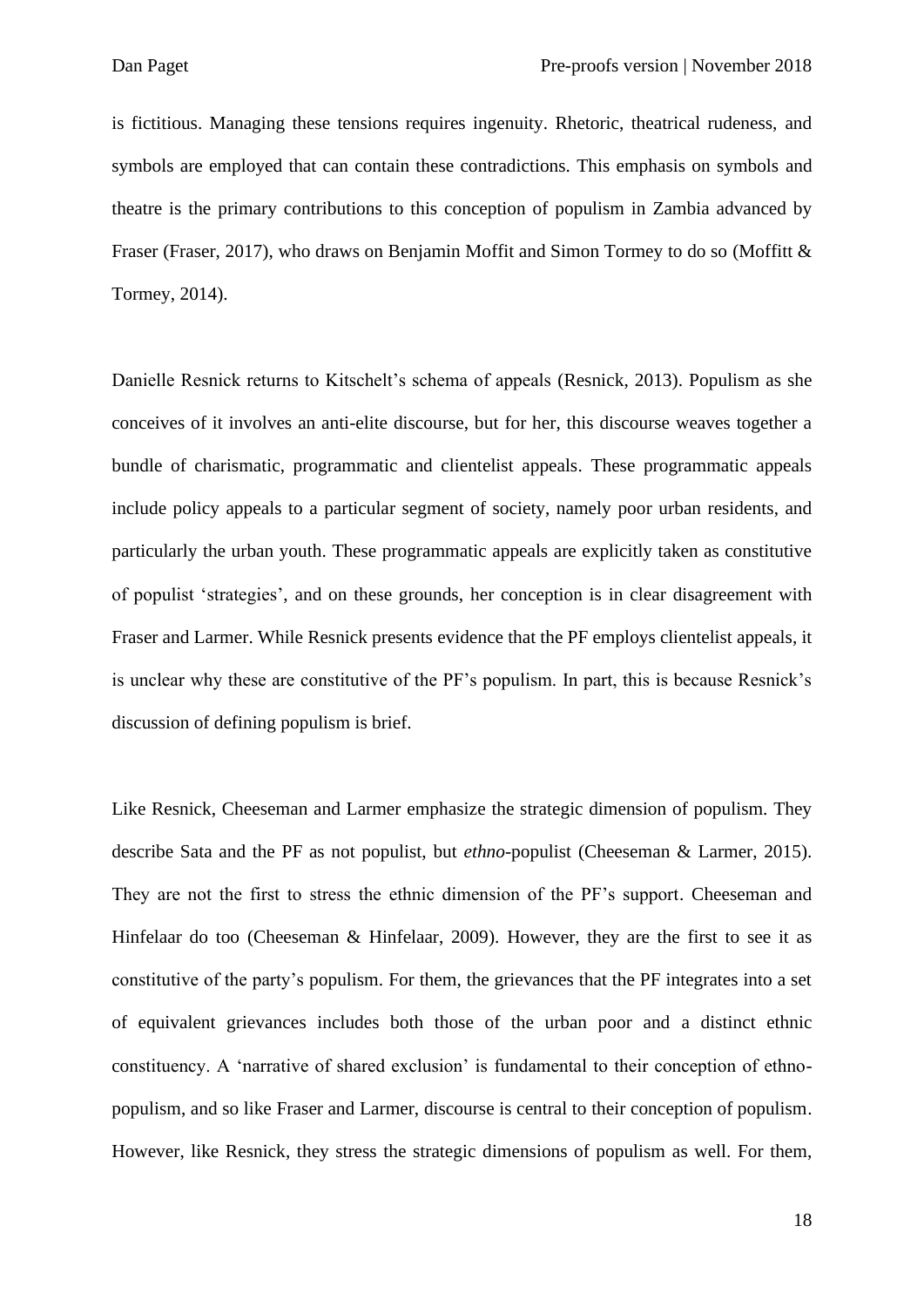appealing to multiple segments of society, in this case urban and ethnic constituencies, is constitutive of ethno-populism. So too is the prominence of a charismatic leader, who communicates with these constituencies unmediated by party actors, and relies on an uninstitutionalized party to hold the diverse and partly contradictory interests of this coalition together. Therefore, both Resnick and Cheeseman and Larmer draw on the strategic as well as the discursive conceptions of populism.

There has been considerable debate about where and when populism can be found, which stems in part from these differences in definition. While Sata and the PF employed populist discourses or strategies, scholars dispute when they did so. These disagreements arise in part from their competing conceptions of populism. Fraser contends that Sata's populism was fading as early as 2008 and was certainly gone by 2011 (Fraser, 2017). Cheeseman and Larmer talk about the prevalence of ethno-populism until 2011 (Cheeseman & Larmer, 2015), as does Resnick. Beyond Zambia, populism has remained a relatively rare phenomenon, despite the prominence that it has enjoyed in the literature. Raila Odinga's 2007 campaign was identified as ethnopopulist (Cheeseman & Larmer, 2015). Julius Malema and the Economic Freedom Fighters' were characterized as populists (Mbete, 2015). So too was Cote d'Ivoire's Henri Konan Bédié (Boone, 2009), and John Pombe Magufuli of *Chama cha Mapinduzi* in Tanzania (Jacob & Pedersen, 2018). There is disagreement about the circumstances under which populism emerges. Some stress the contingency of the conditions that support populism and believe that populist appeals are prone to ephemerality (Fraser, 2017). Others stress structural conditions which make populist or ethno-populist strategies feasible, such as the size of young, poor, urban groups (Resnick, 2013), histories of urban radicalism, and the character of rural-urban ties (Cheeseman & Larmer, 2015).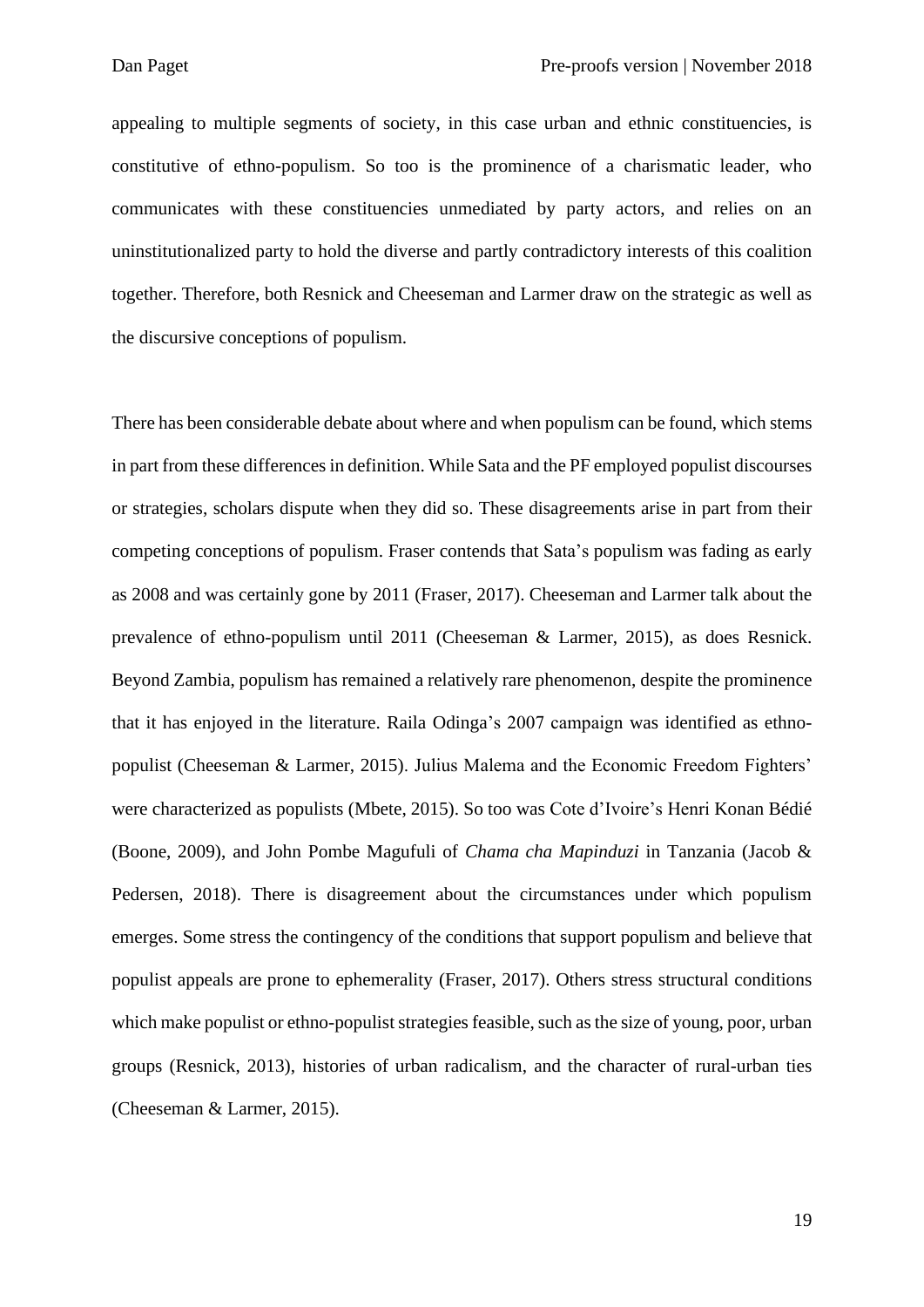## Nationalism and ethnic discourses

Many studies have dwelt on nationalism in electoral discourse. Nationalism enjoys a special status in African politics, both as a discourse and a subject of academic study. Newly independent, African states, drawn with arbitrary boundaries, faced enormous challenges to create nations. Most African countries, and the grand majority of African states, undertook fundamental nation-building projects in the years immediately following independence (Coleman & Rosberg, 1964). Indeed, the grand majority of political projects in the years immediately preceding and following independence were explicitly nationalist (Coleman & Sklar, 1994). These nation-building projects and the actors that participated in them have enjoyed considerable attention in the study of sub-Saharan Africa. Equally, the centrality of nation-building to domestic politics have made nationalism especially prominent in electoral politics. Anti-colonial struggles feature centrally in the national narratives and national identity, especially in countries that fought liberation wars. As such, nationalist ideologies remain salient in public imaginations of many African countries.

However, for the purposes of this discussion, nationalism is relevant as a discourse used for electioneering. Nationalist discourses which stray into the domain of electoral politics have taken several forms. One such form is as a liberation ideology. Ruling parties in southern and eastern Africa, notably South Africa, Namibia, Zimbabwe, Angola, Mozambique, Uganda, Rwanda, Eritrea, Ethiopia, and Tanzania have described themselves as liberators or revolutionaries. The subject to be liberated is invariably the nation or its people. Most liberation struggles were against European colonialists. Others, relatedly, were against white settler regimes, such as in South Africa, Namibia, Angola, Mozambique, and Zimbabwe. Others still were against supposedly tyrannical African regimes, such as in Rwanda, Ethiopia, Eritrea, and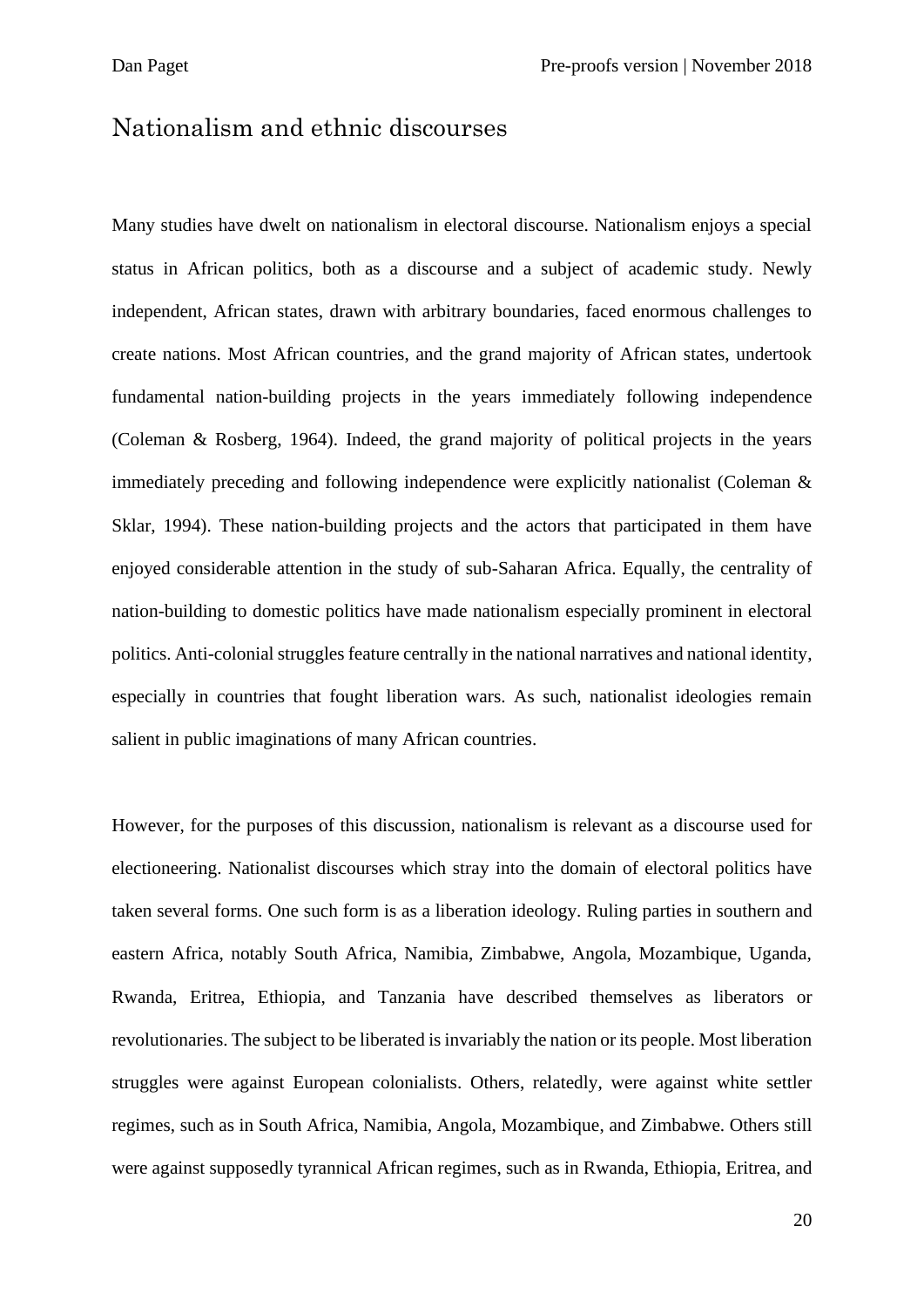Uganda. Most of these liberation conflicts ended long after the wave of decolonizations in the 1950s and 1960s. Accordingly, these struggles are close rather than distant, both in time and the public imagination.

The liberation discourses of these regimes employ a series of commonplace features. One such feature is the status of the ruling party by virtue of its role in liberation. For example, the African National Congress (ANC) in South Africa has portrayed itself as the sole legitimate guardian of the revolution (Johnson, 2003). Their pasts are used to elevate their credentials above rival parties'. Their leadership in the struggle is stressed and mythologized to attribute them special virtues, and to place their ultimate intentions beyond reproach (Beresford, 2012). Equally, those without liberation credentials are delegitimized. In Zimbabwe, the leader of Movement for Democratic Change-Tsvangirai, Morgan Tsvangirai, was repeatedly portrayed as unpatriotic and untrustworthy for not fighting in the liberation war (Tendi, 2013). In these respects, nationalism is connected to the performance of virtue and character. Aside from imbuing virtue, nationalist discourses of this sort are also employed to control who may speak. Once again, in Zimbabwe, voices in civil society and opposition were excluded from electoral debates on the grounds that the lacked the authority to speak about the nation (Dorman, 2017). Indeed, some have argued that the significance of the struggle over the constitution between 1998 and 2000 was that in the process thereof, voices in civil society successfully claimed rhetorically to speak for the nation (Dorman, 2017).

A distinct strand of nationalism in electoral politics, albeit, one which often occurs in combination with liberation discourses, is national development. Development discourses themselves inundate electoral politics, and not always in combination with nationalism. Development serves as a commonplace master frame for public and private services alike. All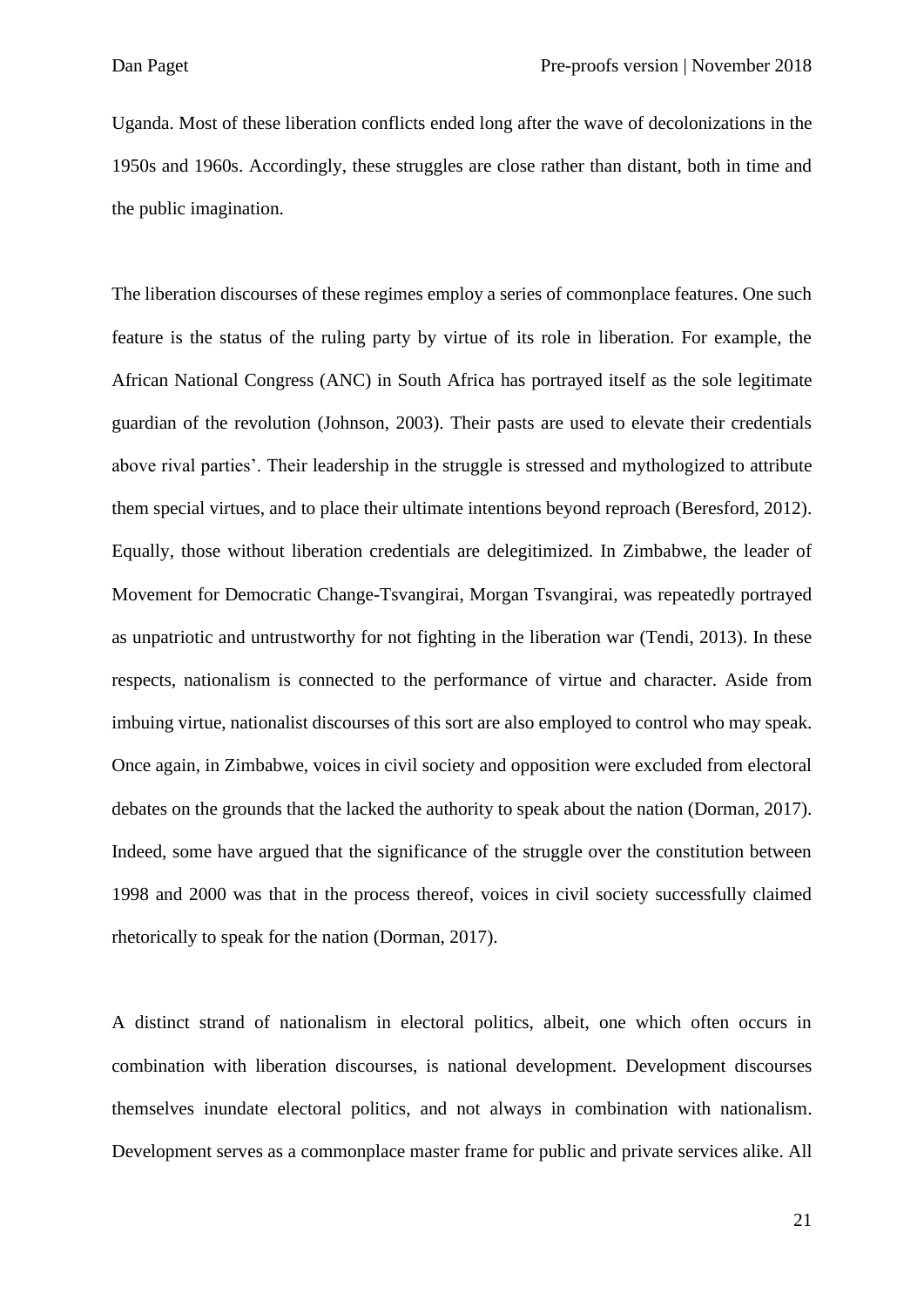manner of policies, services, and gifts are presented as part and parcel of politicians' contributions to develop. Roads, health clinics, fertilizer, trade deals, macro-economic policy, private gifts intended for future-bearing investments like school fees or farm equipment, are just a few of the examples of the things understood in the language of development (Cowen  $\&$ Shenton, 1996). In this respect, an enormous range of politicians frame their political appeals in developmentalist terms, and this range stretches far beyond nationalists (Bleck & van de Walle, 2011). However, development is often framed as a *national* endeavour, and nationalist parties take advantage of this framing. They assert that they are the sole legitimate keepers of the national mission, and suggest that as development is national, they alone can deliver it. Thereby, nationalist and developmental discourses become fused.

Other transformative national missions of these sorts are portrayed variously as liberational (Lodge, 2004) or revolutionary (Beresford, 2012). In this respect, nationalism serves as an 'organising principle' (Dorman, 2017). Something that these discourses all share is that they portray national missions as in-progress. These projects are underway, but incomplete. This 'liminality' (Beresford, Berry, & Mann, 2018) places nations midway in transformative processes, currently neither in one state nor in the other. As nationalist projects promise transformative outcomes which are as yet unrealized, various matters are understood in light of them. Numerous issues are discursively placed in elaborate frames of reference in which nationalist projects are paramount (Beresford, 2012). Nationalism, thus employed, becomes a master narrative, a discursive framework within which other issues can be understood as relating to the national project. In such narratives, nationalist parties are portrayed as the best and most legitimate actors. Thereby, various claims made by voters upon politicians are either recognized as part of such national projects, or postponed or subordinated to these projects.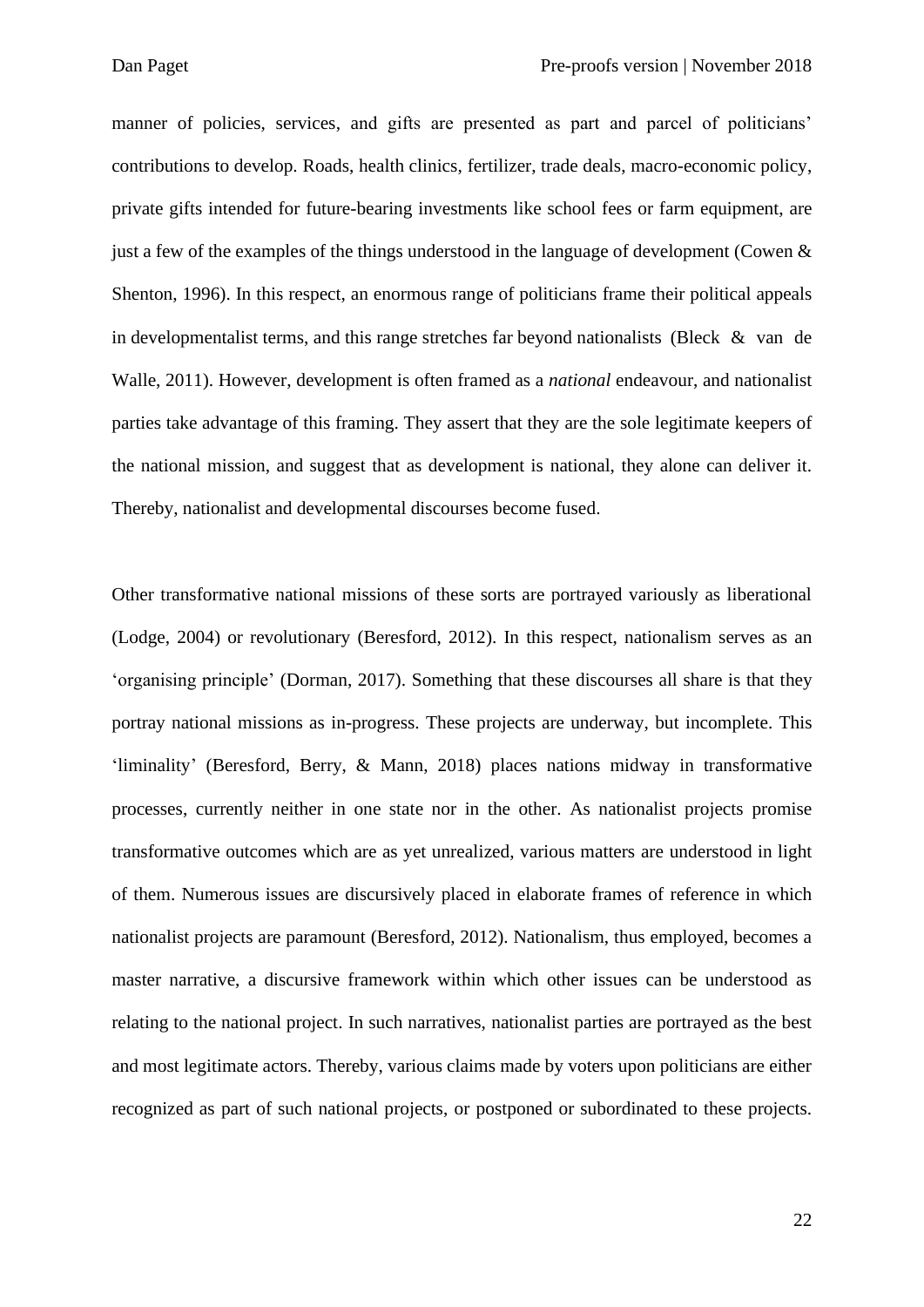Politicians manage these claims and mobilize support by thus 'ordering' the substantive content of electoral politics.

The power of this rhetoric depends on nations remaining between stages, at some point after the beginning of transformation, but before its completion. Equally, the power of this rhetoric involves the continuation of the national project. In other words, nationalists need to create a sense of progress towards the transformations which they have imagined, while also delaying the moment at which they are completed. Nationalist parties deal with these contradictory pressures through the creative use of ambiguity. They recurrently reconceive their projects and thereby cast the anticipated moment of their completion back towards the horizon. In effect, they rhetorically delay the moment at which their transformative goals will be achieved. Thereby, they extend the period in which they can invoke their special statuses and sustain their 'extraordinary mandates' (Beresford et al., 2018).

A distinct aspect of African nationalisms, shared by parties with and without liberation heritages, concerns national sovereignty. Nationalisms of this sort discursively construct foreign actors, be they rival nations, companies, or constellations of transnational forces, which threaten the nation. The Zimbabwe African National Union-Patriotic Front (ZANU-PF) portrayed Britain as the head of a network of foreign forces, which were working actively towards the destabilization of the Zimbabwean regime. It claimed that domestic opponents of the ruling party were agents of this foreign alliance. ZANU-PF mobilized voters to support it as part of a continuing national struggle. In a quite different setting, Laurence Gbagbo of Cote d'Ivoire and the *Front Ivoirien Populaire* invoked another foreign enemy*.* He presented the French, white businesses and the United Nations as part of a set of malign set of neo-colonial forces bent upon exploitation and domination of Cote d'Ivoire. For them, these forces were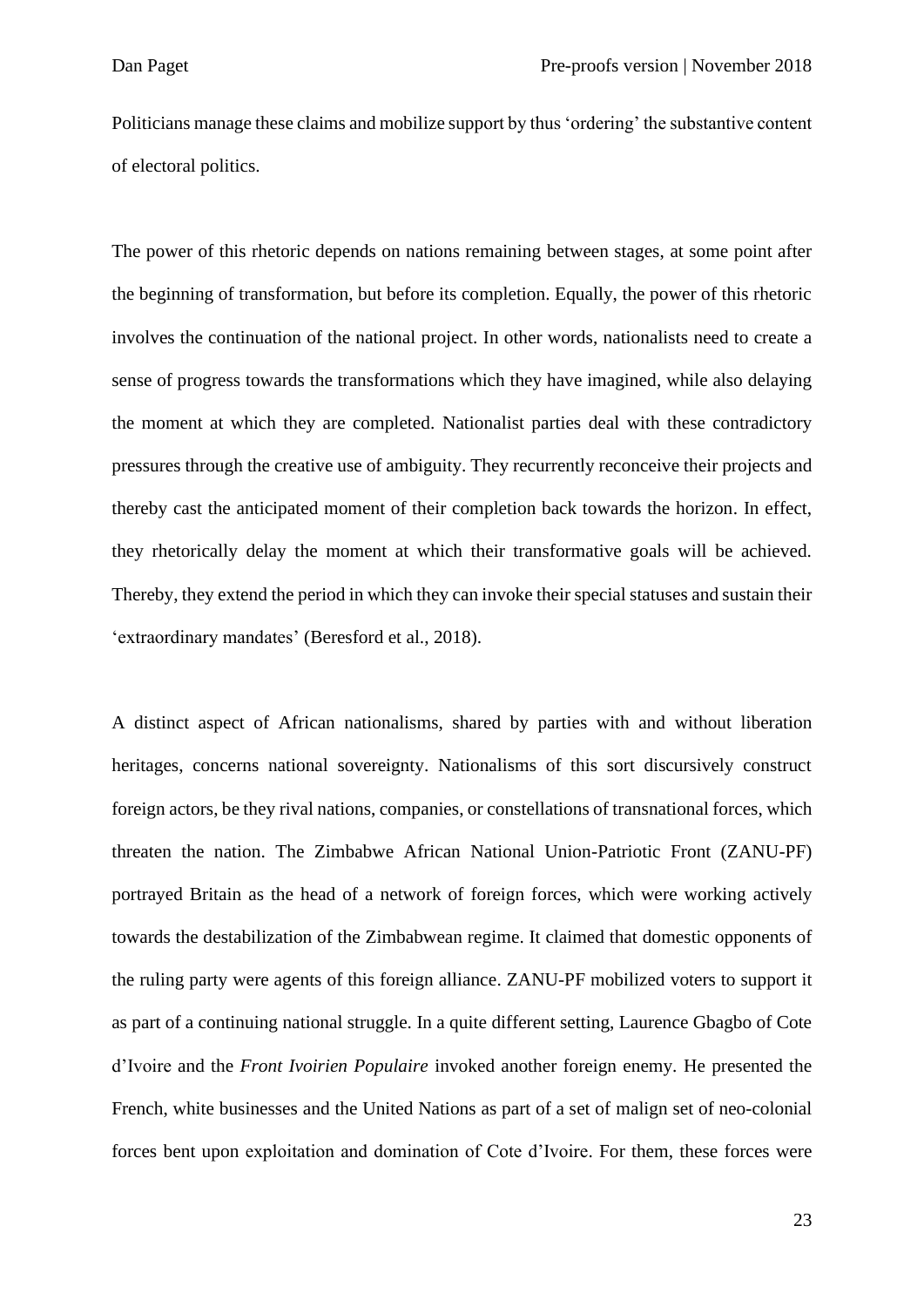actively subverting Cote d'Ivoire, and domestic politics turned on the question of Cote d'Ivoire's second 'liberation' (Banégas, 2006).

Ethno-nationalist discourses have also been invoked in electoral politics. In Cote d'Ivoire, for example, Henri Konan Bédié and Laurence Gbagbo and their parties *– la Parti Democratique de la Côte d'Ivoire* and FPI respectively – constructed conceptions of citizenship that excluded a complex of immigrants, Muslims, and particular ethnic groups, for which 'northerner' came a collective term (Banégas, 2006). Therefore, the shared attributes of the people became particularly prominent in this nationalism. *Ivoirien*-ness, in this discursive framework, carried moral claims to land and other privileges which foreigners and strangers were portrayed as seeking maliciously (Marshall-Fratani, 2006). These politicians were not the only voices in the construction of these discourses. Numerous groups sought to pursue their own interests in the reimagination of the nation, and young 'new patriots' acquired new status in championing national causes (Banégas, 2006). However, politicians played on historic material interests and grievances of various groups in Cote d'Ivoire in their rhetoric. By changing rules about citizenship and the allocation of land, they made the state the site of arbitration of these disputes and mobilized support by promising to champion the interests of true *Ivoriens*. Therefore, this ethno-nationalist movement discursively constructed boundaries between citizens and foreigners and imbued each with virtues and vices respectively. This served to mobilize the former, first for elections and then for violence. This emphasis on the exclusive nature of citizenship is why the 'ethno-' is added as a prefix to the term 'nationalism'.

These ethno-nationalist political discourses bear notable similarities to other discourses which concern belonging and ethnicity. Such discourses invoke conceptions of *autochthones*, or 'people of the land', and *allogenes*, or 'strangers'. Numerous groups have developed claims to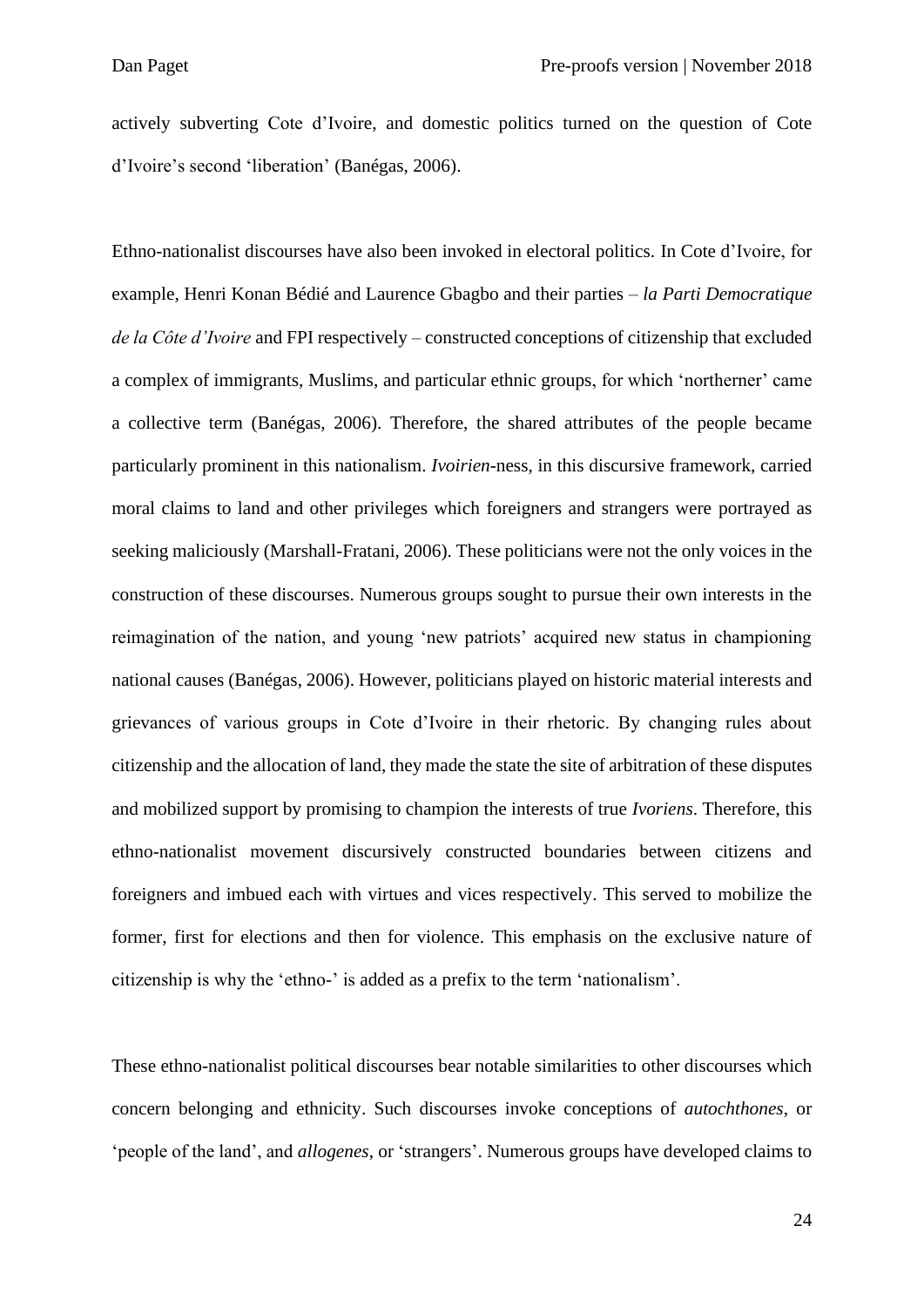land, rights, status or privileges based on their autochthony, and delegitimized rival claimants in the process. While some such cases involve demands on behalf of nationalities, others involve demands for peoples that do not have pretensions of state-hood. Therefore, they are not nationalist discourses, but ethnic ones. An enormous range of rhetoric devices have been used to assert these claims. Some have developed demands imbued with narratives of aboriginality or ancestry (Lynch, 2011). Others have invoked claims to land or other privileges by virtue of the work, their civilization, military service, rightful conquest or fair transaction (Lonsdale, 2008). Politicians have participated in the construction of these competing claims, and mobilized support by promising to intervene in these struggles over resources through the powers of the state (Cheeseman, 2008a).

This is just one of several ways in which ethnicity is not only constructed but framed in the service of political mobilization. Elena Gadjanova distinguishes between seven types of ethnic rhetoric which combine a variety of appeals and empirical claims in different ways (Gadjanova, 2013). The first involves politicians valorising ethnic groups. This involves the endowment of ethnicities with virtues and histories in ways which constitutes forms of flattery and recognition which might win politicians favour. The second involves focussing on articulating some groups' grievances. However, many ethnic rhetorical complexes are multifaceted. The third type of rhetoric stresses the distinctiveness of ethnic groups while characterising other ethnicities as non-threatening equals. Politicians employing this type mobilize voters in the cause of inter-group rights or some other equal inter-ethnic settlement. The fourth involves labouring past wrong-doing on multiple sides while stressing the non-threatening nature of groups in the present. Politicians using this rhetorical style mobilize voters by proposing platforms of inter-ethnic reconciliation. The reconciliation of South African ethno-nationalisms sometimes took on this form (Wilson, 2001). The fifth stresses the one-sidedness of past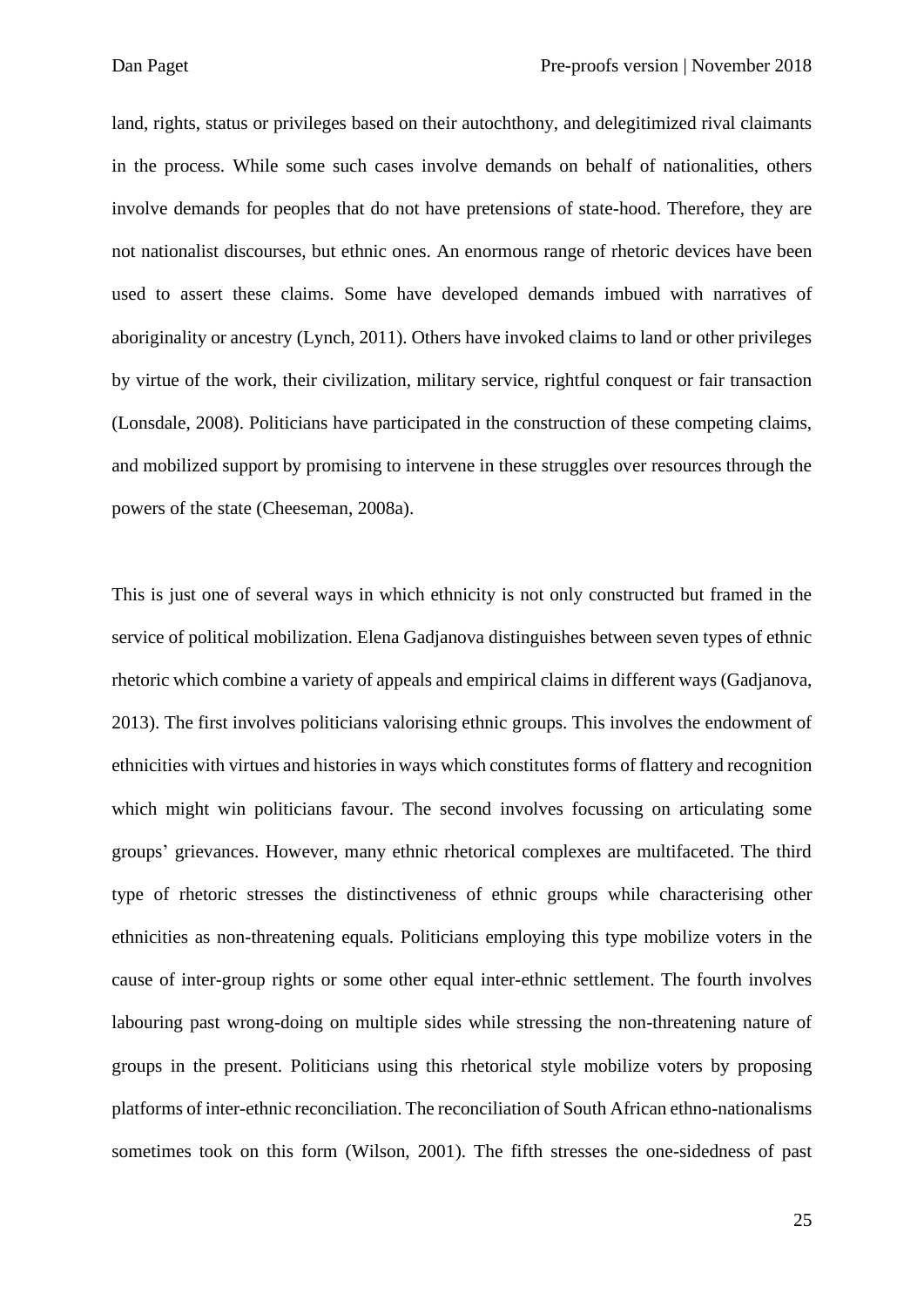wrongs and mobilizes voters through demands for compensation from other groups, such as the reclamation of land, the granting of minority rights or affirmative privileges. The development of Ijaw nationalism in the Niger Delta is a case in point (Nwajiaku-Dahou, 2012). The sixth depends on claims of superiority and mobilizes support by championing the assumption of privileges of one group over others in the central state, of which the ethnonationalism in Cote d'Ivoire described above is a good example. The last stresses the on-going threat of rival groups and mobilizes support from a group by proposing secession or political autonomy. Separatism in Casamance (Diouf, 2004), nationalism in Zanzibar (Brown, 2010) and *majimboism* in Kenya (Anderson, 2010) have sometimes taken on this form. Like any framework, this schema is reductive. Many ethnic discourses involve blends of the different sorts of ethnic discourses, and many take on features not captured by this typology. However, this framework serves as a heuristic device to order the world of ethnic discourses and to illuminate the variety between them.

Putting these rhetoric complexes aside, ethnic identities themselves have been the subject of frequent construction and reconstruction. Groups have been amalgamated, invented and reimagined (Ranger, 1993). Boundaries have been redrawn, distinctions recoded, and characteristics re-described. Numerous actors have participated in the construction of ethnic groups, both from above (Hobsbawm & Ranger, 1983) and from below (Spear, 2005). Not only have politicians participated actively in constructing ethnicities. They have played large roles in initiating changes institutions of state which affect how ethnicities are accommodated and reshaped. These include the creation of new administrative units (Suberu, 1991), the ethnic division of state benefits, and experiments in ethno-federalism (Erk, 2017), among other things.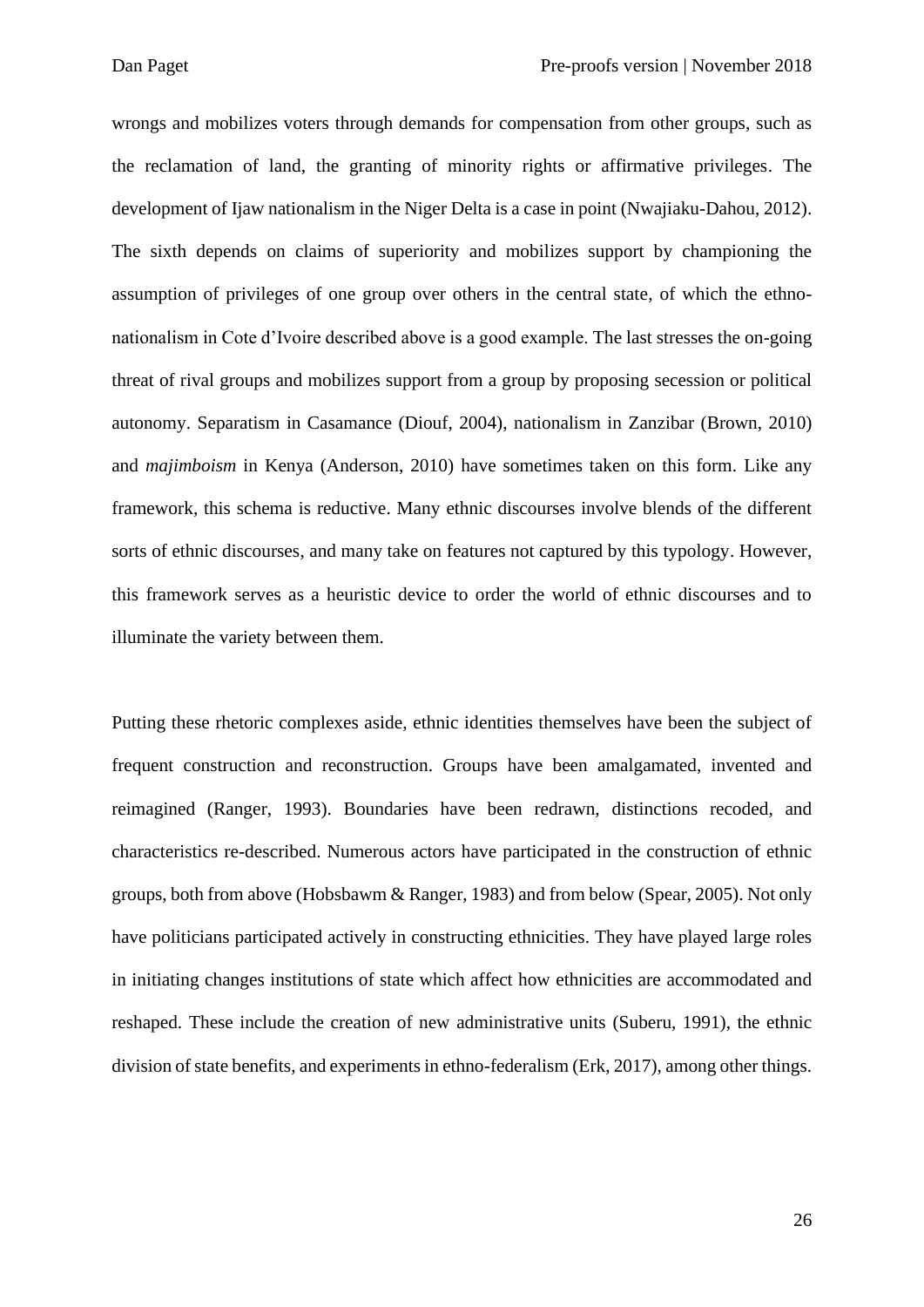Altogether, 'nationalist discourses' and 'ethnic discourses' are broad categories. Rich and varied sets of messages are described using these terms. Some, but not all, of the nationalist and ethnic discourses described here constitute programmatic appeals. For example, many of the subjects addressed discursively by nationalist parties fall under the wide tents of 'national sovereignty' and 'development'. However, it would confuse and obscure to suggest that a party simply emphasised these two issues. They promised not sovereignty and development, but the fulfilment of national projects, in which sovereignty and development were component parts. Their discursive creations enabled them to play to these separate 'issues' simultaneously. Other ethnic or nationalist claims are programmatic too. Demands for devolution, separatism, federalism and recompense concern public policies, albeit sometimes intended for subnational publics. Therefore, they merit categorisation as programmatic appeals.

#### Other discourses and symbols

Other studies relate at least in part to making valence appeals. However, these studies reveal that politicians do not merely speak about valence issues, but performatively and symbolically communicate their commitment to them. For example, in Senegal, the *Parti Démocratique Sénégalais* went to great lengths to symbolically perform its affinities with youth by developing *les marches bleues*, the blue marches (Foucher, 2007). These great processions, adorned with loudspeakers playing American music, borrowed from a style of protest normally associated with students in Senegal. In Zimbabwe, the Movement for Democratic used the historical role of their opponents, ZANU-PF, and its leader, Robert Mugabe, to associate them with the past and themselves with the future and therefore youth (Zamchiya, 2013). In both of these cases, politicians did not seek to convince voters of their ability to handle issues directly. Instead, they suggested that they understood their grievances, that they shared their poverty, and that they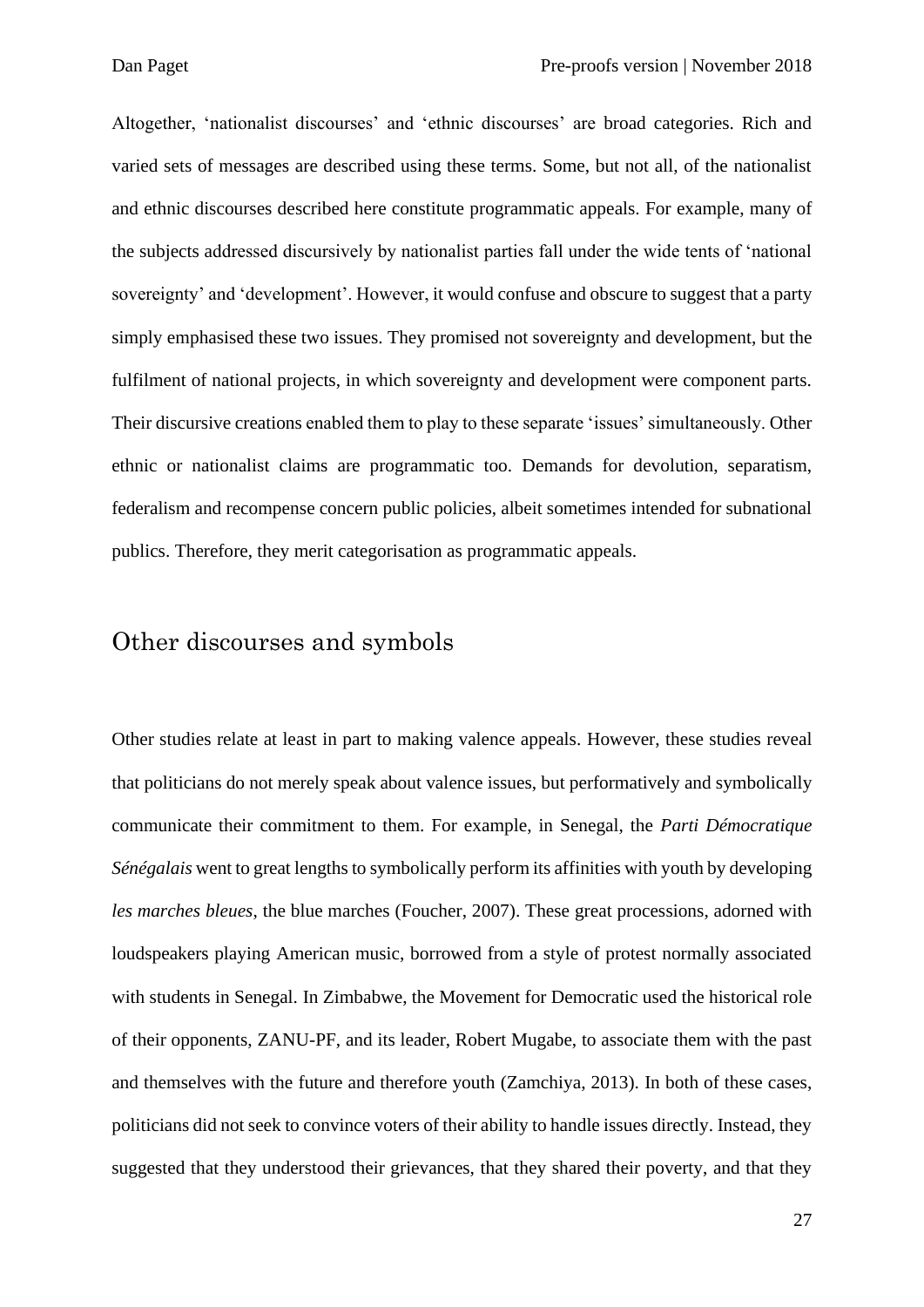displayed a set of youthful virtues, among other things. These are all characteristics that one might connect positively with a politician's ability to handle various issues. Therefore, by performing their connections to youth, or the future, they indirectly burnished their claims to particular valence issues.

In Tanzania, politicians from both major parties sought to capitalize on a profound sense of disenchantment with the recent past by laying claim to the mantle of *mabadiliko* or 'change' (Fouéré & Maingraud-Martinaud, 2015), a malleable concept capable of integrating almost any political programme or grievance. Appeals of this kind which draw various issues together are extremely prone to context. In Zambia, Michael Sata jettisoned some of his previously insubordinate and combative rhetoric for a style that was both reconciliatory and statesmanlike after the death of the incumbent president, Levy Mwanawasa precipitated a period of mourning and retrospective admiration (Cheeseman & Hinfelaar, 2009).

Various virtues and aptitudes desired in politicians have been performed in sub-Saharan Africa. In Tanzania, John Pombe Magufuli 'staged' events in which he discovered incidents of bureaucratic wrong-doing and punished the guilty parties on the spot (Paget, 2017). Thereby, he acted-out his indignance and displayed a commanding, executive style. In Zambia, Michael Sata earned a reputation as a 'man of action' by taking to the streets and leading protests literally to the doors of government ministries caught in wrong-doing (Larmer & Fraser, 2007). Equally, he acted out his contempt for government ministers and civil servants through his 'sheer rudeness' (Fraser, 2017). In Zimbabwe, Movement for Democratic Change leader Morgan Tsvangirai was attributed enormous bravery. At rallies, he frequently narrated times that he had been arrested and charged with treason (Zamchiya, 2013). Indeed, arrests and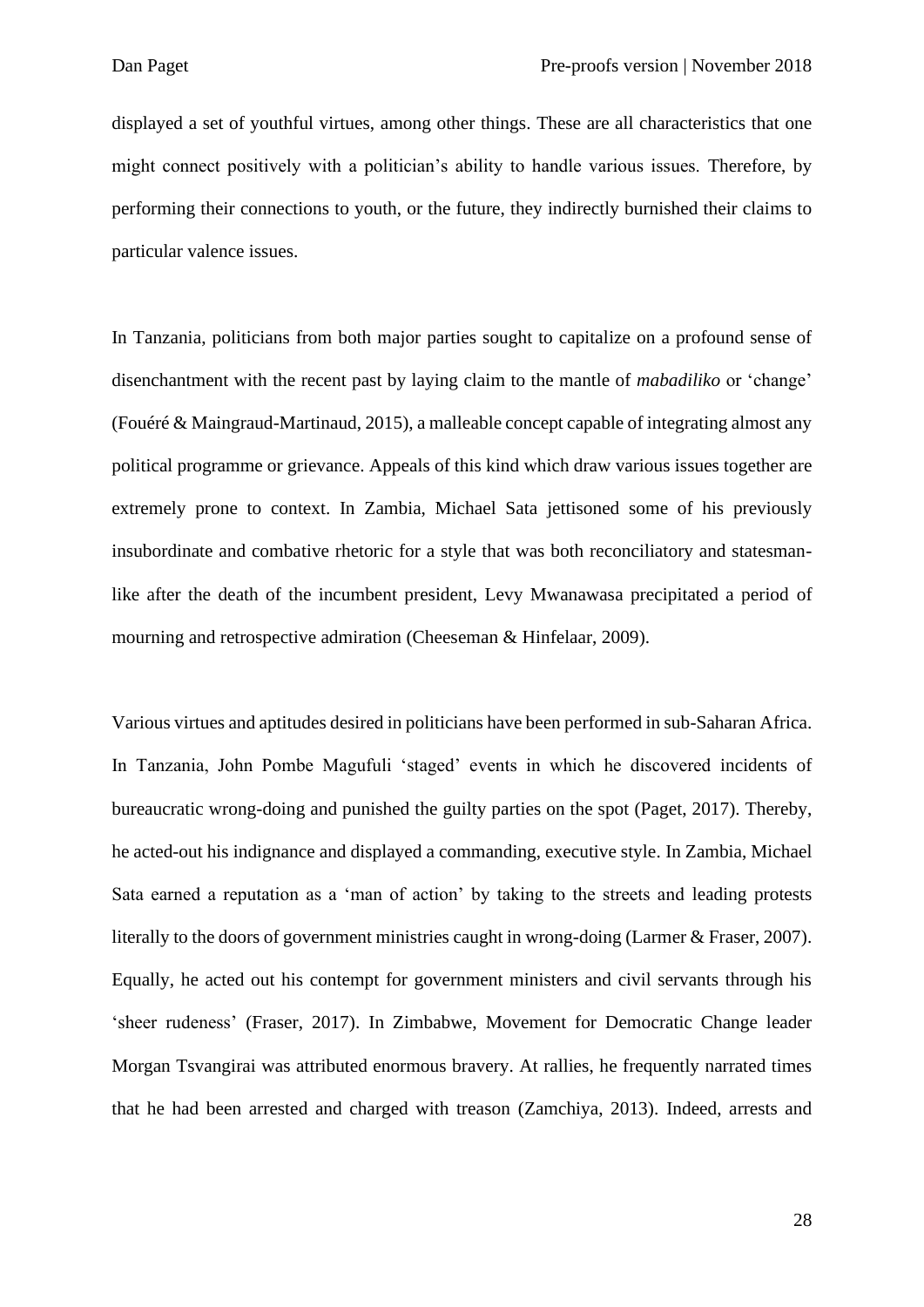beatings by police forces became issues of status among student activists in Zimbabwe (Hodgkinson, 2013).

Other studies reveal that the use of performance and discourse go beyond the capture of particular issues. Some studies reveal that politicians who do not articulate nationalist or ethnic messages also discursively weave together valence 'issues'. Thereby, they construct complexes of ideas that are more than the sum of the issues that they contain. For instance, some politicians have laid broad claim to political morality. In Tanzania, politicians made competing claims to the mantle of political morality through the nation's founding president, Julius Nyerere (Fouéré, 2014). Nyerere was mythologized as a saintly, virtuous figure, and the political philosophy he espoused, *ujamaa* or 'family-hood', was reconstructed as a time of moral integrity. Rival politicians have sought to burnish their moral credentials by portraying themselves as the heirs to Nyerere (Fouéré, 2014). In Senegal, politicians sought to develop rival conceptions of political morality. The *Parti Socialiste* sought to perform munificence in its campaigns by ritually giving gifts to young voters while showing deference to elders. In contrast, the *Parti Démocratique Sénégalais* stressed its poverty and aspiration and, in defiance of conventions of wealth and status, presented these as virtues (Foucher, 2007).

Other parties still have discursively sought to reorder politics, mobilizing voters not by connecting or reframing particular issues, but instead by framing the polity in particular ways which shapes voters' understanding of it. For example, Adrienne LeBas examines the deliberate creation of polarization in Zimbabwe between 2000 and 2008. She argues that the political parties in Zimbabwe deliberately sought to polarize and intensify politics rhetorically and through selective political violence (LeBas, 2006). They intended, among other things, to harden social boundaries between parties in order to mobilize their supporters and prevent them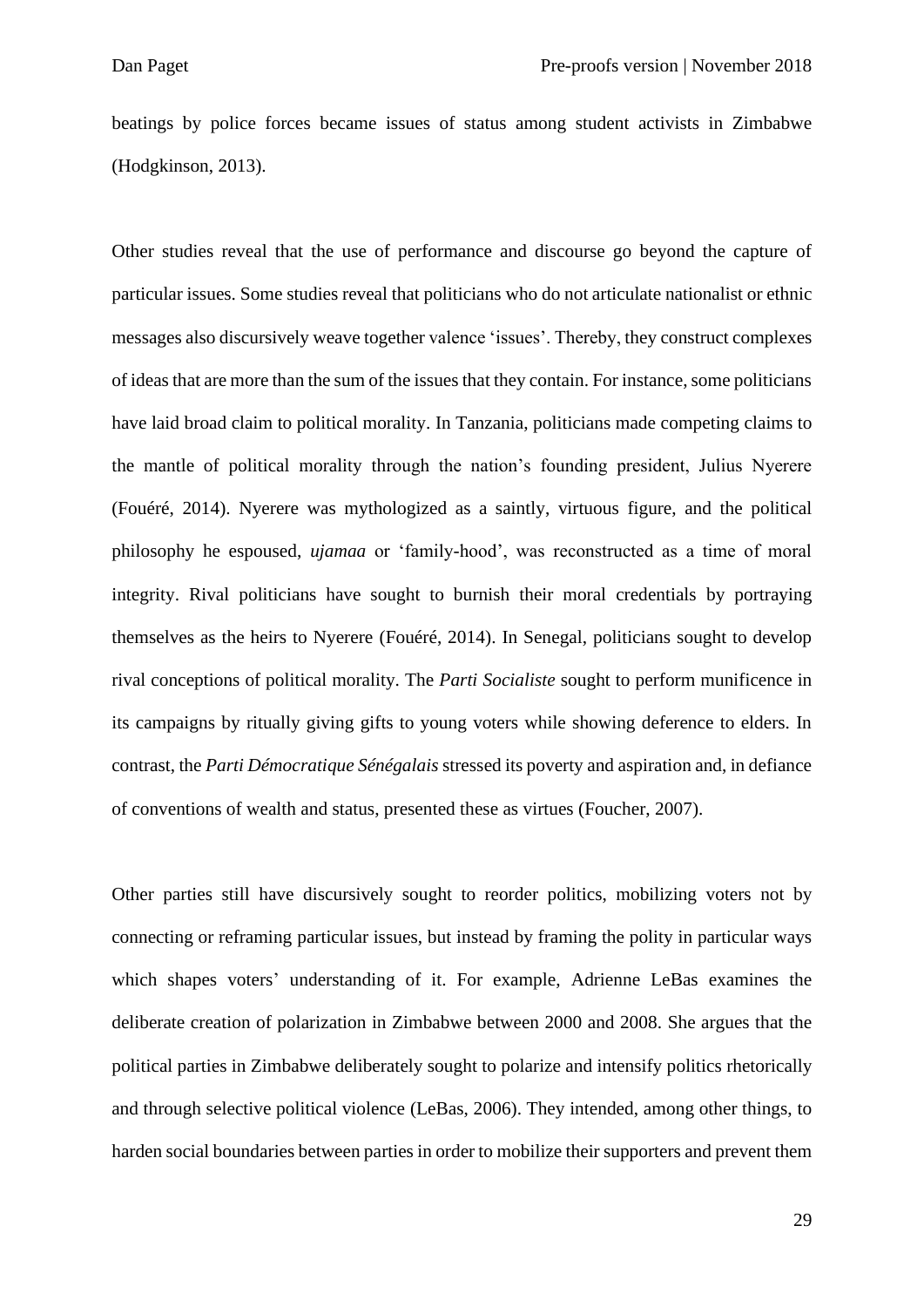from defecting. Distinctly, Sam Wilkins studies the performance of accountability and the monarchical presidency in Uganda (Wilkins, 2018). He argues that the Yoweri Museveni and the National Resistance Movement framed shortcomings in service delivery as the product of malfeasance on the part of mid-level politicians and bureaucrats, rather than the fault of the national government of Uganda. In fact, Museveni performatively castigated public officials for deficiencies in government performance at election rallies, symbolically placing himself as a benevolent advocate of the people, holding wrong-doers to account. Similarly, in Tanzania, Magufuli presented not just a new vision of his party, *Chama cha Mapinduzi* (CCM), but of Tanzanian society. He rhetorically relocated corruption. He transferred it from the apex of CCM, which was often assailed with allegations of malfeasance, to errant parts of the bureaucracy and business sectors.

Not only do politicians articulate political messages and wield political symbols. A variety of intermediary actors participate in the discursive construction of politics. For example, in Zimbabwe, civil associations articulated messages when they formed the National Constitutional Assembly in 1998. They claimed that they too could speak for the nation, and contested numerous governmental positions (Dorman, 2017). This acquisition of voice, while fleeting, changed the terms of the debate and went on to colour the constitutional referendum of 2000 and the 2002 general election. In Cote d'Ivoire, the debates about national sovereignty and responses to French and international pressure were articulated by 'new patriots', groups of young Ivorians (Banégas, 2006) who were engaged in acts of 'self-writing'. In Ghana, an educated commentariat contested the terms of political debate and articulated political messages, often but not always strictly in support of political parties (Bob-Milliar, 2012).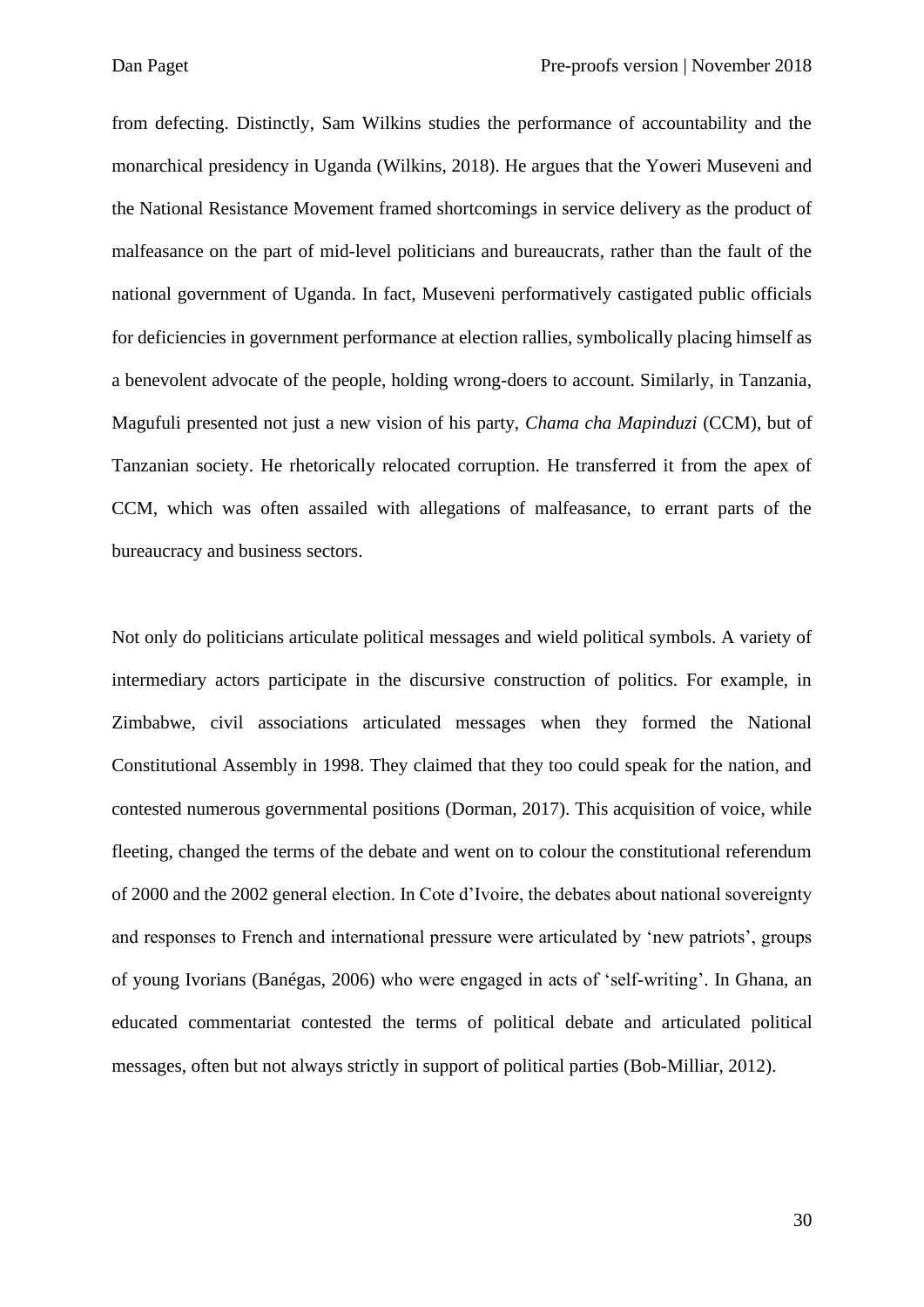#### Campaign exposure

Until this point, the literatures summarized and synthesized have been concerned overwhelmingly with how politicians mobilize voters by selecting and discursively developing their messages. This topic is of paramount importance in studies of political mobilization, but in the comparative literature, much attention is also paid to the question of how politicians impart their messages. Indeed, in their review of the comparative literature, Shanto Iyengar and Adam Simon summarize the 'predominant' way of thinking about campaigns as follows: 'adequate exposure is all that candidates need; the more people they reach, the more likely they are to win' (Iyengar & Simon, 2000). In contrast, questions of exposure have received relatively little attention in the study of political mobilization in sub-Saharan Africa.

Considerable campaign exposure is achieved face-to-face. In sub-Saharan Africa, a large portion of news reaches people by word of mouth, or as Stephen Ellis puts it, by 'pavement radio'. Mobilizing people to vote through face-to-face exposure is the conventional task of the ground campaign. The ground campaign has received little academic attention in sub-Saharan Africa to date.

To run a ground campaign, parties need local presence, partisan actors that are operate in each locality to organise and staff ground campaigns. Dense networks of party branches provide visible local presence. They act as sites of recruitment and motivation for parties' supporters. They also provide local campaign control centres, from which electioneering can be directed and organized. The strength of parties' branches has been connected to the scale of parties' ground campaign efforts, and in particular the rate at which they canvass voters (Paget, 2019). The scarce attention which ground campaigns have received has normally been indirect, and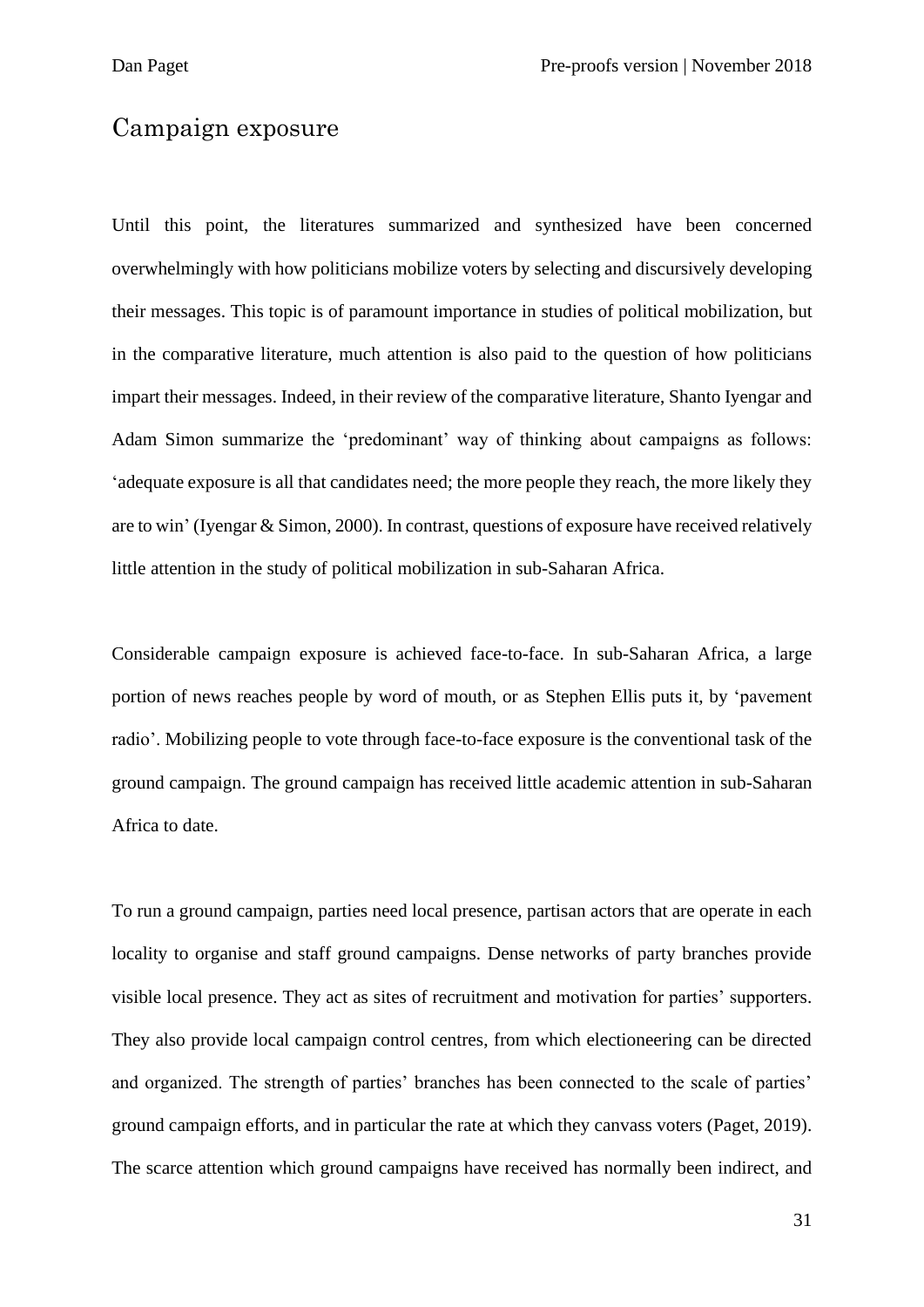concerned the absence of such pyramid structures (Randall & Svåsand, 2002). Thereby, discussions of party weakness (Erdmann, 2004), especially opposition weakness (Rakner & van de Walle, 2009), have partly been discussions about poor local presence.

For others, local presence is particularly important for voter mobilization because local actors serve as clientelist brokers, local facilitators of clientelist exchanges. Brokers facilitate clientelism by acting as intermediaries. They marshal labourers to administer gifts. They exercise their knowledge about who to target. When gifts are part of contingent clientelist exchanges, they monitor voters' subsequent behaviour. Many associate brokerage with informal networks of intermediaries. Parties are typically thought to engage 'local elites', 'local leaders', or 'big men' to deliver clientelist goods. This creates an implicit division of labour; party branches campaign, and extra-party networks establish patron-client relations. However, these distinctions are contradicted by many instances. For example, in Ghana, party foot soldiers organised at the branch or ward are a primary channel for the distribution of petty gifts (Bob-Milliar, 2014). Likewise, South Africa's African National Congress's organs provide numerous channels for gifts and patronage (Beresford, 2015).

Equally, extra-party networks execute non-clientelist campaigns, even though the published evidence in support of this claim scarce. Local leaders can exercise their social capital to influence voters (Daloz, 2003). Others stand at the apex of political networks which can mobilize campaigners. In these circumstances, local leaders act as fully-fledged 'surrogate' or 'substitute' party branches (Koter, 2013). Others enjoy a symbolic position as community representatives. For example, chiefs sometimes receive gifts or privileges, broadcast and publicly performed, which voters infer as a sign that the gifting political party is on their side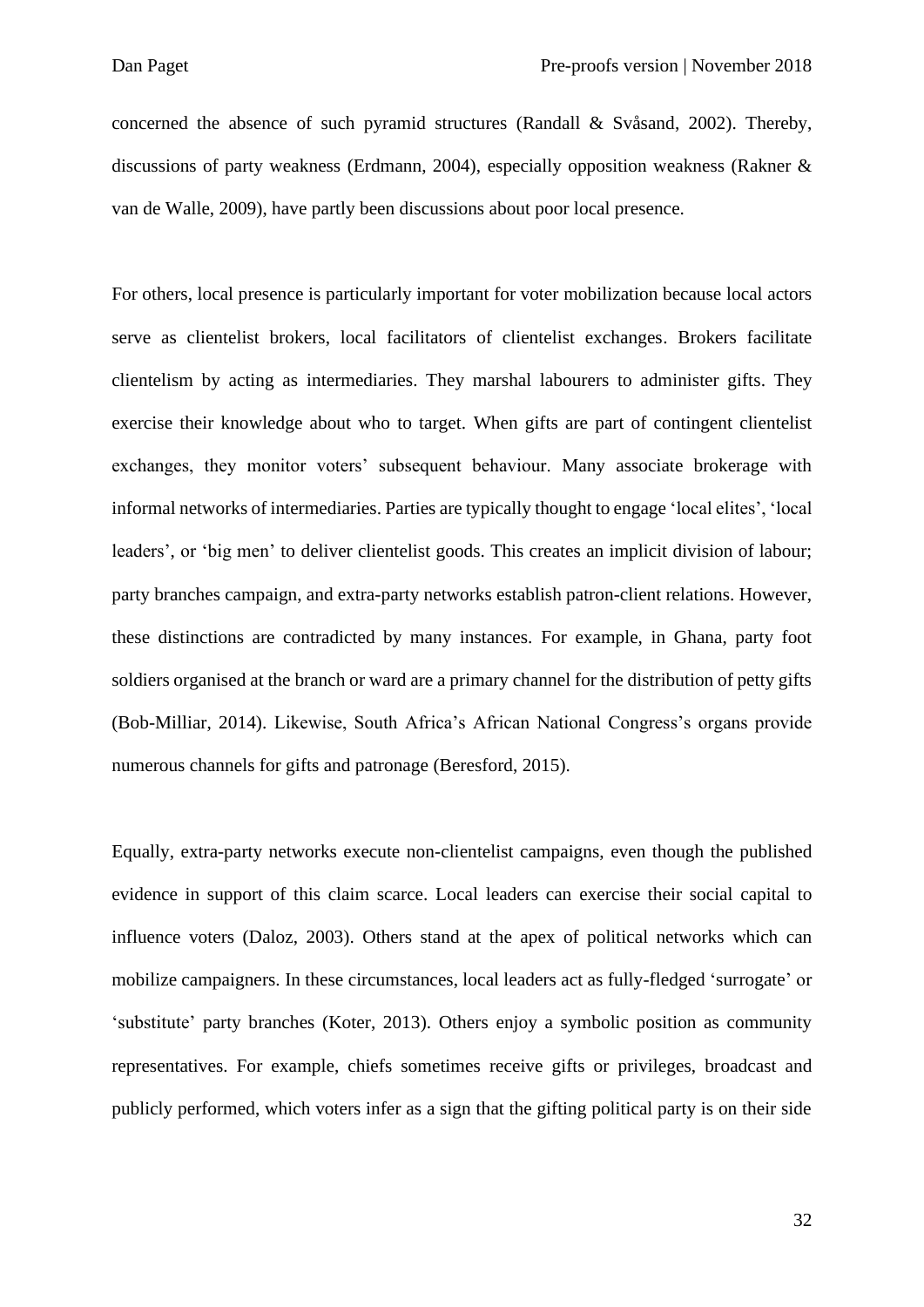(Baldwin, 2013). Therefore, founding party organs is just one way of acquiring the local presence necessary to operate ground campaigns.

Many of the studies that examine ground campaigns directly have focussed on the question of targeting. Targeting is a critical component of campaign strategy. If a party targets the wrong people, its efforts might be squandered, or worse, it might mobilize supporters of other parties against it. These studies of voter targeting in Africa take up a wider debate about whether parties target their supporters or swing voters. The emerging picture suggests that parties often target campaign contact carefully, but the patterns governing their targeting strategies are complex and contingent. In Kenya, presidential candidates focus their campaign visits in swing areas, populated by people whose ethnic identities are distinct from the identities of both leading candidates (Horowitz, 2016). In this case, ethnic demographics shape targeting. In sharp contrast, in Ghana, presidential candidates concentrated their campaign visits in their 'strongholds' (Rauschenbach, 2017). However, putting presidential candidates' visits to one side, incumbent and opposition or 'challenger' parties in Ghana employ different strategies. In the 2012 election, the incumbent National Democratic Congress employed more offensive strategies, dispatching canvassers to constituencies where they are weak. In contrast, the New Patriotic Party, which was in opposition, deployed a defensive strategies, concentrating canvassing in constituencies where they are strong (Brierley & Kramon, 2017). However, there are signs that these strategies are highly contingent. In the 2016 election, the New Patriotic Party, which was still in opposition, concentrated canvassers to marginal constituencies (Cheeseman et al., 2017). Furthermore, it canvassed in phases, dedicating early rounds of canvassing to identify target voters and using later rounds to reach them.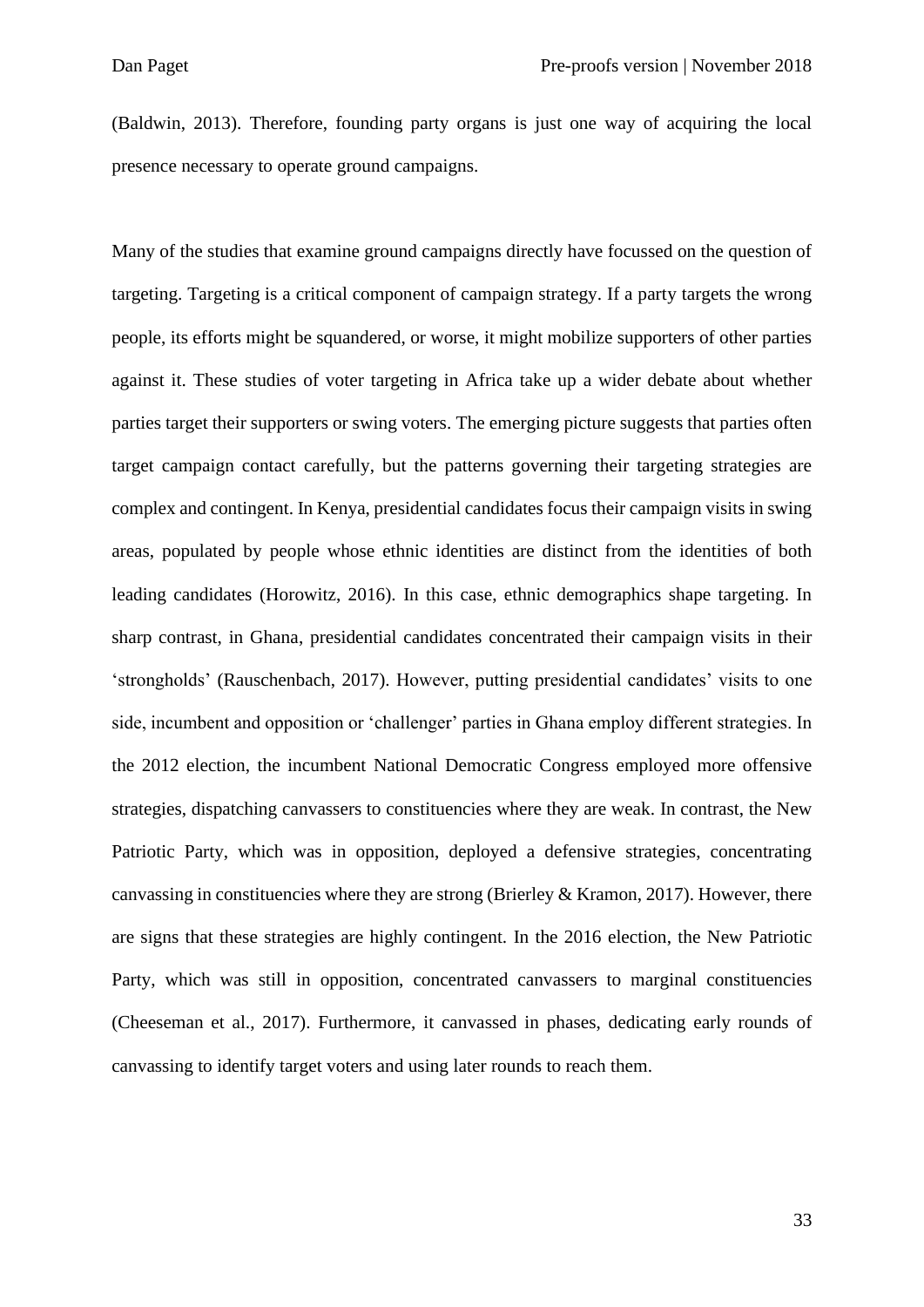When party actors make contact with citizens, they may not use only persuasive means to mobilize them. They may use coercive means. Indeed, coercion is a prominent part of some election campaigns. Electoral violence is not the preserve of state security forces. Perpetrators of violence may be the very actors that also articulate parties' messages and dole out their gifts. Party foot soldiers in Ghana play all of these roles (Bob-Milliar, 2014). It may be perpetrated by special groups of party activists, especially youth activists, as was the case in Zimbabwe (LeBas, 2006). Alternatively, it may be initiated by ex-combatants, as became commonplace in post-war Sierra Leone (Christensen & Utas, 2008). In Kenya, violence was enacted by both the police and vigilante gangs (Anderson, 2002). Individualised coercion is employed to drag some people to the polls, to punish abstention or turnout. Violent acts can be committed in rivals' strongholds to foster fear and suppress turnout. Equally, it can be employed to drive people away from the areas in which they are registered to vote altogether, as it was in Kenya's Rift Valley in anticipation of the Kenyan 1992 elections (Cheeseman, 2008b). Equally, it can be targeted not at citizens as voters, but at campaigners, turning some areas into 'no-go zones' for rival parties' activists.

These campaign efforts come at considerable cost. Some of these costs concern campaign materials, such as posters, t-shirts and fliers. Significant sums are spent on hiring, decorating and fuelling vehicles. Allegedly entire fortunes are spent on gifts for voters. Estimates of the cost of campaigning for parliamentary candidates, made with different degrees of rigour, stood at approximately \$56,000 in Ghana (*The Cost of Politics in Ghana*, 2018), \$145,000 in Uganda (Wilkins, 2016) and \$2 million in Nigeria (Owen & Usman, 2015). Not only are these sums high. In general, they are also rising. Rising costs have been reported in countries ranging as far and wide as Uganda (Conroy-Krutz & Logan, 2012), Nigeria (Owen & Usman, 2015), Kenya (Cheeseman, Lynch, & Willis, 2014) and Benin (Koter, 2017). These patterns are not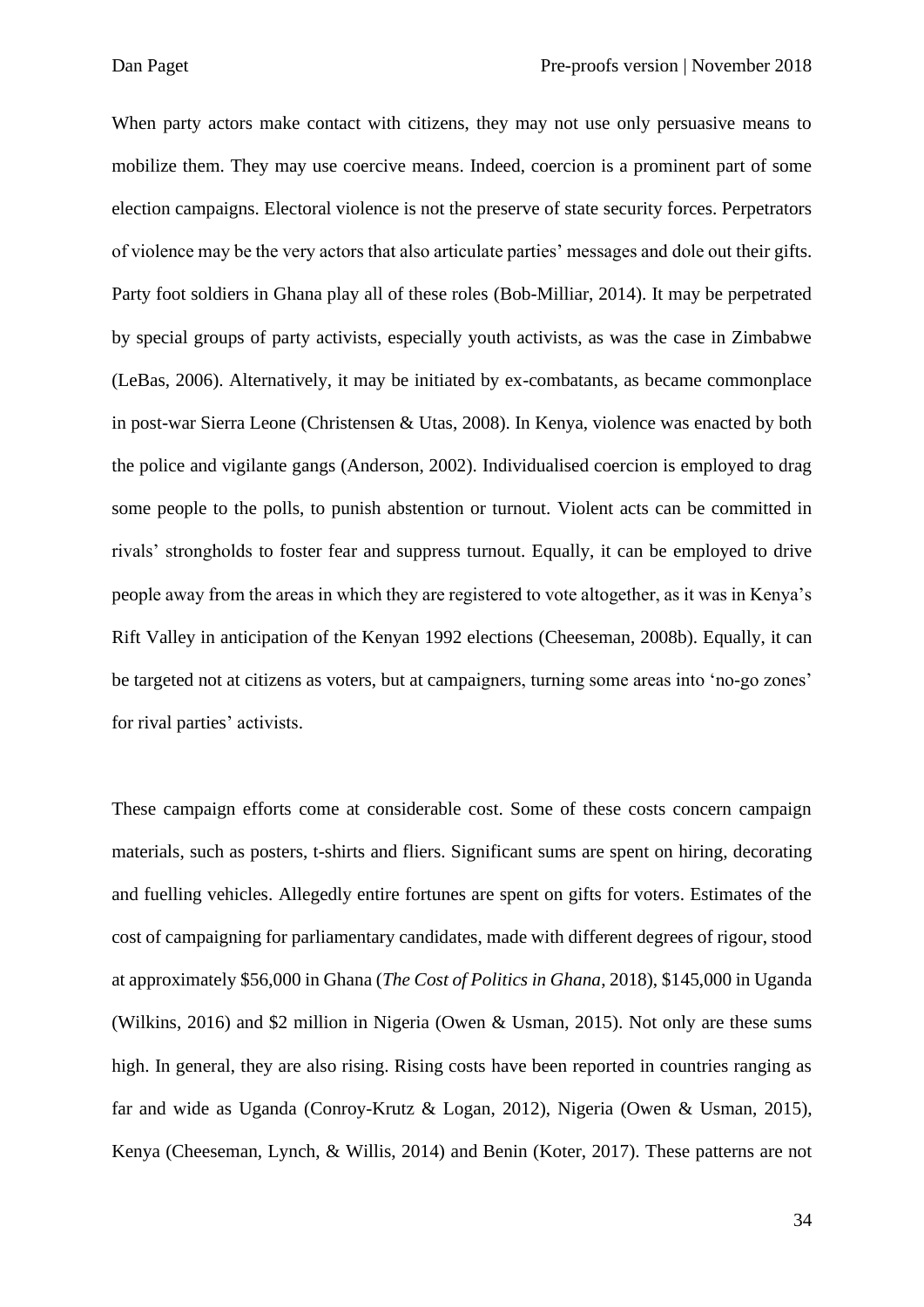uniform. In some elections, parties have struggled to maintain the high levels of finance, and total expenditure has dipped (Vokes & Wilkins, 2016). Studies so far attribute these rises in expenditure to clientelism. The common explanation is that competitive elections drive politicians to give voters more gifts in each successive election (Koter, 2017).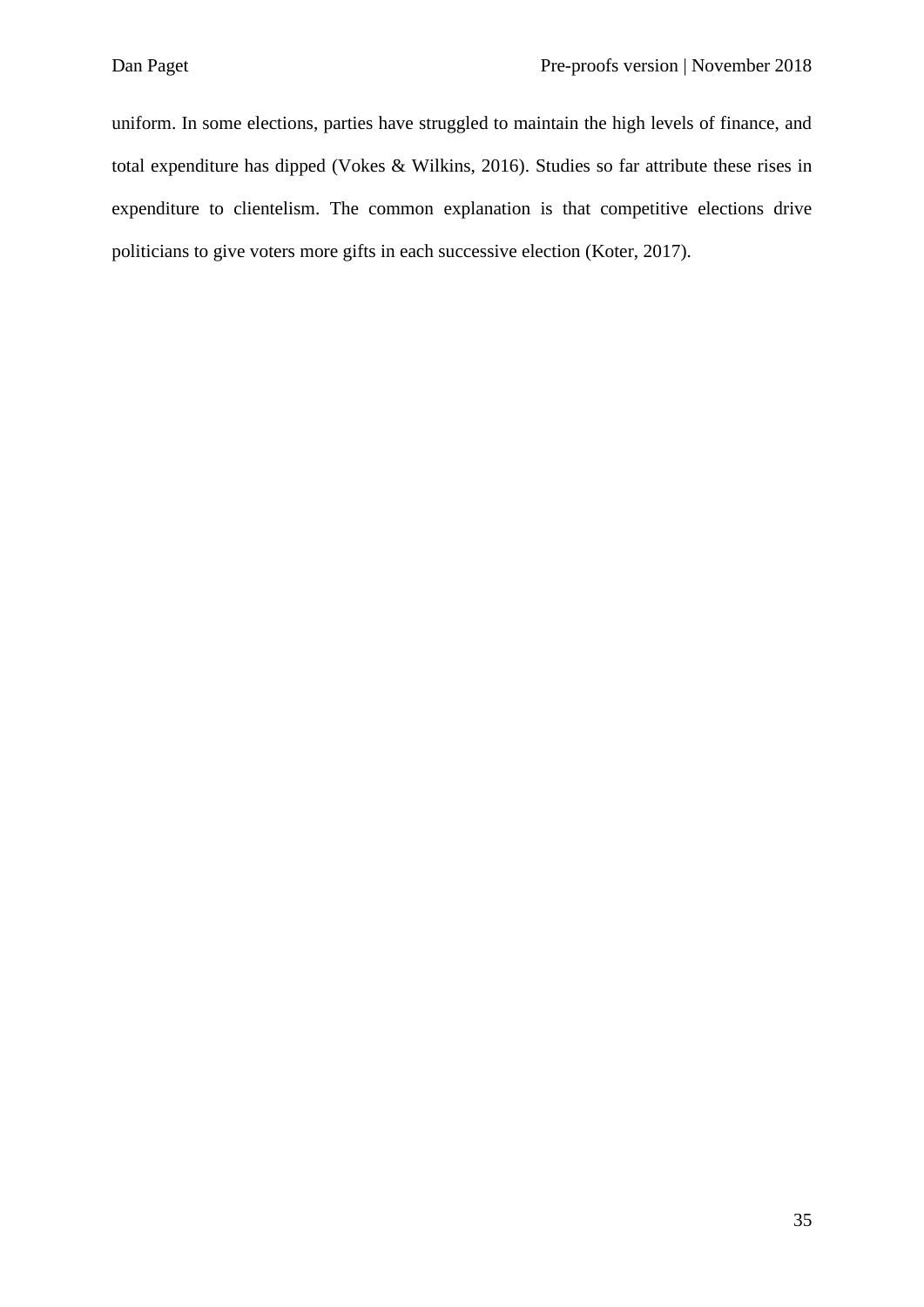#### Conclusion

Political mobilization in sub-Saharan Africa is conducted with striking ingenuity. Rhetoric, performance, symbols, gifts and policies are employed with remarkable skill and considerable craft. This creativity has given life to a variety of mobilizational forms. Politicians stand on platforms ranging from nationalist to ethnic and from populist to technocratic. Some claim to represent the future, while others draw their legitimacy from the past. Between them, politicians have sought to associate themselves with characteristics across numerous spectra: munificence to humility, modernity to tradition, aggression to reconciliation. African voters have been wooed with a plethora of messages.

Within this diversity are various bounded commonalities. Politicians frequently give gifts, though the style and content of this gift-giving takes numerous forms. Only in a fraction of cases does gift-giving amount to strict clientelist exchanges. Instead, most politicians give gifts to valorise voters and portray themselves as generous and wealthy. Politicians frequently convince voters of their commitment to and aptitude for public policy, and they do so with reference to a set of commonplace issues. A minority of politicians have woven the messages together into populist discourses or strategies. A larger portion have drawn their messages together into nationalist discourses, but these discourses have also appeared in numerous incarnations.

This entry has summarized a literature which is in formation. Until the middle of the first decade of the twenty-first century, there was a paucity of studies that examined electoral mobilization in sub-Saharan Africa. Since then, African electioneering has become the focal point of a growing literature. Consequently, the coverage of political mobilization provided in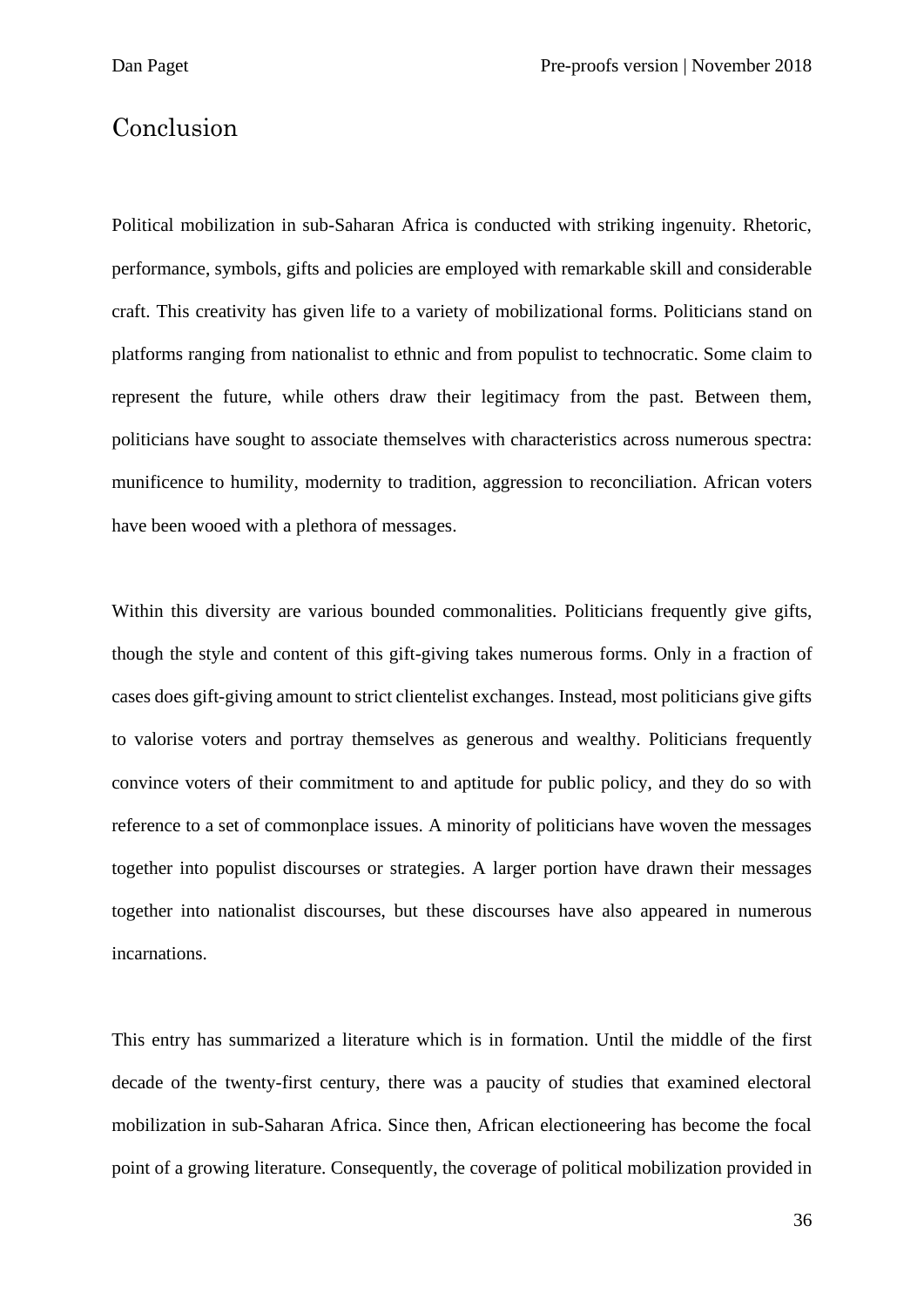the literature and synthesized here is partial and changing. Many new facets of this topic may be illuminated in the future.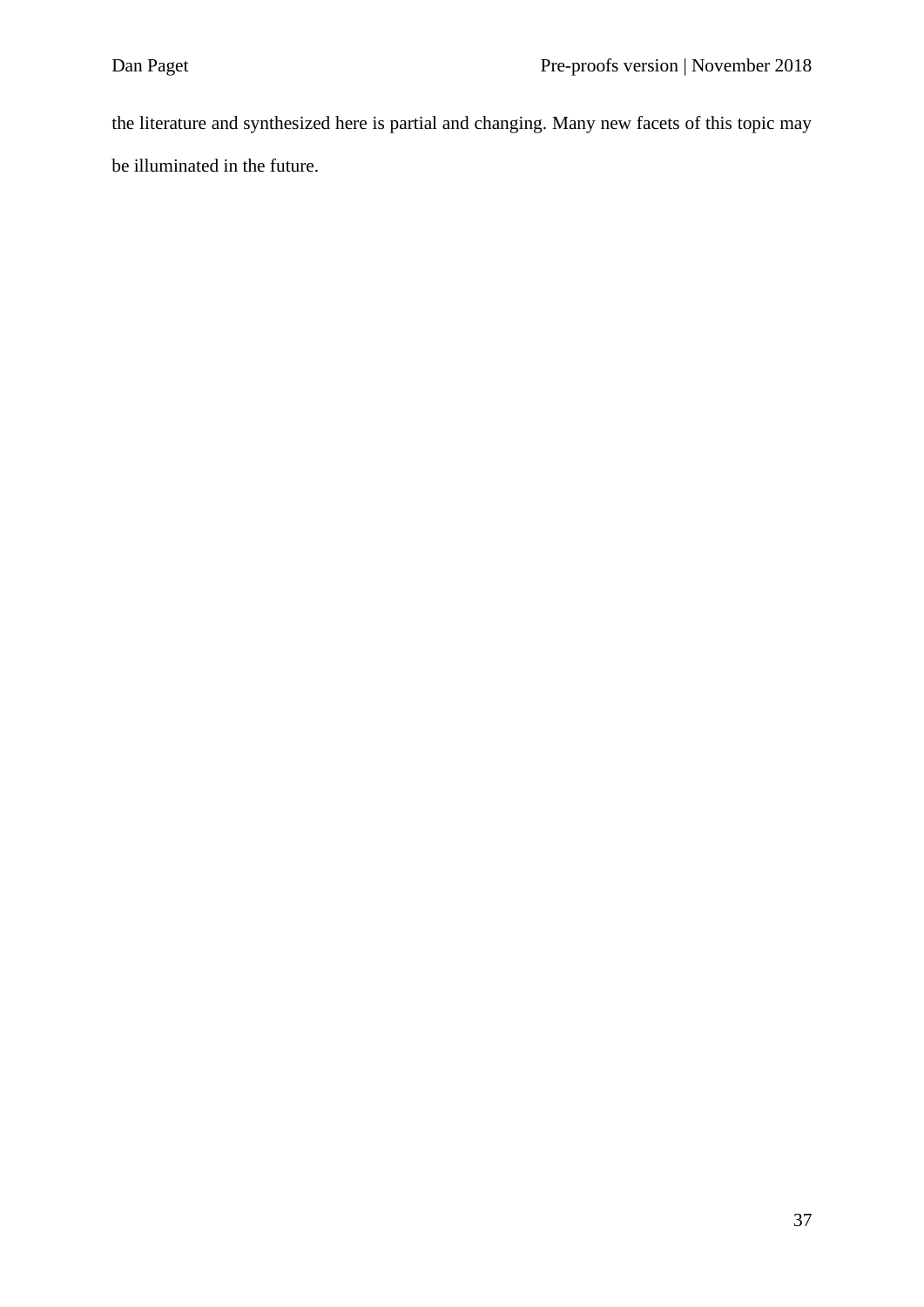## Further reading

- Banégas, R. (2006). Cote d'Ivoire: Patriotism, ethnonationalism and other african modes of self-writing. *African Affairs*, *105*(421), 535–552.
- Beresford, A. (2012). The politics of regenerative nationalism in South Africa. *Journal of Southern African Studies*, *38*(4), 863–884.
- Bleck, J., & van de Walle, N. (2013). Valence issues in African elections: Navigating uncertainty and the weight of the past. *Comparative Political Studies*, *46*(11), 1394–1421.
- Cheeseman, N. (2015). *Democracy in Africa: Successes, failures and the struggle for political reform*. Cambridge: Cambridge University Press.
- Cheeseman, N., & Larmer, M. (2015). Ethnopopulism in Africa: opposition mobilization in diverse and unequal societies. *Democratization*, *22*(1), 22–50.
- Foucher, V. (2007). Blue marches: Public performance and political turnover in Senegal. In *Staging Politics: Power and performance in Asia and Africa* (pp. 111–130). London: IB Tauris.
- Fouéré, M.-A. (2014). Julius Nyerere, Ujamaa and political morality in contemporary Tanzania. *African Studies Review*, *57*(1), 1–24.
- Fraser, A. (2017). Post-populism in Zambia: Michael Sata's rise, demise and legacy. *International Political Science Review*, *38*(4), 456–472.
- Gallagher, J. and Chan, S. (2017). *Why Mugabe won: The 2013 elections in Zimbabwe and their aftermath*. Cambridge: Cambridge University Press.
- Jourde, C. (2005). "The president is coming to visit!": Dramas and the hijack of democratization in the Islamic Republic of Mauritania. *Comparative Politics*, *37*(4), 421– 440.
- Koter, D. (2017). Costly electoral campaigns and the changing composition and quality of parliament: Evidence from Benin. *African Affairs*, *116*(465), 573–596.
- Koter, D. (2013). King makers: Local leaders and ethnic politics in Africa. *World Politics*, *65*(02), 187–232.
- Lindberg, S. I. (2013). Have the cake and eat it: The rational voter in Africa. *Party Politics*, *19*(6), 945–961.
- Vokes, R., & Wilkins, S. (2016). Party, patronage and coercion in the NRM'S 2016 re-election in Uganda: imposed or embedded? *Journal of Eastern African Studies*, *10*(4), 581–600.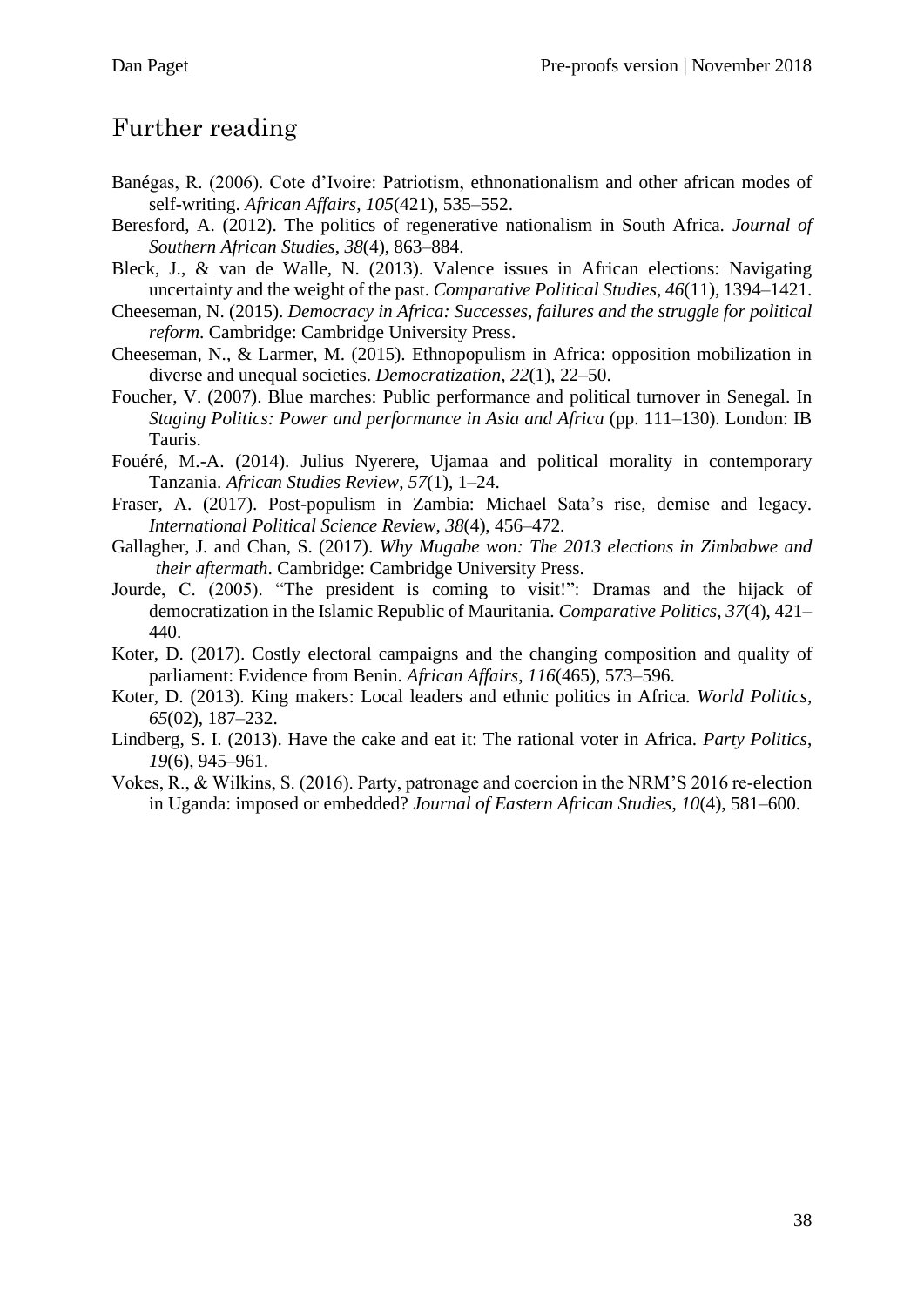# Appendix

- Abdulai, A.-G., & Hickey, S. (2016). The politics of development under competitive clientelism: Insights from Ghana's education sector. *African Affairs*, 115(458), 44–72.
- Abrahamsen, R., & Bareebe, G. (2016). Uganda's 2016 elections: Not even faking it anymore. *African Affairs*, *115*(461), 751–765.
- Ake, C. (2000). *The feasibility of democracy in Africa*. Dakar: Council for the Development of Social Science Research in Africa.
- Anderson, D. (2010). 'Yours in struggle for majimbo'. Nationalism and the party politics of decolonization in Kenya, 1955-64. *Journal of Contemporary African Studies*, *40*(3), 547– 564.
- Anderson, D. (2002). Vigilantes, violence and the politics of public order in Kenya. *African Affairs*, *101*(405), 531–555.
- Babeiya, E. (2011). Electoral corruption and the politics of elections financing in Tanzania. *Journal of Politics & Law*, *4*(2), 91–103.
- Baldwin, K. (2013). Why vote with the chief? Political connections and public goods provision in Zambia. *American Journal of Political Science*, *57*(4), 794–809.
- Banégas, R. (2006). Cote d'Ivoire: Patriotism, ethnonationalism and other African modes of self-writing. *African Affairs*, *105*(421), 535–552.
- Beresford, A., Berry, M., & Mann, L. (2018). Liberation movements and stalled democratic transitions: reproducing power in Rwanda and South Africa through productive liminality. *Democratization*, 1–20.
- Beresford, A. (2015). Power, patronage, and gatekeeper politics in South Africa. *African Affairs*, *114*(455), 226–248.
- Beresford, A. (2012). The politics of regenerative nationalism in South Africa. *Journal of Southern African Studies*, *38*(4), 863–884.
- Berman, B. J. (1998). Ethnicity, patronage and the African state: The politics of uncivil nationalism. *African Affairs*, *97*(December), 305–341.
- Bleck, J., & van de Walle, N. (2011). Parties and issues in francophone West Africa: Towards a theory of non-mobilization. *Democratization*, *18*(5), 1125–1145.
- Bleck, J., & van de Walle, N. (2013). Valence issues in African elections: Navigating uncertainty and the weight of the past. *Comparative Political Studies*, *46*(11), 1394–1421.
- Blumenthal, S. (1980). *The permanent campaign: Inside the world of elite political operations*. Massachusetts: Beacon Press.
- Bob-Milliar, G. M. (2012). Political party activism in Ghana: Factors influencing the decision of the politically active to join a political party. *Democratization*, *19*(4), 668–689.
- Bob-Milliar, G. M. (2014). Party youth activists and low-intensity electoral violence in Ghana: A qualitative study of party foot soldiers' activism. *African Studies Quarterly*, 15(1), 125– 152.
- Boone, C. (2009). Electoral Populism Where property rights are weak: Land politics in contemporary sub-Saharan Africa. *Comparative Politics*, *41*(2), 183–201.
- Bratton, M., Bhavnani, R., & Chen, T.-H. (2012). Voting intentions in Africa: Ethnic, economic or partisan? *Commonwealth & Comparative Politics*, *50*(1), 27–52.
- Bratton, M., & Kimenyi, M. (2008). Voting in Kenya: Putting ethnicity in perspective. *Journal of Eastern African Studies*, *2*(2), 272–289.
- Brierley, S., & Kramon, E. (2017). *Party campaign strategies: Rallies, canvassing and handouts in an African election*. Self-published working paper.
- Brierley, S., & Ofusu, G. (2012). The presidential and parliamentary elections in Ghana. *Electoral Studies, 35*(September), 382–385.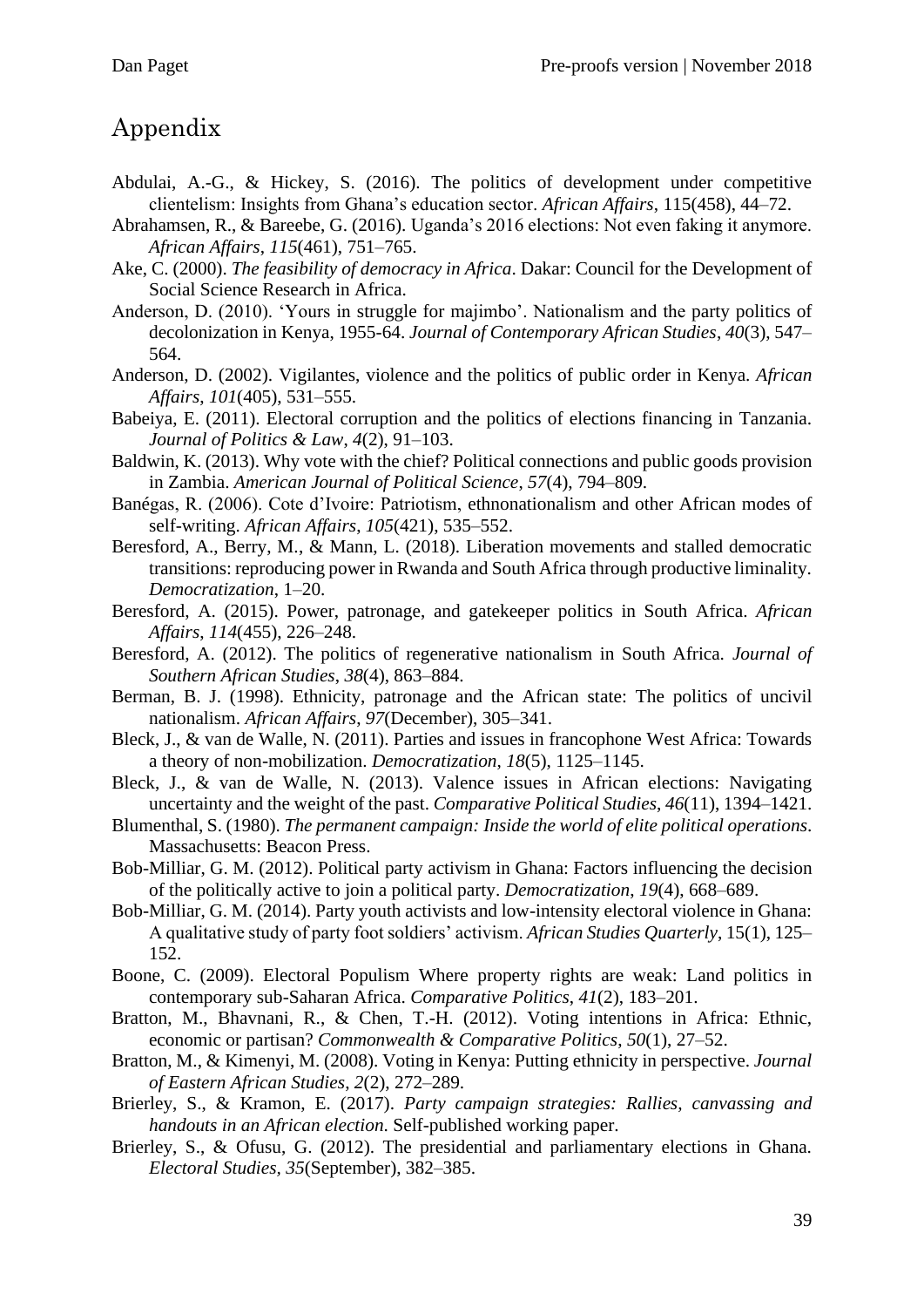- Briggs, R. C. (2012). Electrifying the base? Aid and incumbent advantage in Ghana. The *Journal of Modern African Studies*, 50(04), 603–624.
- Cheeseman, N., Lynch, G., Willis, J. (2017). Ghana: The ebbing power of incumbency, *28*(2), 92–104.
- Cheeseman, N., & Larmer, M. (2015). Ethnopopulism in Africa: opposition mobilization in diverse and unequal societies. *Democratization*, *22*(1), 22–50.
- Cheeseman, N., Lynch, G., & Willis, J. (2014). Democracy and its discontents: Understanding Kenya's 2013 elections. *Journal of Eastern African Studies*, *8*(1), 2–24.
- Cheeseman, N., & Hinfelaar, M. (2009). Parties, platforms, and political mobilization: The Zambian presidential election of 2008. *African Affairs*, *109*(434), 51–76.
- Cheeseman, N. (2008). The Kenyan elections of 2007: An introduction. *Journal of Eastern African Studies*, *2*(2), 166–184.
- Cheeseman, N., & Ford, R. (2007). *Ethnicity as a political cleavage* (No. 83). *Afrobarometer Working Paper*. East Landsing, MI.
- Christensen, M. M., & Utas, M. (2008). Mercenaries of democracy: The "Politricks" of remobilized combatants in the 2007 general elections, Sierra Leone. *African Affairs*, *107*(429), 515–539.
- Coleman, J., & Rosberg, C. (1964). *Political parties and national integration in tropical Africa*. Berkley: University of California Press.
- Coleman, J., & Sklar, R. (1994). *Nationalism and development in Africa: Selected essays*. Berkeley and Los Angeles: University of California Press.
- Conroy-Krutz, J., & Logan, C. (2012). Museveni and the 2011 Ugandan election: did the money matter? *The Journal of Modern African Studies*, *50*, 625–655.
- Cowen, M., & Shenton, R. (1996). *Doctrines of development*. London: Routledge.
- Daloz, J.-P. (2003). "Big men" in sub-Saharan Africa: How elites accumulate positions and resources. *Comparative Sociology*, *2*(1), 271–285.
- de Sardan, O. (1999). A moral economy of corruption in Africa? *The Journal of Modern African Studies*, *37*(1), 25–52.
- Diouf, M. (2004). Between ethnic memories and colonial history: The MFDC and the struggle for independence in Casamance. In *Ethnicity and democracy in Africa*. Abingdon: James Curry.
- Dorenspleet, R., & Nijzink, L. (2014). *Party systems and democracy in Africa*. Basingstoke: Palgrave Macmillan.
- Dorman, S. (2017). *Understanding Zimbabwe: From liberation to authoritarianism*. Oxford: Oxford University Press.
- Erdmann, G. (2004). Party research: Western European bias and the "African labyrinth." *Democratization*, *11*(3), 63–87.
- Hobsbawm, E., & Ranger, T. (1983). *The invention of tradition*. Cambridge: Cambridge University Press.
- Erk, J. (2017). 'Nations, nationalities, and peoples': The ethnopolitics of ethnofederalism in Ethiopia. *Ethnopolitics*, *16*(3), 219–231.
- Foucher, V. (2007). Blue marches: Public performance and political turnover in Senegal. In *Staging politics: Power and performance in Asia and Africa* (pp. 111–130). London: IB Tauris.
- Fouéré, M.-A. (2014). Julius Nyerere, Ujamaa and political, morality in contemporary Tanzania. *African Studies Review*, *57*(1), 1–24.
- Fouéré, M.-A., & Maingraud-Martinaud, C. (2015). Une hégémonie compétitive contre vents et marées : les élections générales de 2015 en Tanzanie et à Zanzibar. *Politique Africaine*, *140*(4), 145–163.
- Fraser, A. (2017). Post-populism in Zambia: Michael Sata's rise, demise and legacy.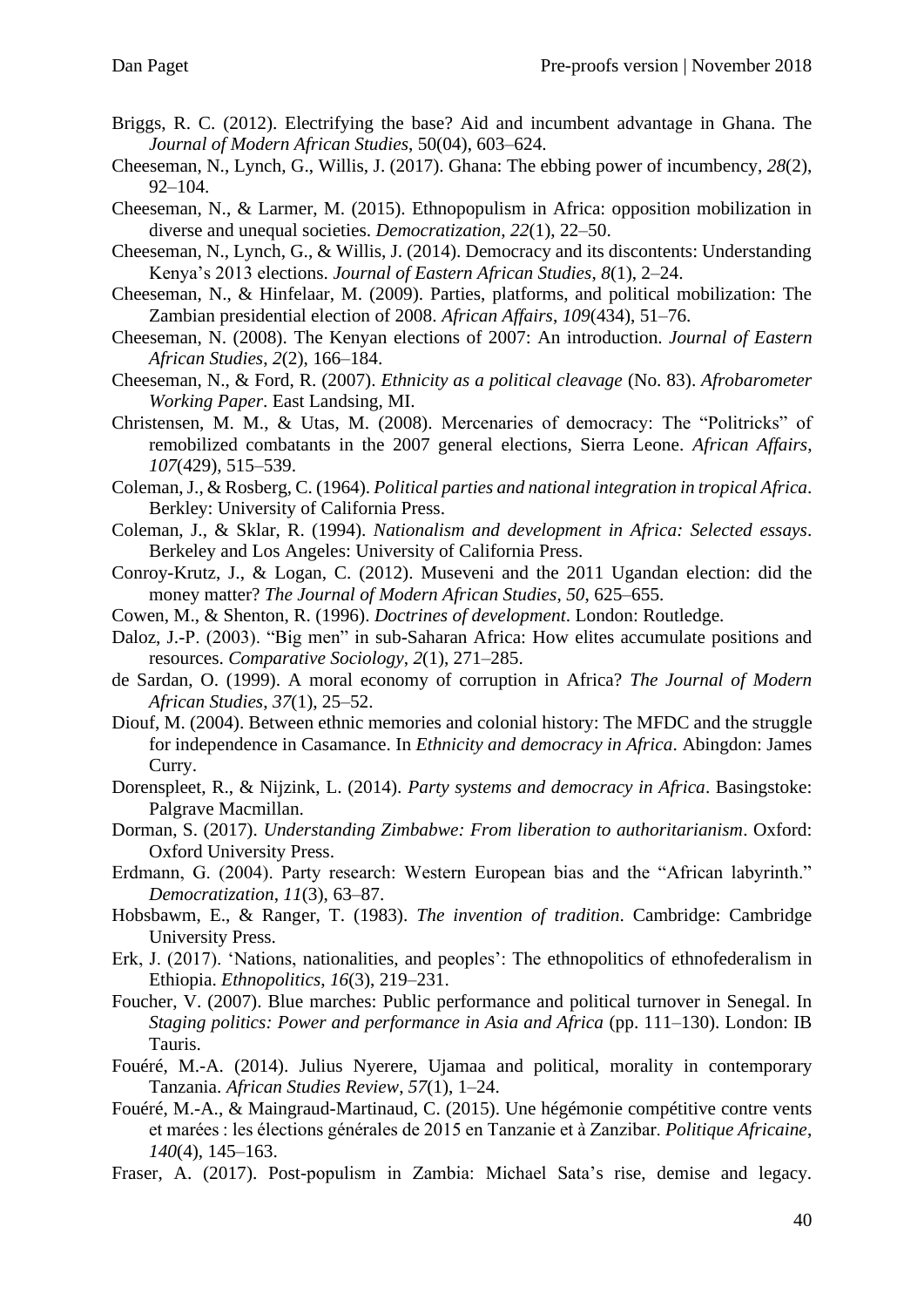*International Political Science Review*, *38*(4), 456–472.

- Fujiwara, T., & Wantchekon, L. (2013). Can informed public deliberation overcome clientelism? Experimental evidence from Benin. *American Economic Journal: Applied Economics*, *5*(4), 241–255.
- Gadjanova, E. (2013a). What is an ethnic appeal? Policies as metonymies for ethnicity in the political rhetoric of group identity. *Ethnopolitics*, *12*(3), 307–330.
- Gadjanova, E. (2013b). *Who plays the ethnic card? Types of ethnic appeals in political campaigns and their determinants in centralized multiethnic states*. Princeton University. PhD thesis.
- Gadjanova, E. (2017). Electoral clientelism as status affirmation in Africa: evidence from Ghana. *The Journal of Modern African Studies*, *55*(4), 593–621.
- Gallagher, J. (2015). The battle for Zimbabwe in 2013: From polarization to ambivalence. *Journal of Modern African Studies*, *53*(1), 27–49.
- Harding, R. (2015). Attribution and accountability: Voting for roads in Ghana. *World Politics*, *67*(4), 656–689.
- Harding, R., & Stasavage, D. (2014). What democracy does (and doesn't do) for basic services: School fees, school inputs, and african elections. *Journal of Politics*, *76*(1), 229–245.
- Hodgkinson, D. (2013). The "hardcore" student activist: The Zimbabwe National Students Union (ZINASU), state violence, and frustrated masculinity, 2000-2008. *Journal of Southern African Studies*.
- Horowitz, D. (1985). *Ethnic groups in conflict*. Berkeley and Los Angeles: University of California Press.
- Horowitz, J. (2016). The ethnic logic of campaign strategy in diverse societies: Theory and evidence from Kenya. *Comparative Political Studies*, *49*(3), 324–356.
- Iyengar, S., & Simon, A. (2000). New perspectives and evidence on political communication and campaign effects. *Annual Review of Psychology*, *12*(8), 727–732.
- Jacob, T., & Pedersen, R. H. (2018). New resource nationalism? Continuity and change in Tanzania's extractive industries. *Extractive Industries and Society*.
- Johnson, K. (2003). Liberal or liberation framework? The contradictions of ANC rule in South Africa. In *Limits to liberation in Southern Africa: The unfinished business of democratic Consolidation* (pp. 200–223).
- Jourde, C. (2005). "The president Is coming to visit!": Dramas and the hijack of democratization in the Islamic Republic of Mauritania. *Comparative Politics*, *37*(4), 421– 440.
- Kitschelt, H. (2000). Linkages between citizens and politicians in democratic polities. *Party Politics*, *33*(6), 1–35.
- Kitschelt, H., & Wilkinson, S. (2007). *Patrons, cients and policies: Patterns of democratic accountability and political competition*. Cambridge: Cambridge University Press.
- Kjær, A. M., & Therkildsen, O. (2013). Elections and landmark policies in Tanzania and Uganda. *Democratization*, *20*(4), 592–614.
- Koter, D. (2017). Costly electoral campaigns and the changing composition and quality of parliament: Evidence from Benin. *African Affairs*, *116*(465), 573–596.
- Koter, D. (2013). King makers: Local leaders and ethnic politics in Africa. *World Politics*, *65*(02), 187–232.
- Kramon, E. (2016). Electoral handouts as information: Explaining unmonitored vote buying. *World Politics*, *68*(3), 454–498.
- Kramon, E. (2017). *Money for votes: The causes and consequences of electoral clientelism in Africa*. Cambridge: Cambridge University Press.
- Laclau, E. (2005). Populism: what's in a name? In *Populism and the mirror of democracy*. London: Verso.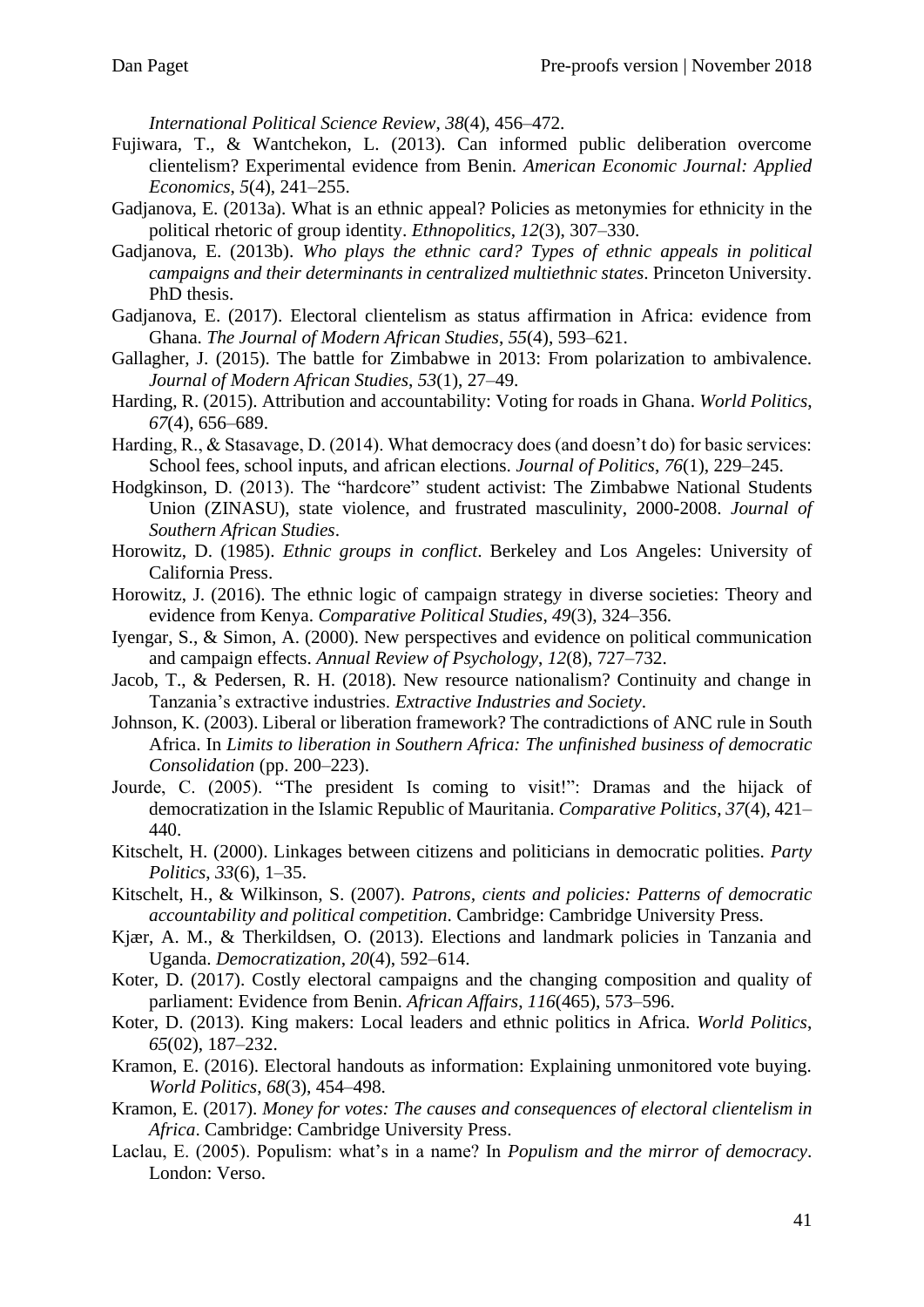- Larmer, M., & Fraser, A. (2007). Of cabbages and King Cobra: Populist politics and Zambia's 2006 election. *African Affairs*, *106*(425), 611–637.
- LeBas, A. (2006). Polarization as craft : Party formation and state violence in Zimbabwe. *Comparative Politics*, *38*(4), 419–438.
- LeBas, A. (2011). *From protest to parties*. Oxford: Oxford University Press.
- Lindberg, S. I. (2013). Have the cake and eat it: The rational voter in Africa. *Party Politics*, *19*(6), 945–961.
- Lindberg, S. I. (2003). "It's our time to 'chop'": Do elections in Africa feed neo-patrimonialism rather than counteract it? *Democratization*, *10*(2), 121–140.
- Lodge, T. (2004). The ANC and the development of party politics in South Africa. *Journal of Modern African Studies*, *42*(2), 189–219.
- Lonsdale, J. (2014). *Moral ethnicity, political tribalism* (Ocassional paper No. 11).
- Lonsdale, J. (2008). Soil, work, civilization, and citizenship in Kenya. *Journal of Eastern African Studies*, *2*(2), 305–314.
- Luna, J. P. (2014). *Segmented representation: Political party strategies in unequal democracies*. Oxford: Oxford University Press.
- Lynch, G. (2011). Kenya's new indigenes: Negotiating local identities in a global context. *Nations and Nationalism*, *17*(1), 148–167.
- Marshall-Fratani, R. (2006). The war of "who Is who": Autochthony, nationalism, and citizenship in the Ivoirian crisis. *African Studies Review*, *49*(2), 9–43.
- Mbete, S. (2015). The Economic Freedom Fighters South Africa's turn towards populism? *Journal of African Elections*, *14*(1), 35–59.
- Mccauley, J. F. (2013). Africa's new big man rule? Pentecostalism and patronage in Ghana. *African Affairs*, *112*(446), 1–21.
- Nathan, N. L. (2016). Does participation reinforce patronage? Policy preferences, turnout and class in urban Ghana. *British Journal of Political Science*, 1–27.
- Nwajiaku-Dahou, K. (2012). The political economy of oil and 'rebellion' in Nigeria's Niger Delta. *Review of African Political Economy*, *39*(132).
- Owen, O., & Usman, Z. (2015). Why Goodluck Jonathan lost the general election of 2015. *African Affairs*, *114*(June), 455–471.
- Paget, D. (2019). The authoritarian origins of well-organized opposition parties: The rise of Chadema in Tanzania. *African Affairs*, *in press.*
- Paget, D. (2017). Tanzania: Shrinking space and opposition protest. *Journal of Democracy*, *28*(3), 153–167.
- Paget, D. (2014). Zambia: Dominance won and lost. In *Political parties, party systems and democracy in Africa*. Palgrave Macmillan.
- Rakner, L., & van de Walle, N. (2009). Opposition weakness in Africa. *Journal of Democracy*, *20*(3), 108–121.
- Randall, V., & Svåsand, L. (2002). Political parties and democratic consolidation in Africa. *Democratization*, *9*(3), 30–52.
- Ranger, T. (1993). The invention of tradition revisited: The case of colonial Africa. In *Legitimacy and the State in Twentieth-Century Africa* (pp. 62–111). London: Palgrave Macmillan.
- Rauschenbach, M. (2017). *Mobilizing supporters: the allocation of campaign rallies in Ghana's 2012 elections*. Manheim.
- Resnick, D. (2013). *Urban poverty and party populism in African democracies*. Cambridge: Cambridge University Press.
- Spear, T. (2003) 'Neo-traditionalism and the limits of invention in British colonial Africa', *The Journal of African History*, 44(1), pp. 3–27.
- Stanley, B. (2008). The thin ideology of populism. *Journal of Political Ideologies*, *13*(1), 95–